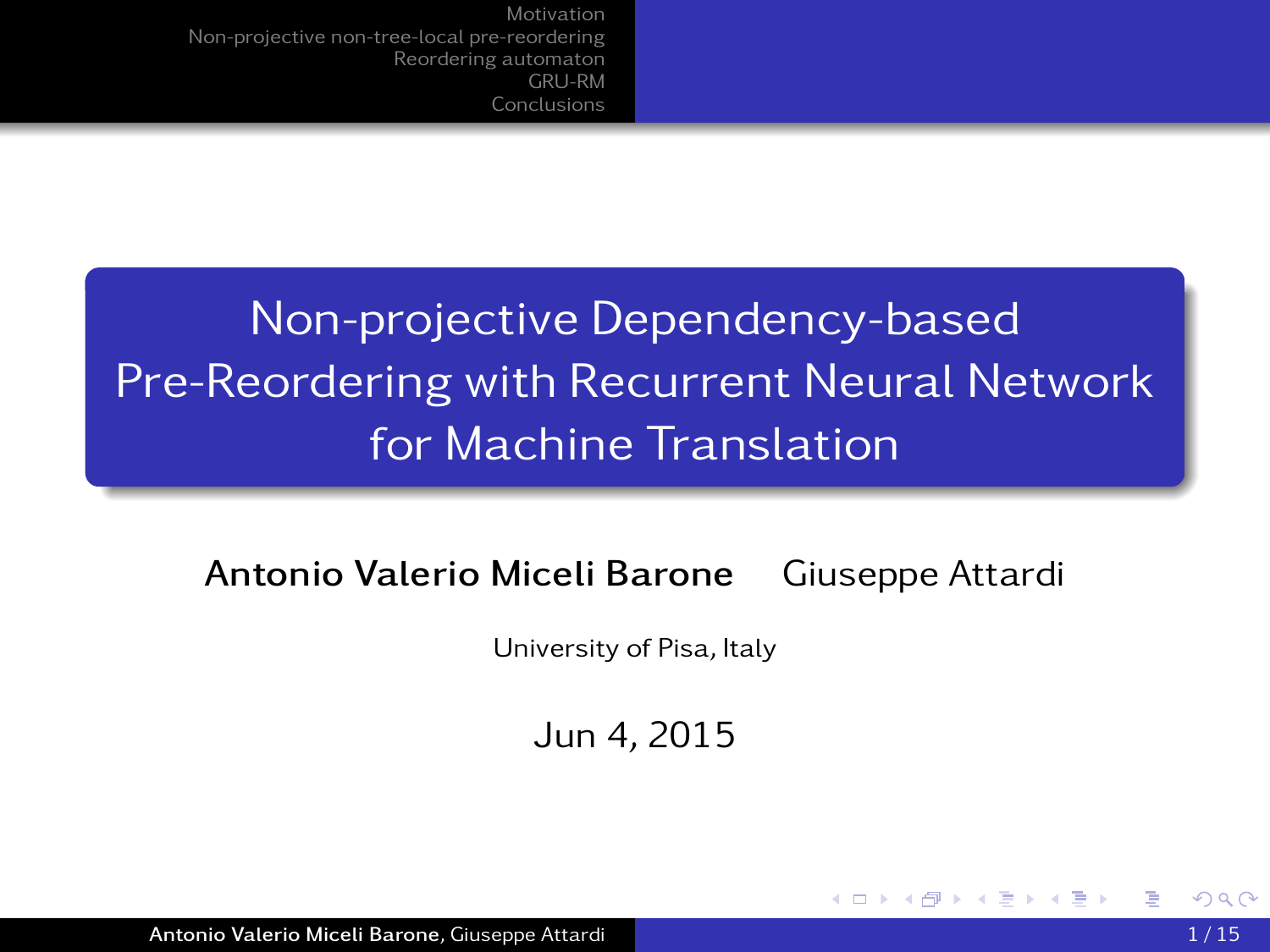## Pre-reordering for statistical machine translation

<span id="page-1-0"></span>• Phrase-based machine translation quality is affected by the amount of reordering between languages [Birch et al. 2009]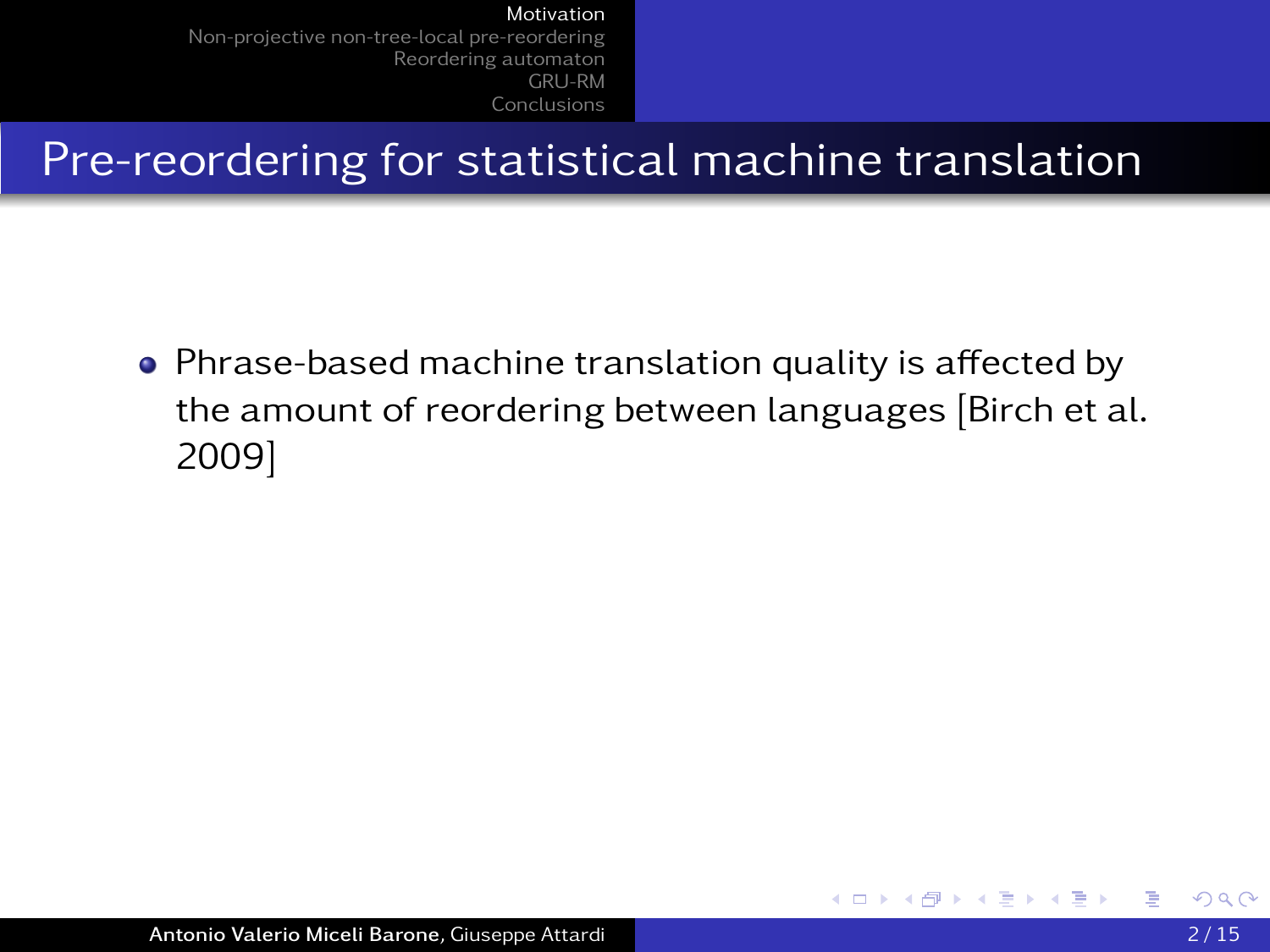Pre-reordering for statistical machine translation

- Phrase-based machine translation quality is affected by the amount of reordering between languages [Birch et al. 2009]
- Pre-reordering source sentences improves quality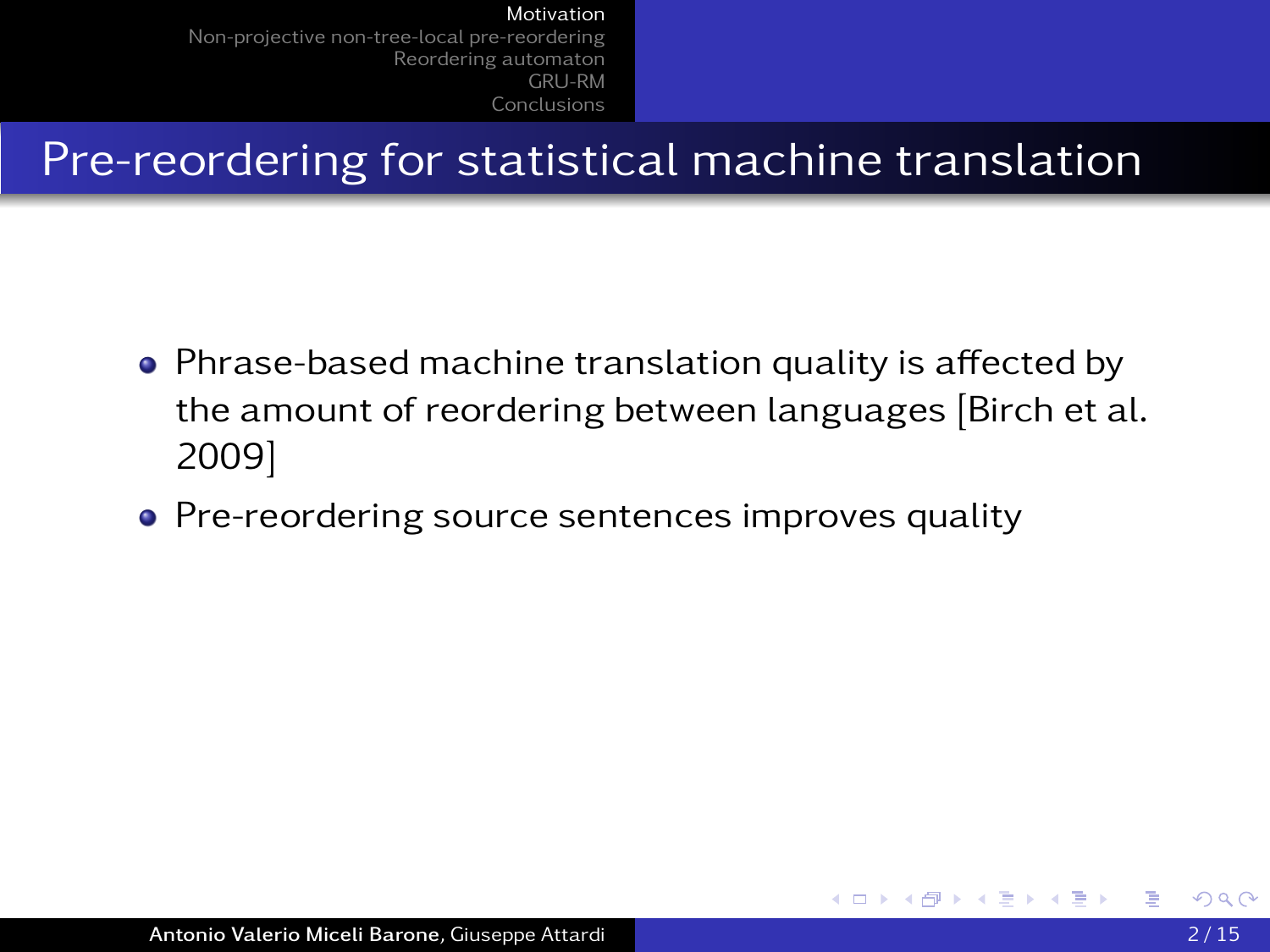Pre-reordering for statistical machine translation

- Phrase-based machine translation quality is affected by the amount of reordering between languages [Birch et al. 2009]
- Pre-reordering source sentences improves quality

die Katze hat die Frau gekauft .

the woman has bought the cat .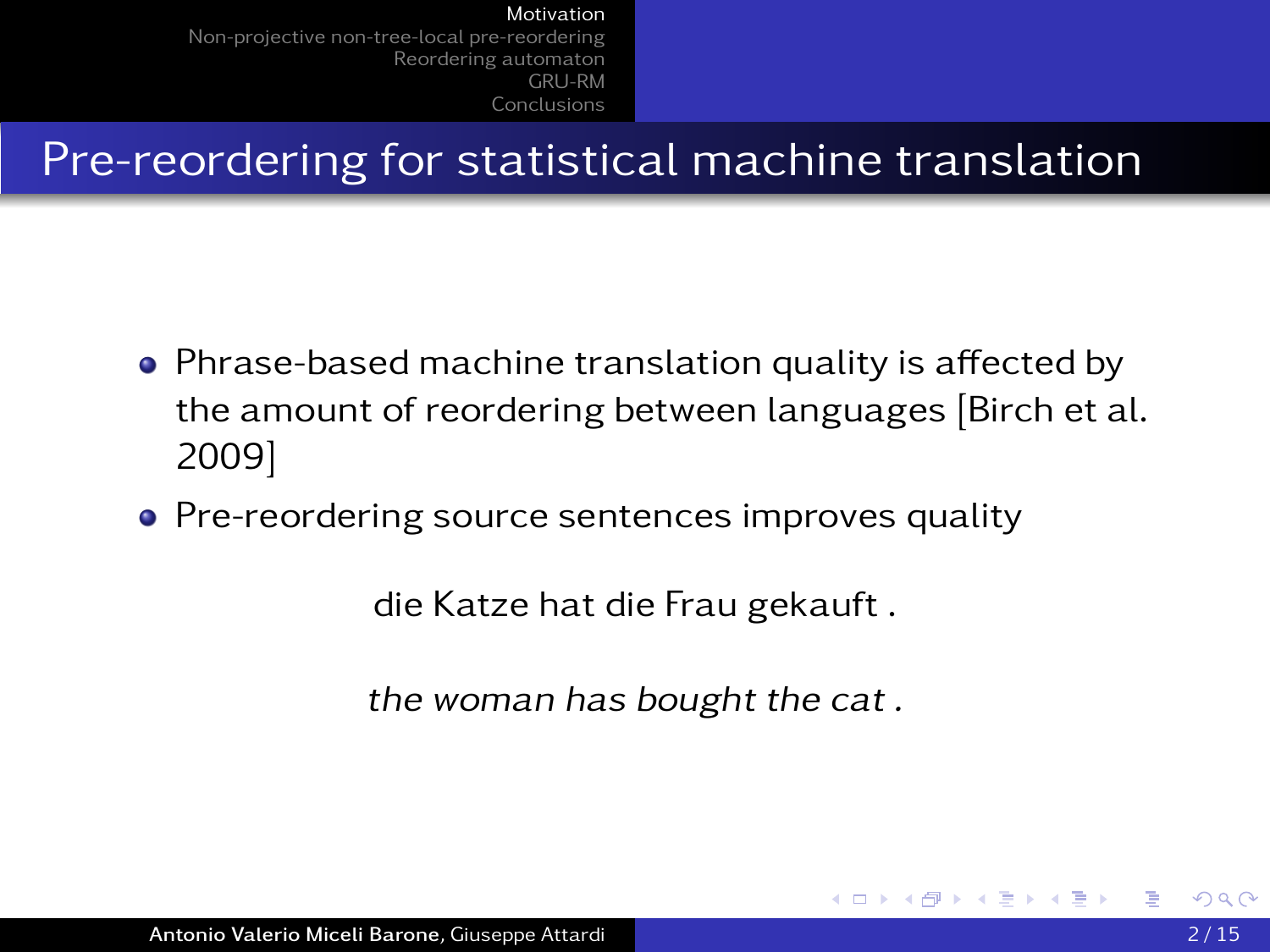Pre-reordering for statistical machine translation

- Phrase-based machine translation quality is affected by the amount of reordering between languages [Birch et al. 2009]
- Pre-reordering source sentences improves quality

die Katze hat die Frau gekauft . die Frau hat gekauft die Katze . the woman has bought the cat .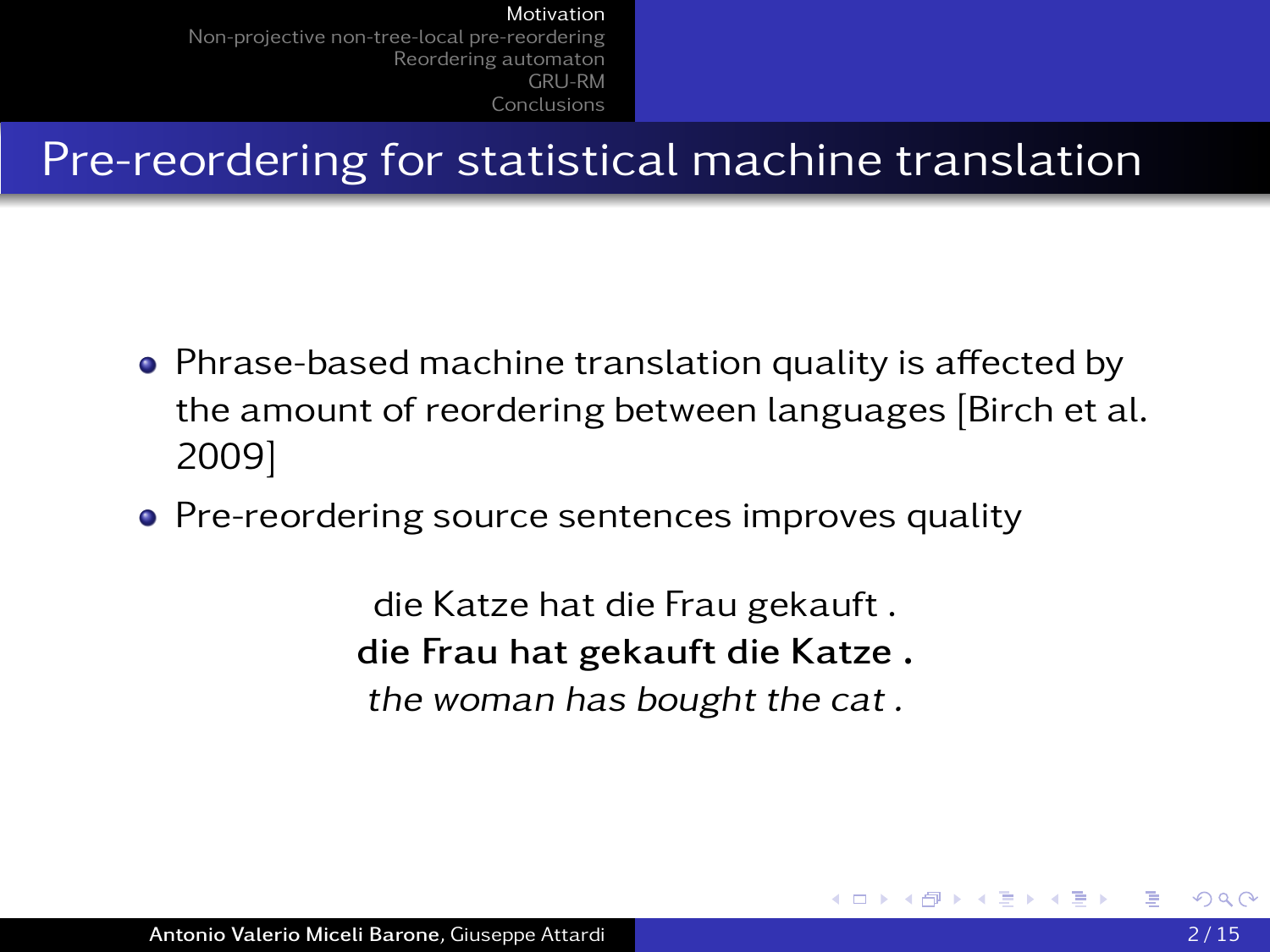### Pre-reordering approaches

- Syntax-based hand-coded rules [Collins et al. 2005, ...]
	- $\bullet$   $\heartsuit$  High quality improvement
	- $\bullet$   $\heartsuit$ Require extensive language-specific linguistic expertise

4 0 5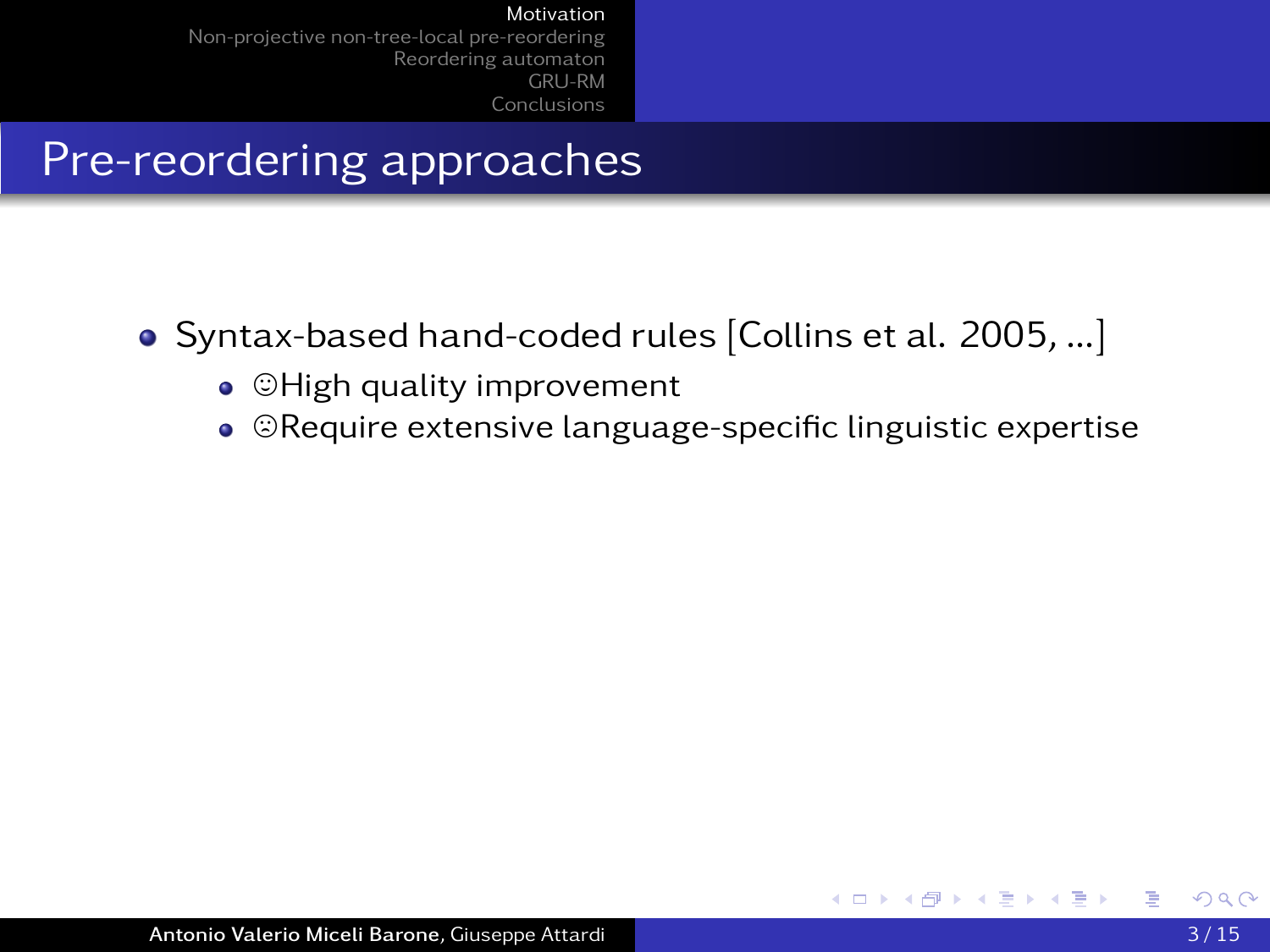## Pre-reordering approaches

- Syntax-based hand-coded rules [Collins et al. 2005, ...]
	- $\bullet$   $\heartsuit$  High quality improvement
	- $\bullet$   $\heartsuit$ Require extensive language-specific linguistic expertise
- Syntax-based statistical [Genzel, 2010, ...]
	- $\bullet$   $\heartsuit$ Trained on word alignments, exploit syntax
	- $\bullet$   $\odot$  Only tree-local swaps, only constituency or projective dependency syntax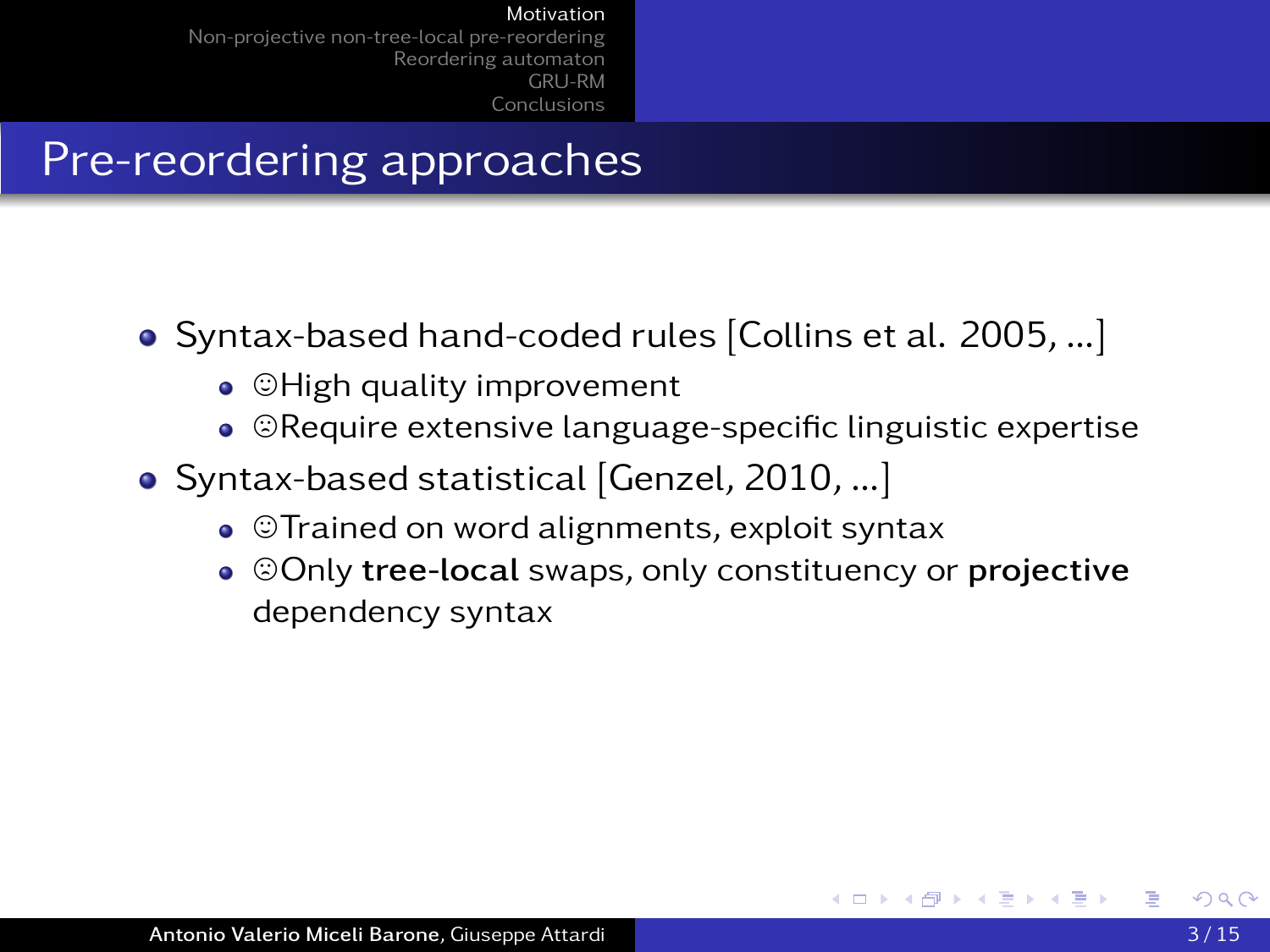## Pre-reordering approaches

- Syntax-based hand-coded rules [Collins et al. 2005, ...]
	- $\bullet$   $\heartsuit$  High quality improvement
	- $\bullet$   $\heartsuit$ Require extensive language-specific linguistic expertise
- Syntax-based statistical [Genzel, 2010, ...]
	- $\bullet$   $\circ$ Trained on word alignments, exploit syntax
	- $\odot$   $\odot$  Only tree-local swaps, only constituency or projective dependency syntax
- Syntax-free statistical [Tromble and Eisner, 2009, ...]
	- $\bullet$   $\heartsuit$ Trained on word alignments
	- $\bullet$   $\odot$  Don't exploit syntax, only word pair features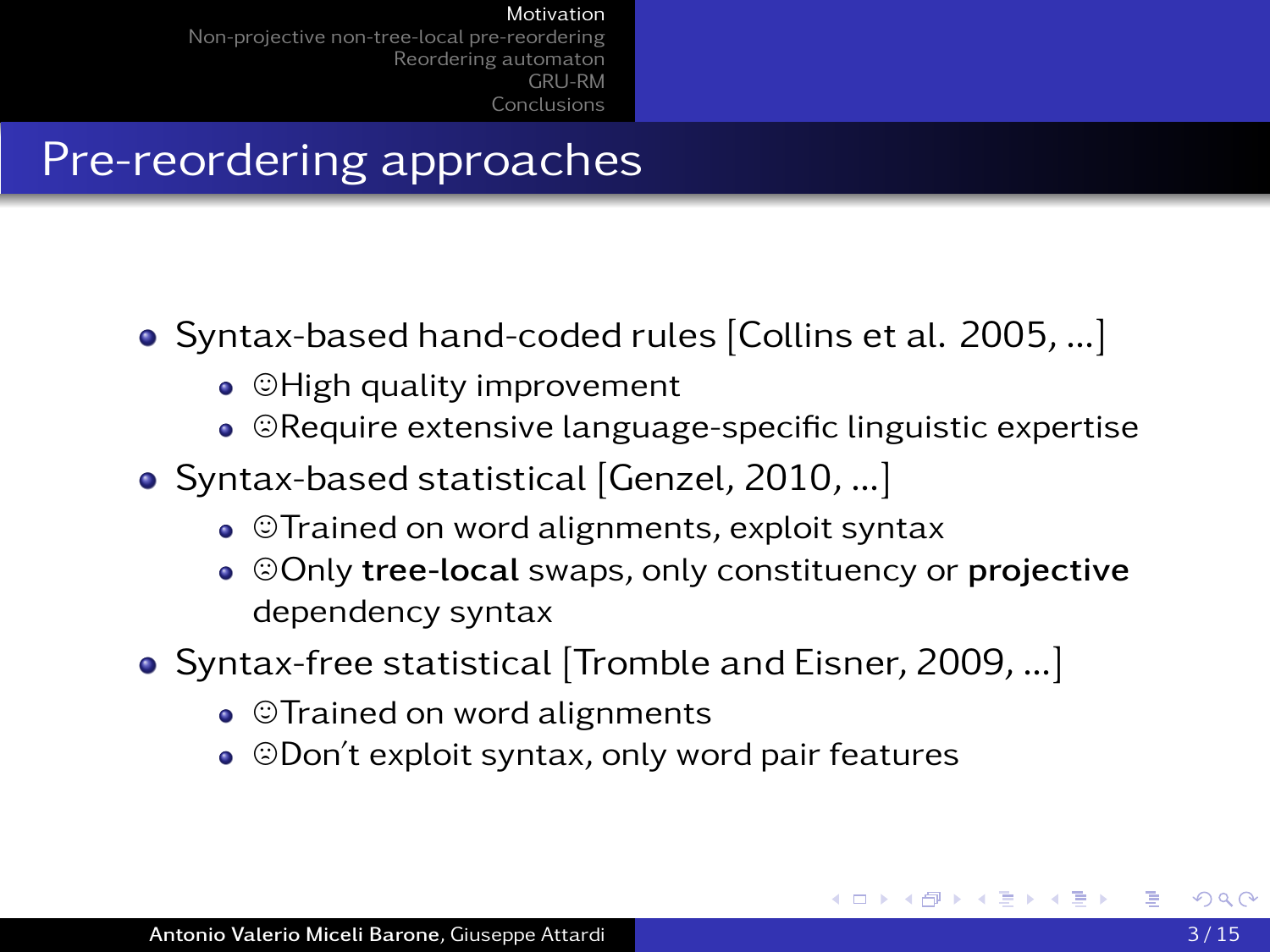[Non-projective non-tree-local pre-reordering](#page-19-0) [Reordering automaton](#page-34-0) [GRU-RM](#page-65-0) [Conclusions](#page-72-0)



auf diese Weise wird die raffinierte Undurchsichtigkeit geschickt aufrechterhalten ; wahrend der Euro " stark und stabil " sein sollte und die Währungsreserven anfangs während der Euro " stark und stabil " sein sollte und die Währungsreserven anfangs lediglich zur Verteidigung während des Übergangszeitraums (falls notwendig) dienen sollten , erweist sich heute , daßweder die eine noch die andere dieser Behauptungen zutreffend waren und sich in Frankfurt überhaupt nichts tut !

the issue therefore remains skilfully blurred ; while the euro was intended to be ' strong and stable ' and the reserve assets were originally intended to provide protection during the transitional period ( should this prove necessary ) , it now appears that neither of these expectations has been fulfilled and Frankfurt is totally deadlocked !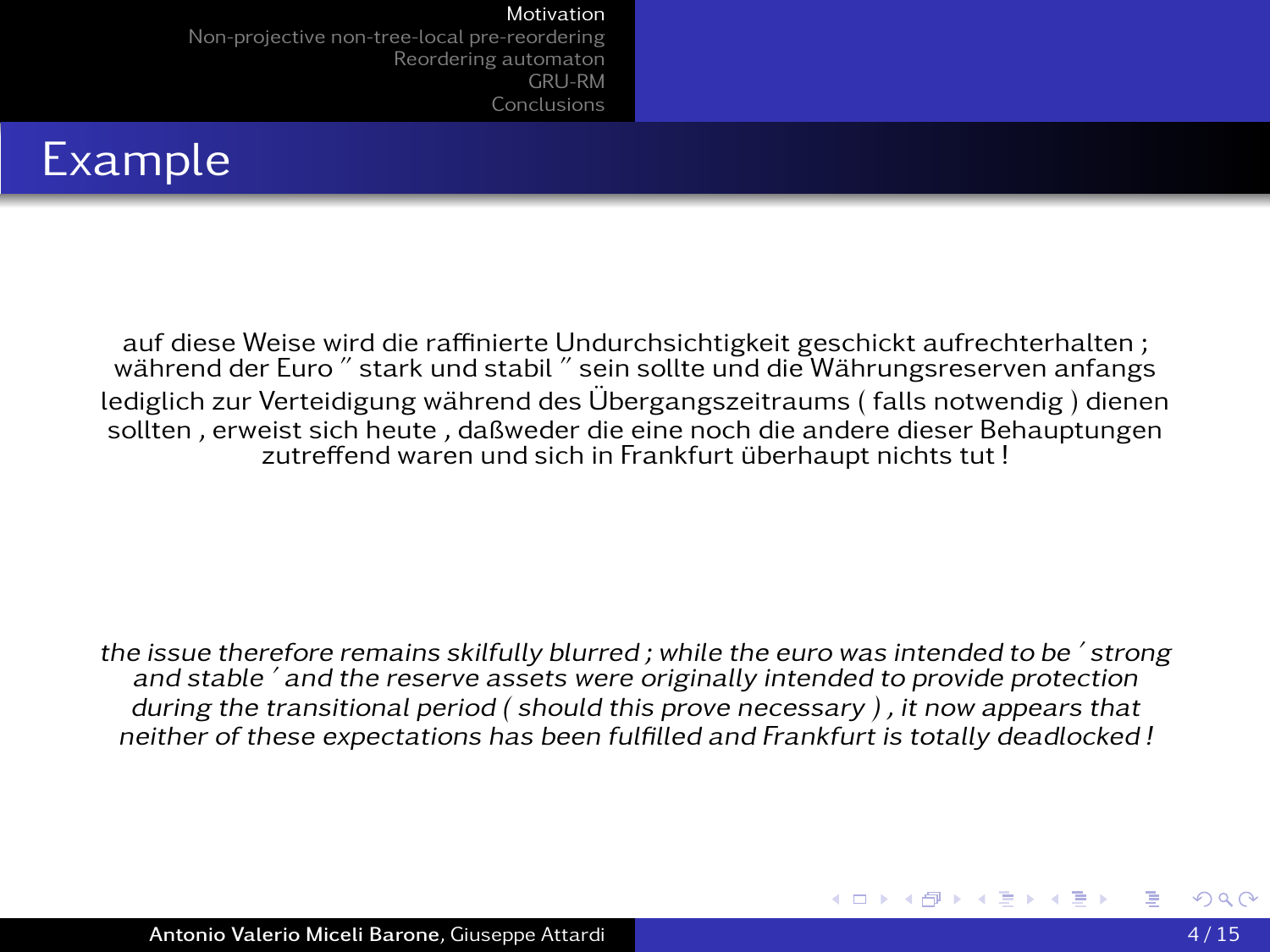[Non-projective non-tree-local pre-reordering](#page-19-0) [Reordering automaton](#page-34-0) [GRU-RM](#page-65-0) [Conclusions](#page-72-0)

## Example

auf diese Weise wird die raffinierte Undurchsichtigkeit geschickt aufrechterhalten ; wahrend der Euro " stark und stabil " sein sollte und die Währungsreserven anfangs während der Euro " stark und stabil " sein sollte und die Währungsreserven anfangs lediglich zur Verteidigung während des Übergangszeitraums (falls notwendig) dienen sollten , erweist sich heute , daßweder die eine noch die andere dieser Behauptungen zutreffend waren und sich in Frankfurt überhaupt nichts tut ! die raffinierte geschickt Undurchsichtigkeit aufrechterhalten ; wahrend der Euro ¨ sollte auf sein " stark und stabil " und die Währungsreserven anfangs lediglich dienen sollten zur Verteidigung während des Übergangszeitraums (diese Weise wird falls notwendig ) , erweist sich heute , daßweder die eine noch dieser Behauptungen zutreffend die andere waren und sich in Frankfurt überhaupt nichts tut !

the issue therefore remains skilfully blurred ; while the euro was intended to be ' strong and stable ' and the reserve assets were originally intended to provide protection during the transitional period ( should this prove necessary ) , it now appears that neither of these expectations has been fulfilled and Frankfurt is totally deadlocked !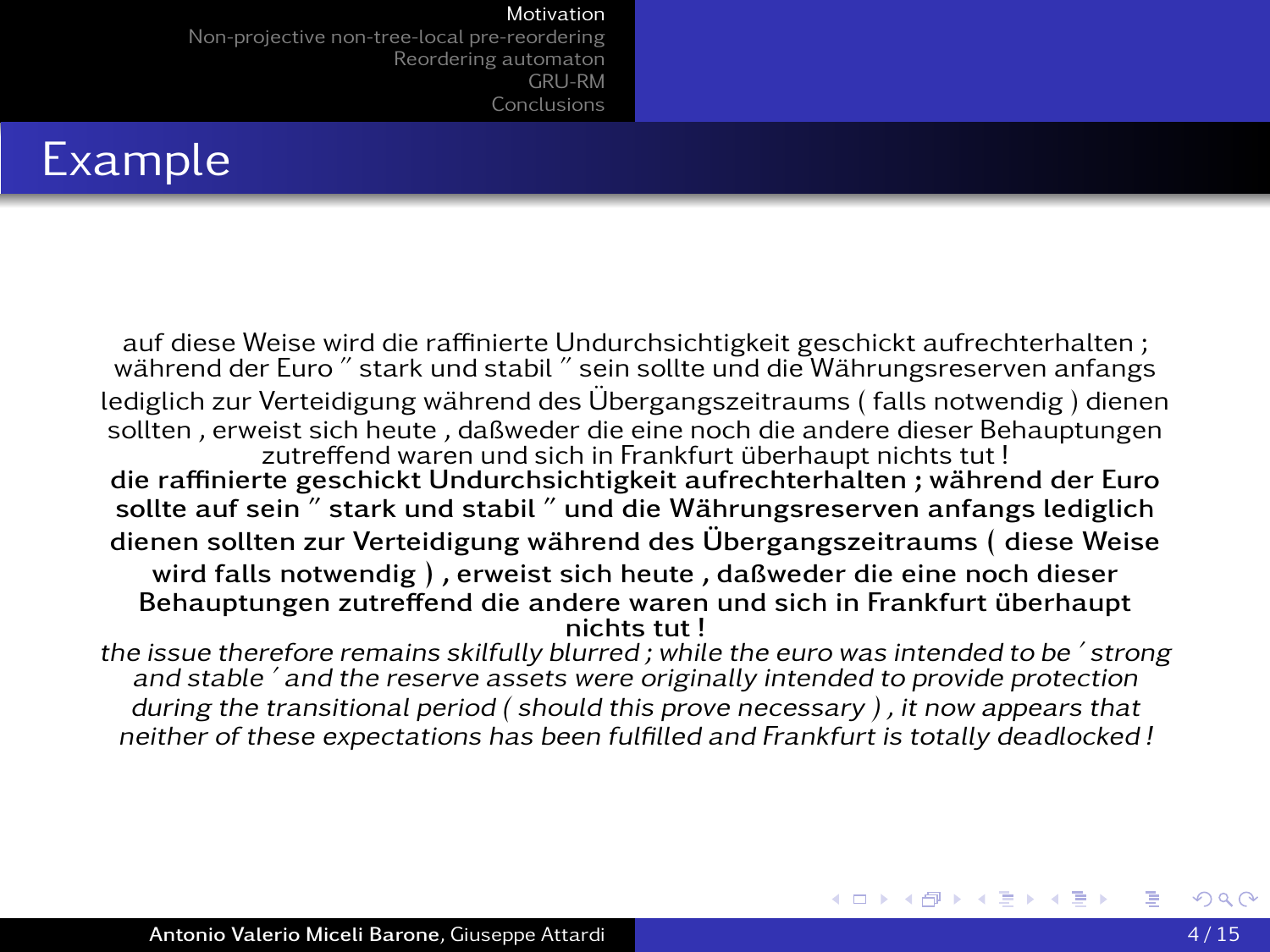[Non-projective non-tree-local pre-reordering](#page-19-0) [Reordering automaton](#page-34-0) [GRU-RM](#page-65-0) [Conclusions](#page-72-0)



... die Währungsreserven anfangs lediglich zur Verteidigung ... dienen sollten ...<br>... the reserve assets were originally intended to provide protection ...



∍  $\sim$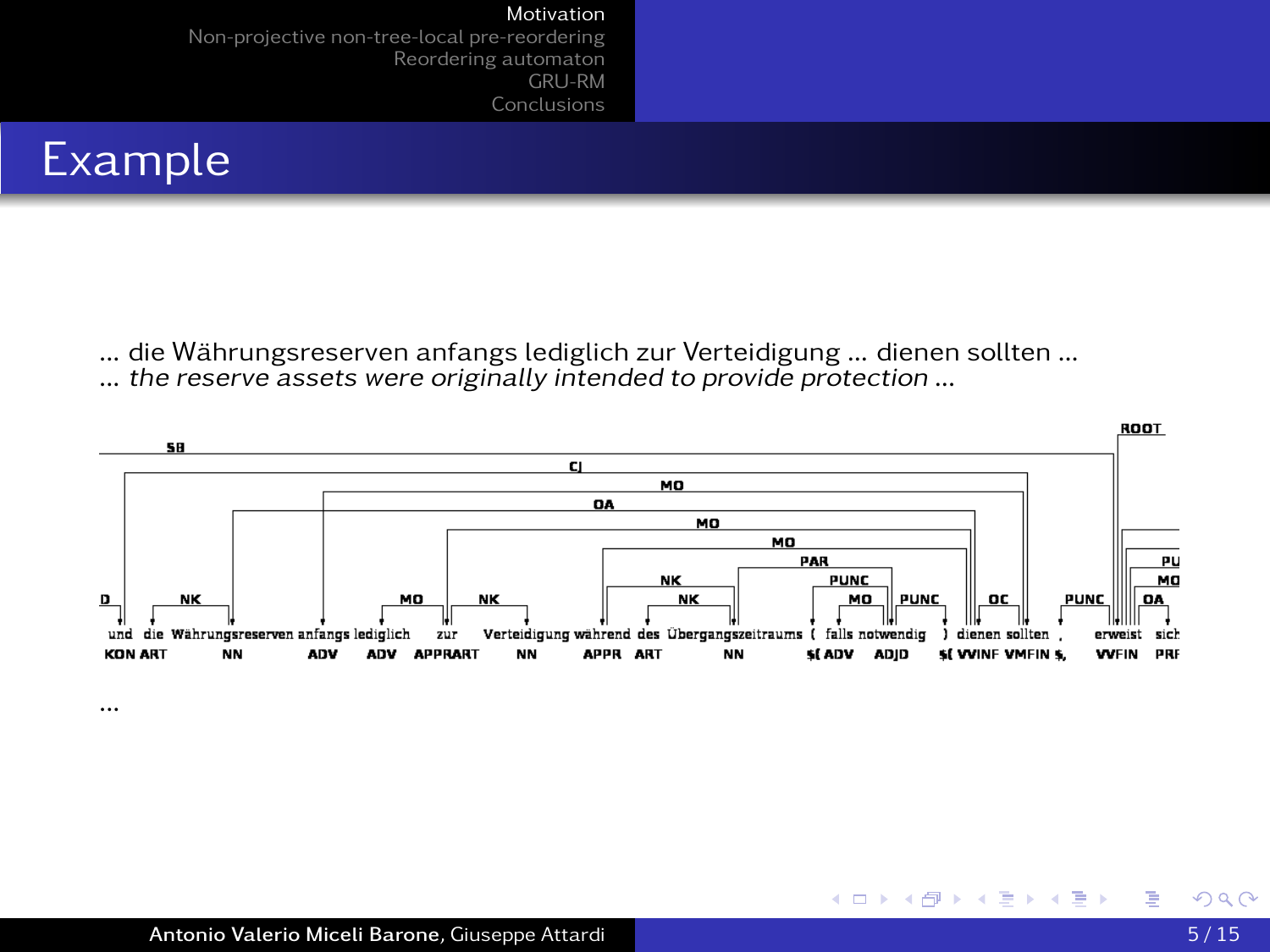[Non-projective non-tree-local pre-reordering](#page-19-0) [Reordering automaton](#page-34-0) [GRU-RM](#page-65-0) [Conclusions](#page-72-0)



... die Währungsreserven anfangs lediglich zur Verteidigung ... dienen sollten ...<br>... the reserve assets were originally intended to provide protection ...



... die

∍  $\sim$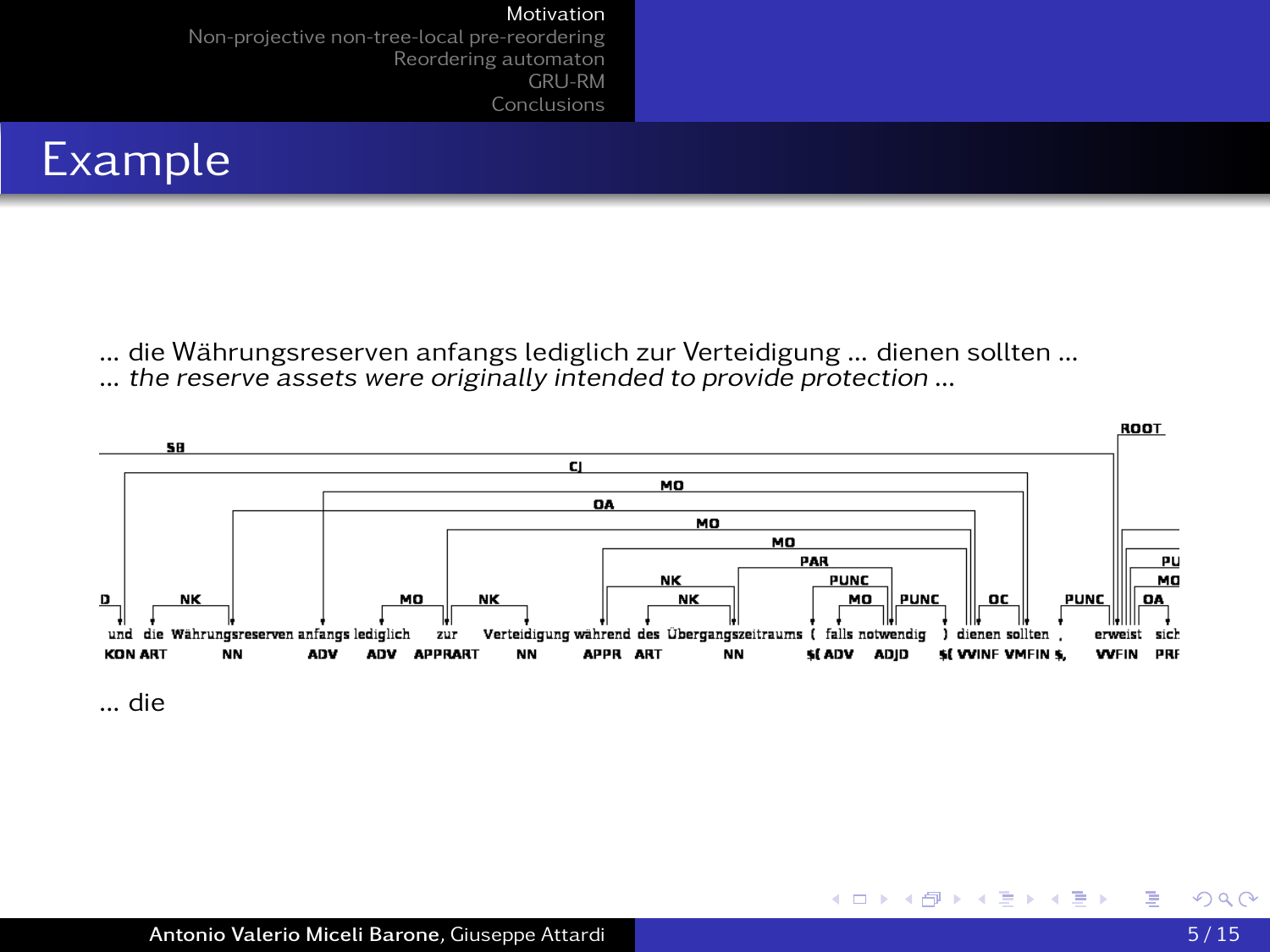[Non-projective non-tree-local pre-reordering](#page-19-0) [Reordering automaton](#page-34-0) [GRU-RM](#page-65-0) [Conclusions](#page-72-0)



... die Währungsreserven anfangs lediglich zur Verteidigung ... dienen sollten ... ... the reserve assets were originally intended to provide protection ...



... die Währungsreserven

∍  $\sim$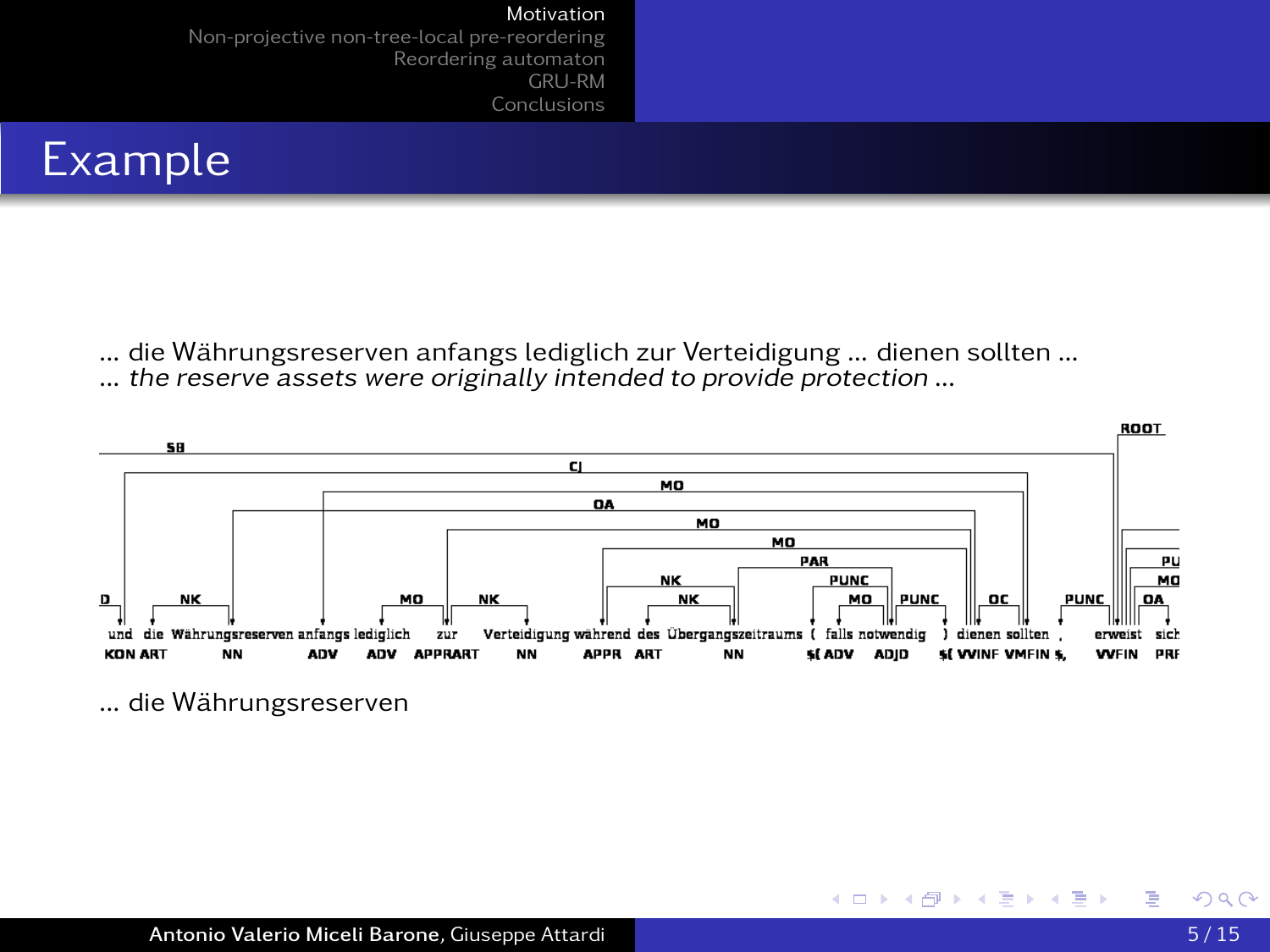[Non-projective non-tree-local pre-reordering](#page-19-0) [Reordering automaton](#page-34-0) [GRU-RM](#page-65-0) [Conclusions](#page-72-0)



... die Währungsreserven anfangs lediglich zur Verteidigung ... dienen sollten ... ... the reserve assets were originally intended to provide protection ...



... die Währungsreserven anfangs

∍  $\sim$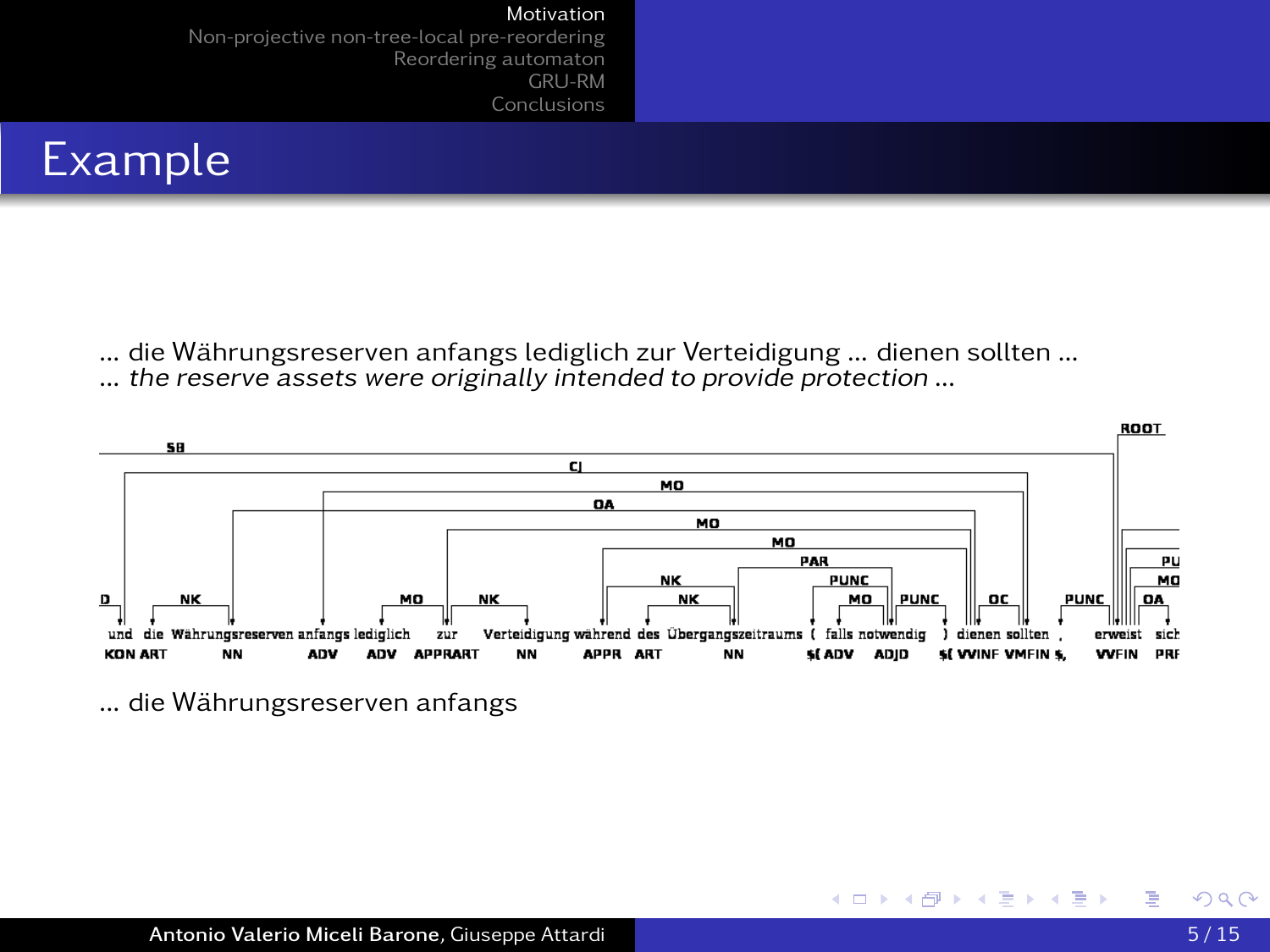[Non-projective non-tree-local pre-reordering](#page-19-0) [Reordering automaton](#page-34-0) [GRU-RM](#page-65-0) [Conclusions](#page-72-0)



... die Währungsreserven anfangs lediglich zur Verteidigung ... dienen sollten ... ... the reserve assets were originally intended to provide protection ...



... die Währungsreserven anfangs lediglich

∍  $\sim$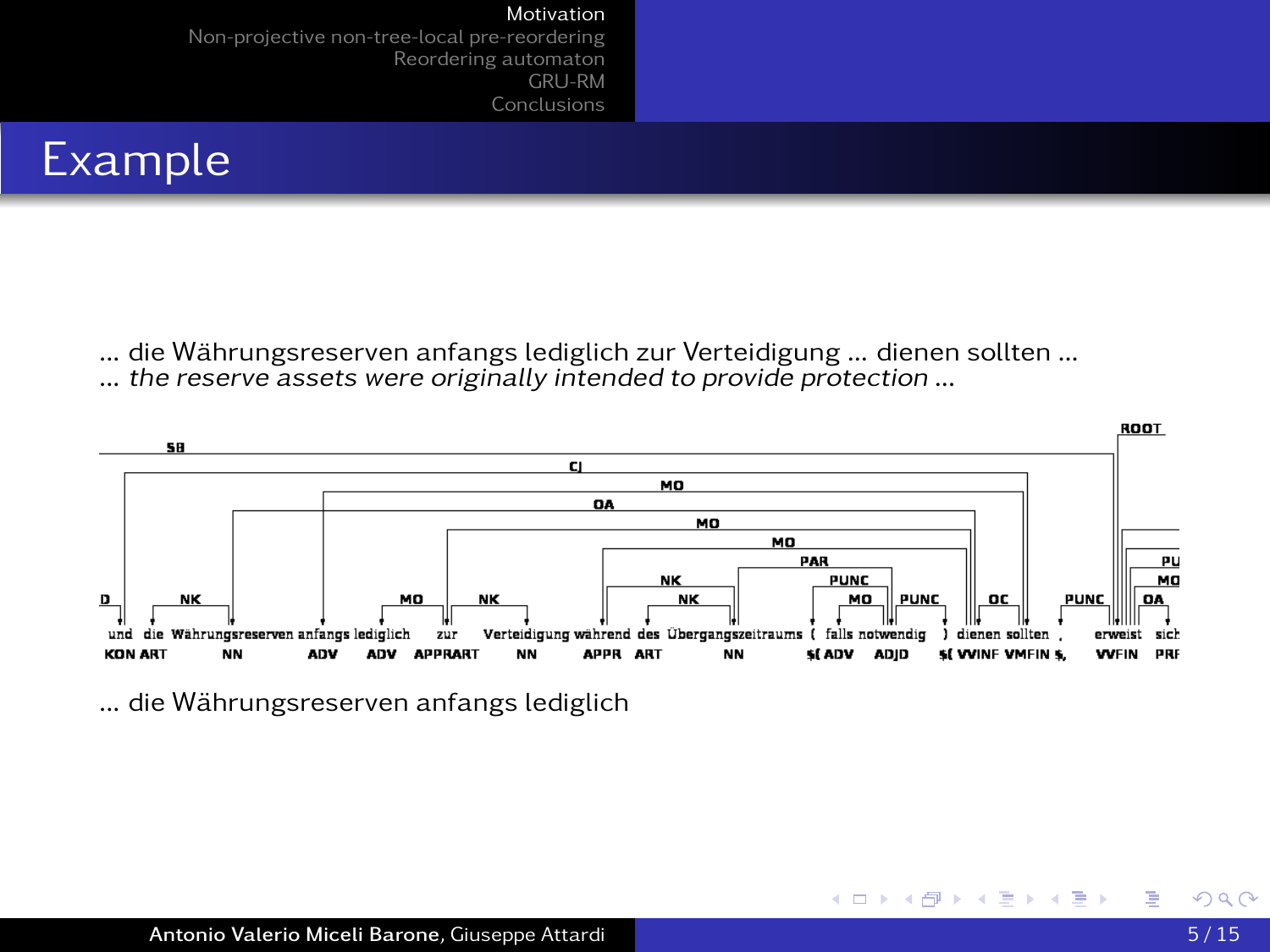[Non-projective non-tree-local pre-reordering](#page-19-0) [Reordering automaton](#page-34-0) [GRU-RM](#page-65-0) [Conclusions](#page-72-0)



... die Währungsreserven anfangs lediglich zur Verteidigung ... dienen sollten ... ... the reserve assets were originally intended to provide protection ...



... die Währungsreserven anfangs lediglich dienen

∍  $\sim$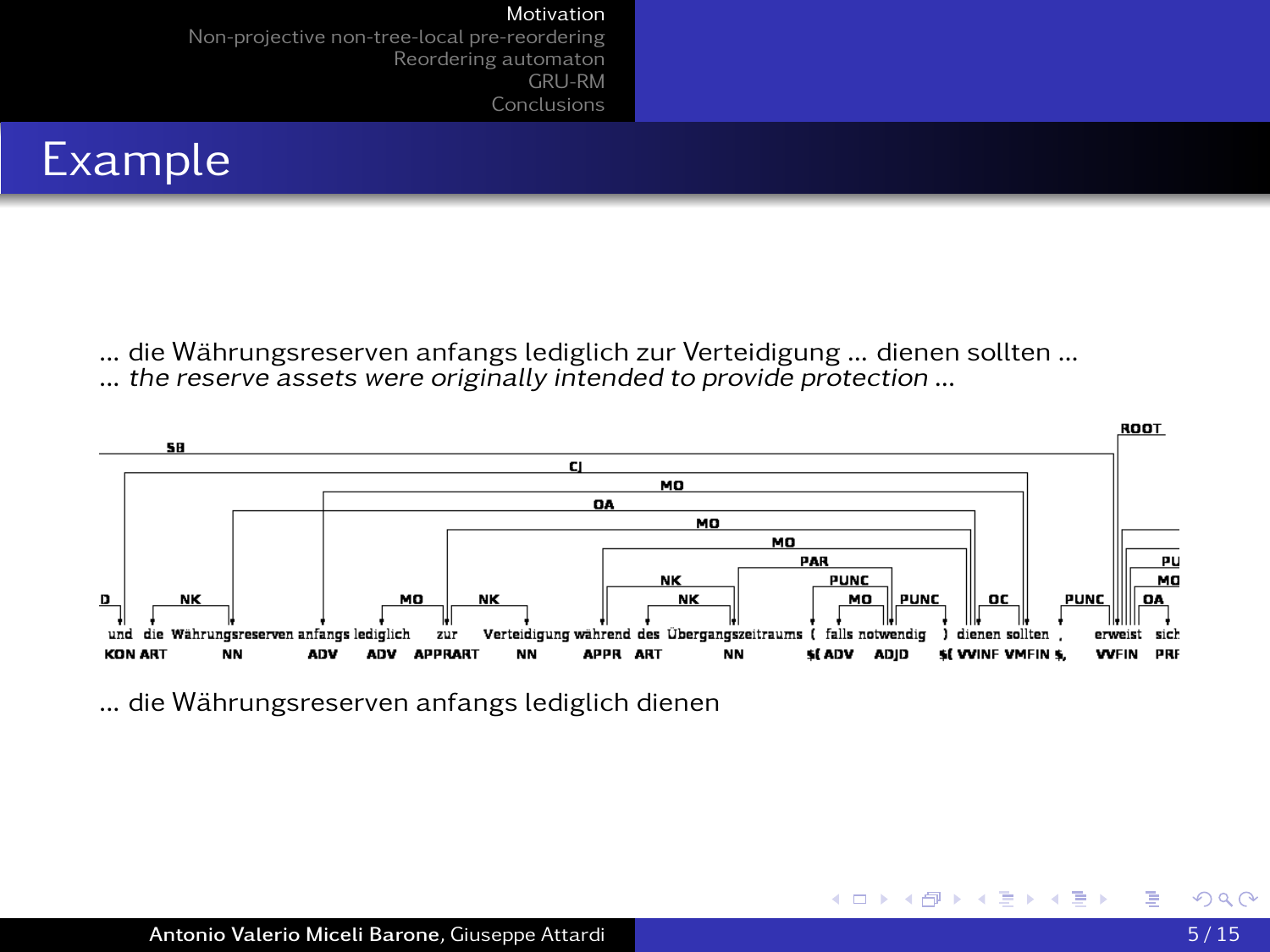[Non-projective non-tree-local pre-reordering](#page-19-0) [Reordering automaton](#page-34-0) [GRU-RM](#page-65-0) [Conclusions](#page-72-0)



... die Wahrungsreserven anfangs lediglich zur Verteidigung ... dienen sollten ... ¨ ... the reserve assets were originally intended to provide protection ...



... die Währungsreserven anfangs lediglich dienen sollten

∍  $\sim$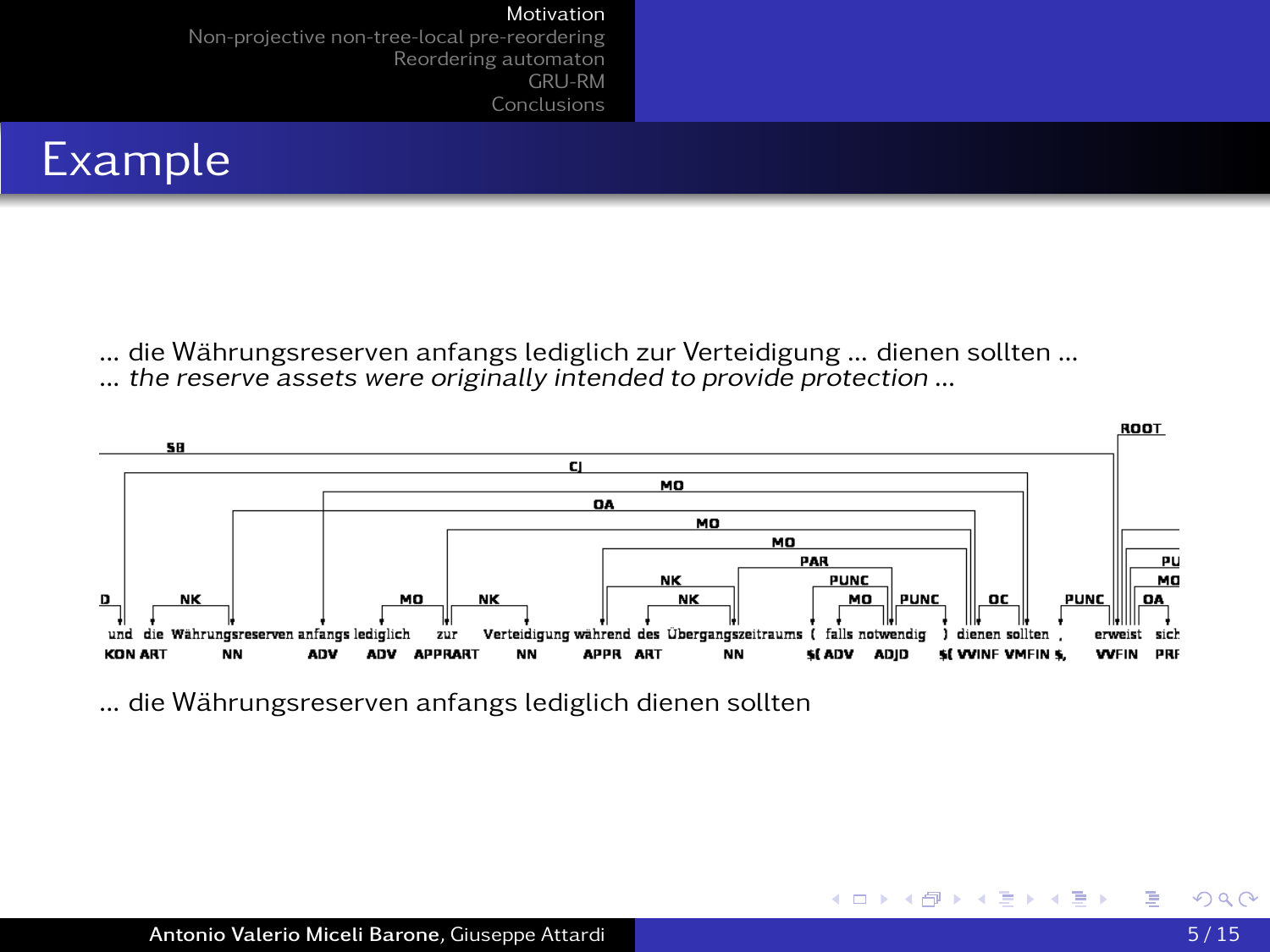[Non-projective non-tree-local pre-reordering](#page-19-0) [Reordering automaton](#page-34-0) [GRU-RM](#page-65-0) [Conclusions](#page-72-0)



... die Wahrungsreserven anfangs lediglich zur Verteidigung ... dienen sollten ... ¨ ... the reserve assets were originally intended to provide protection ...



... die Währungsreserven anfangs lediglich dienen sollten zur

∍  $\sim$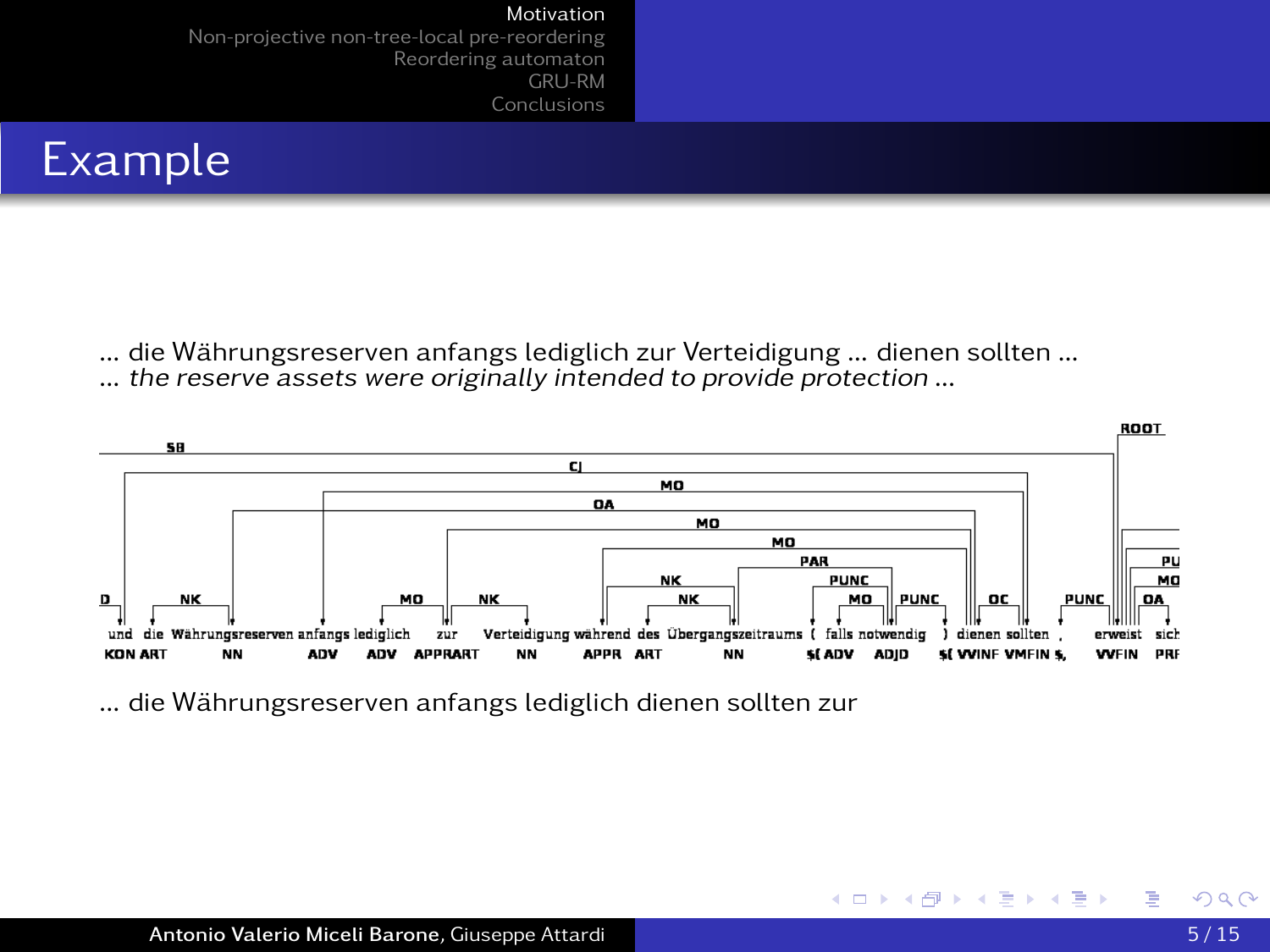[Non-projective non-tree-local pre-reordering](#page-19-0) [Reordering automaton](#page-34-0) [GRU-RM](#page-65-0) [Conclusions](#page-72-0)



... die Wahrungsreserven anfangs lediglich zur Verteidigung ... dienen sollten ... ¨ ... the reserve assets were originally intended to provide protection ...



4 口 ) 4 伺

医间面的间面

... die Währungsreserven anfangs lediglich dienen sollten zur Verteidigung ...

∍  $\sim$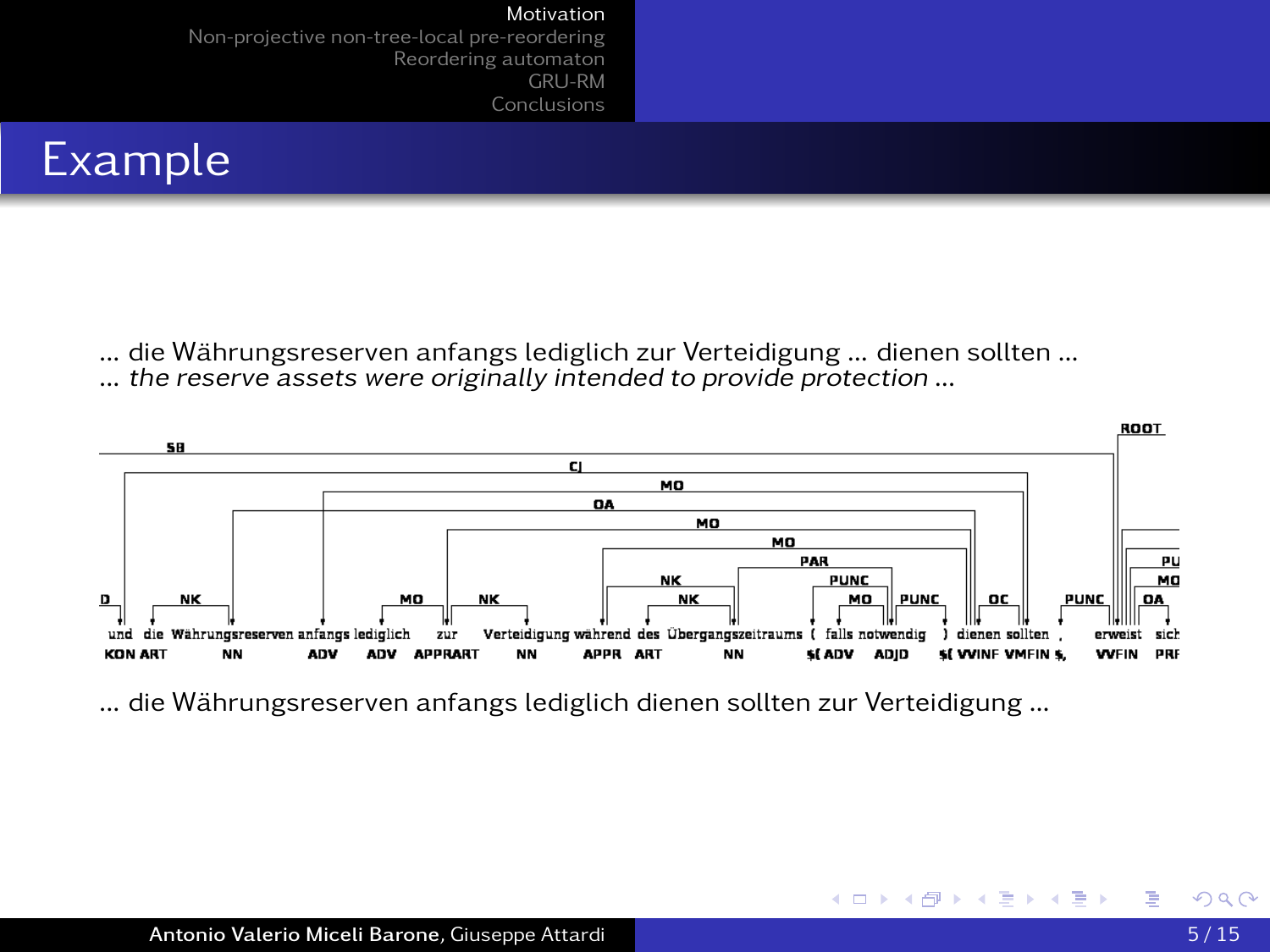

• Arbitrary permutation prediction

<span id="page-19-0"></span>∍  $\rightarrow$ 

**∢ロト ⊀ 御 ト ⊀ 君 ト ⊀ 君**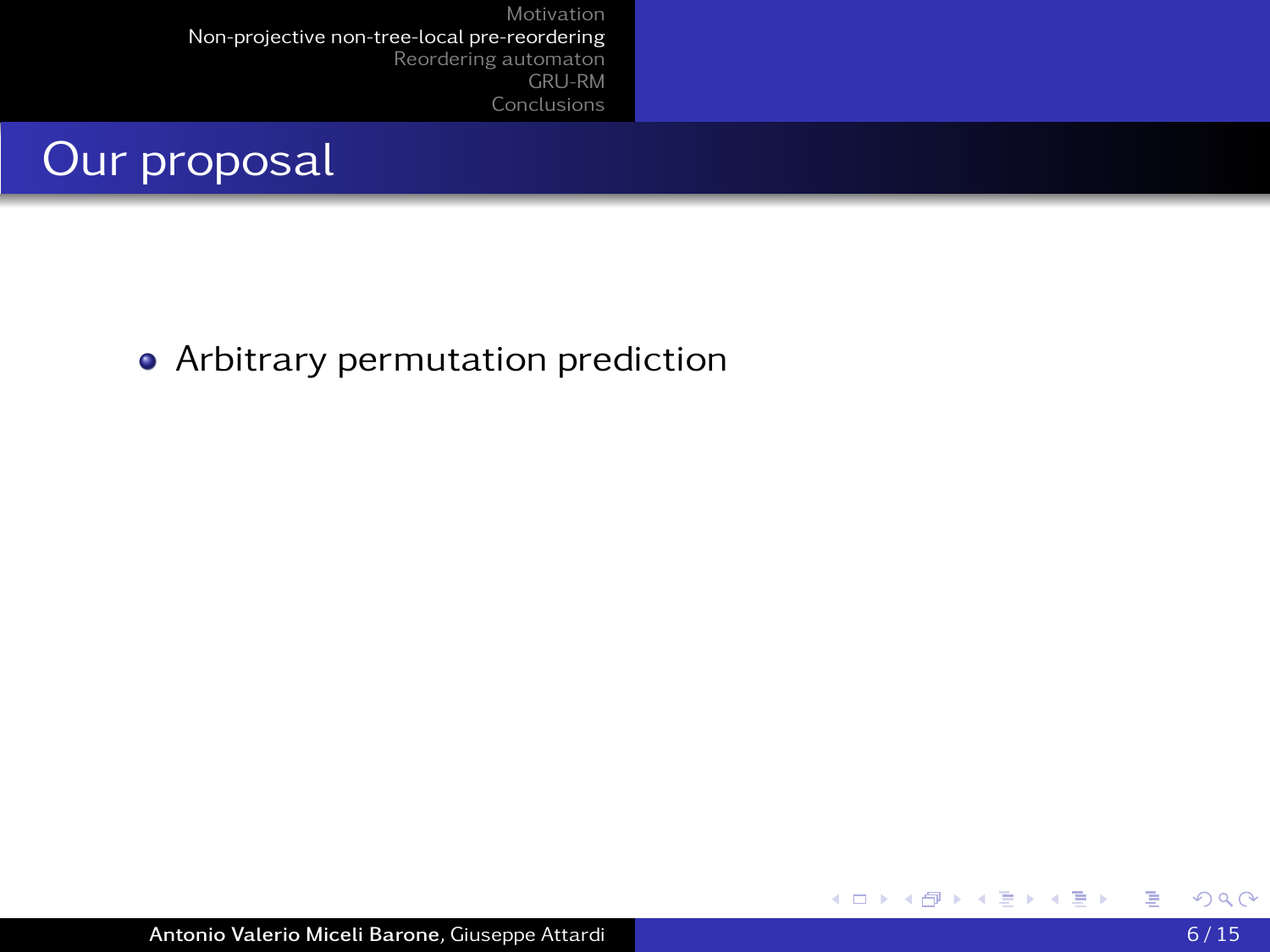

- Arbitrary permutation prediction
	- Use syntactical features from a non-projective dependency parse

4 0 8 4 高

医间面的间面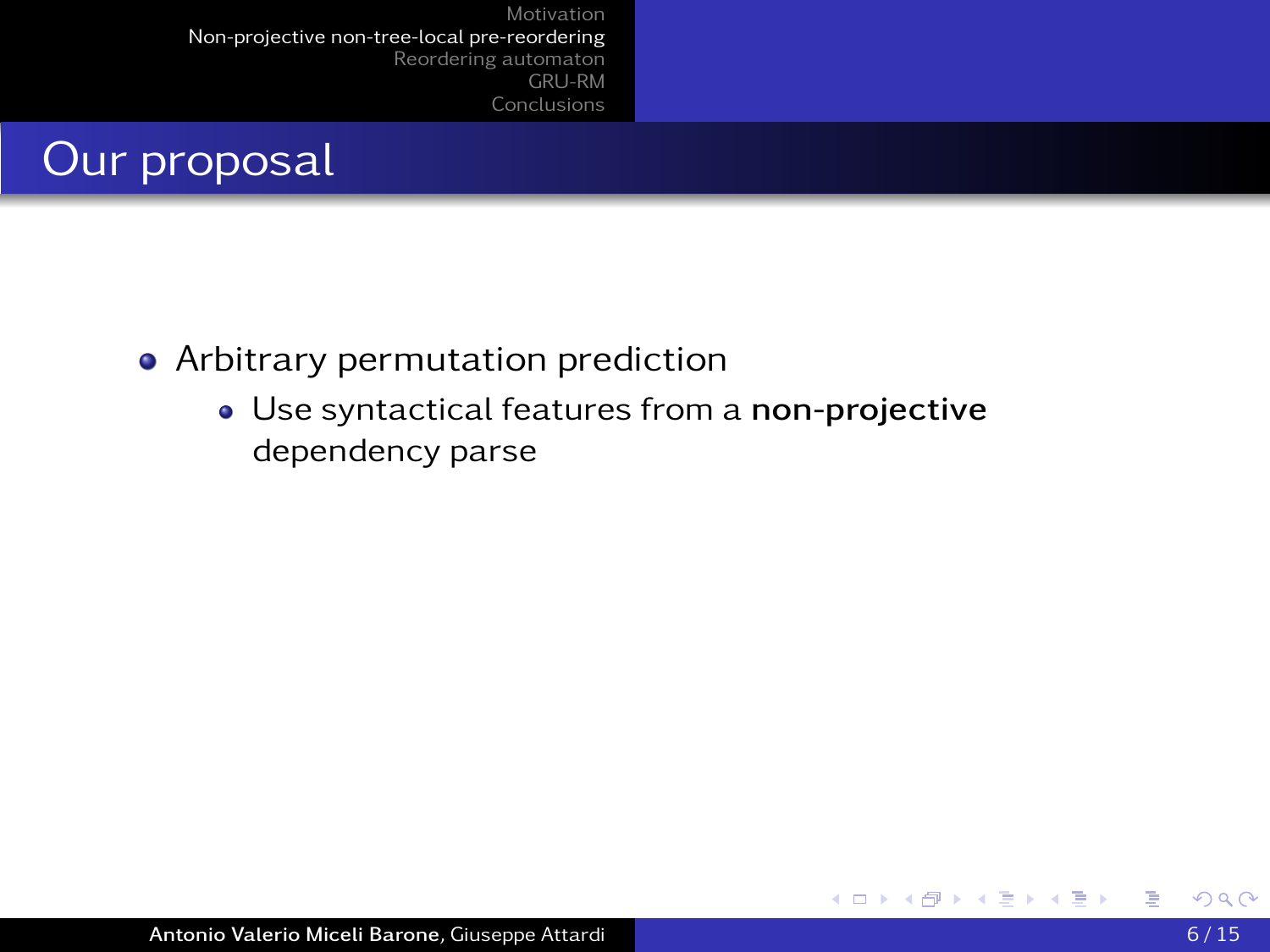

- Arbitrary permutation prediction
	- Use syntactical features from a non-projective dependency parse
	- **Allow non-tree-local moves**

4 0 8 4

化重 网络重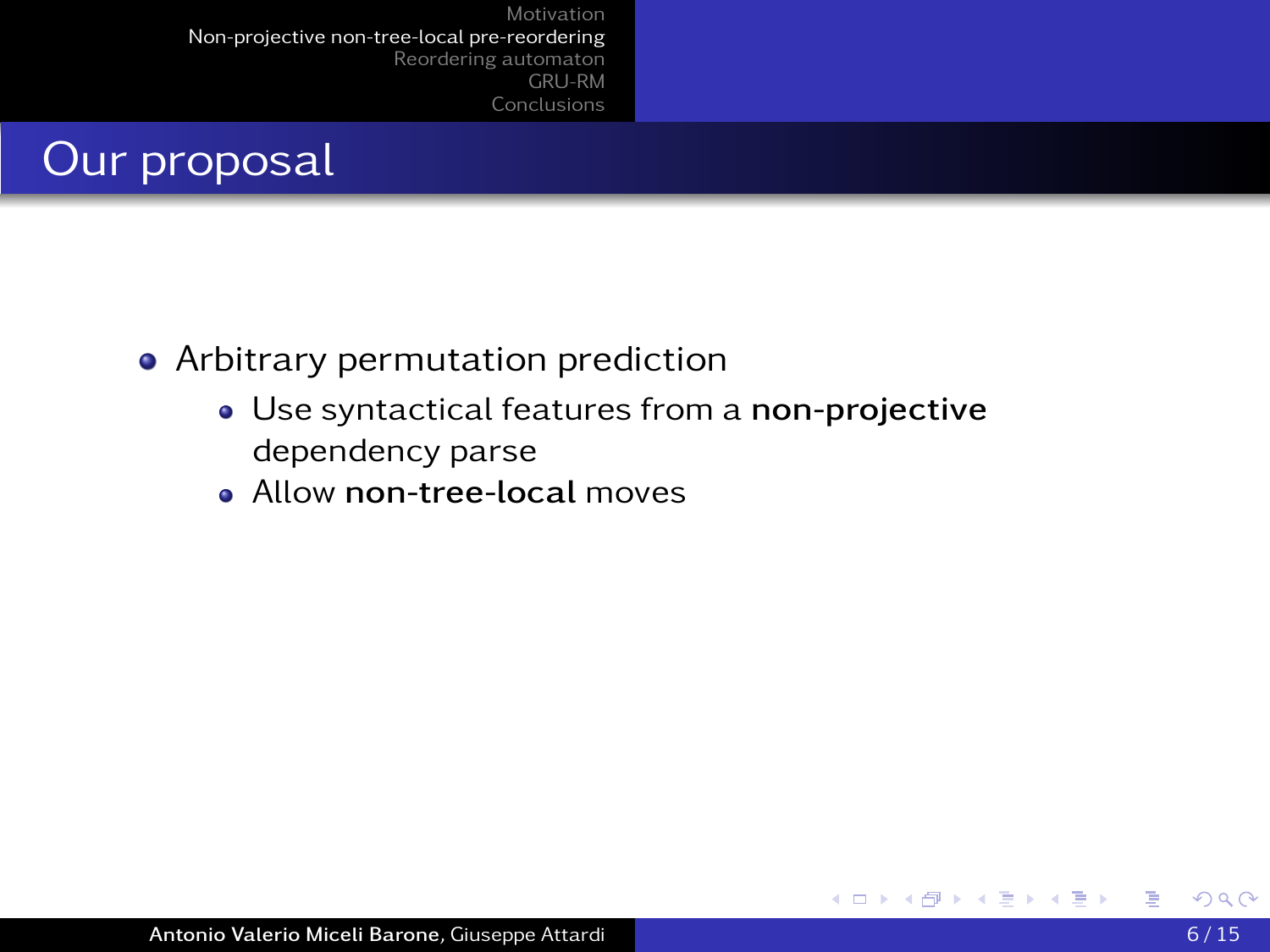

- Arbitrary permutation prediction
	- Use syntactical features from a non-projective dependency parse

4 17 18

- **Allow non-tree-local moves**
- Leverage language models technology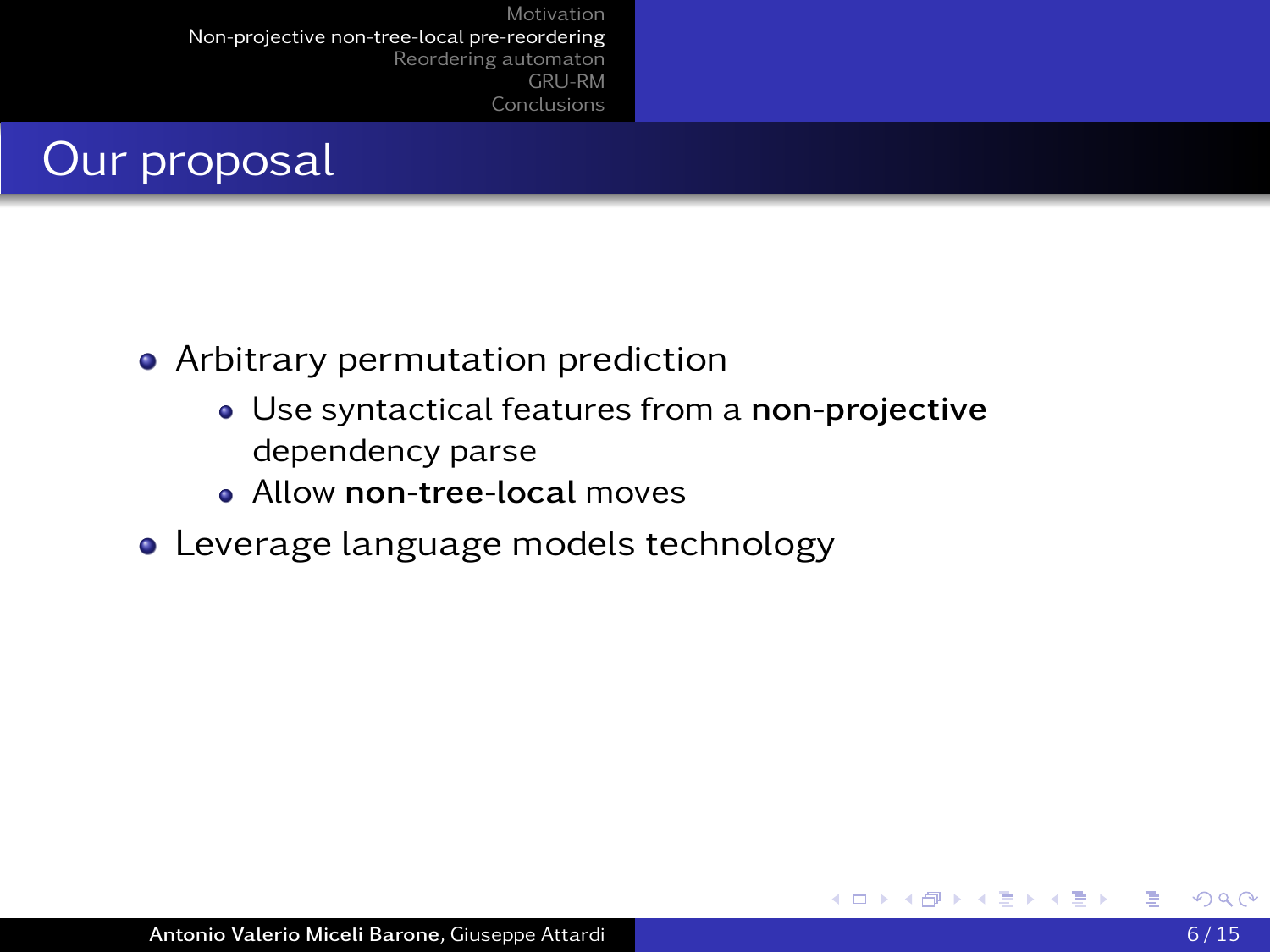

- Arbitrary permutation prediction
	- Use syntactical features from a non-projective dependency parse
	- Allow non-tree-local moves
- Leverage language models technology
	- $\bullet$  ©Tried and tested approach [Feng et al. 2010, ...]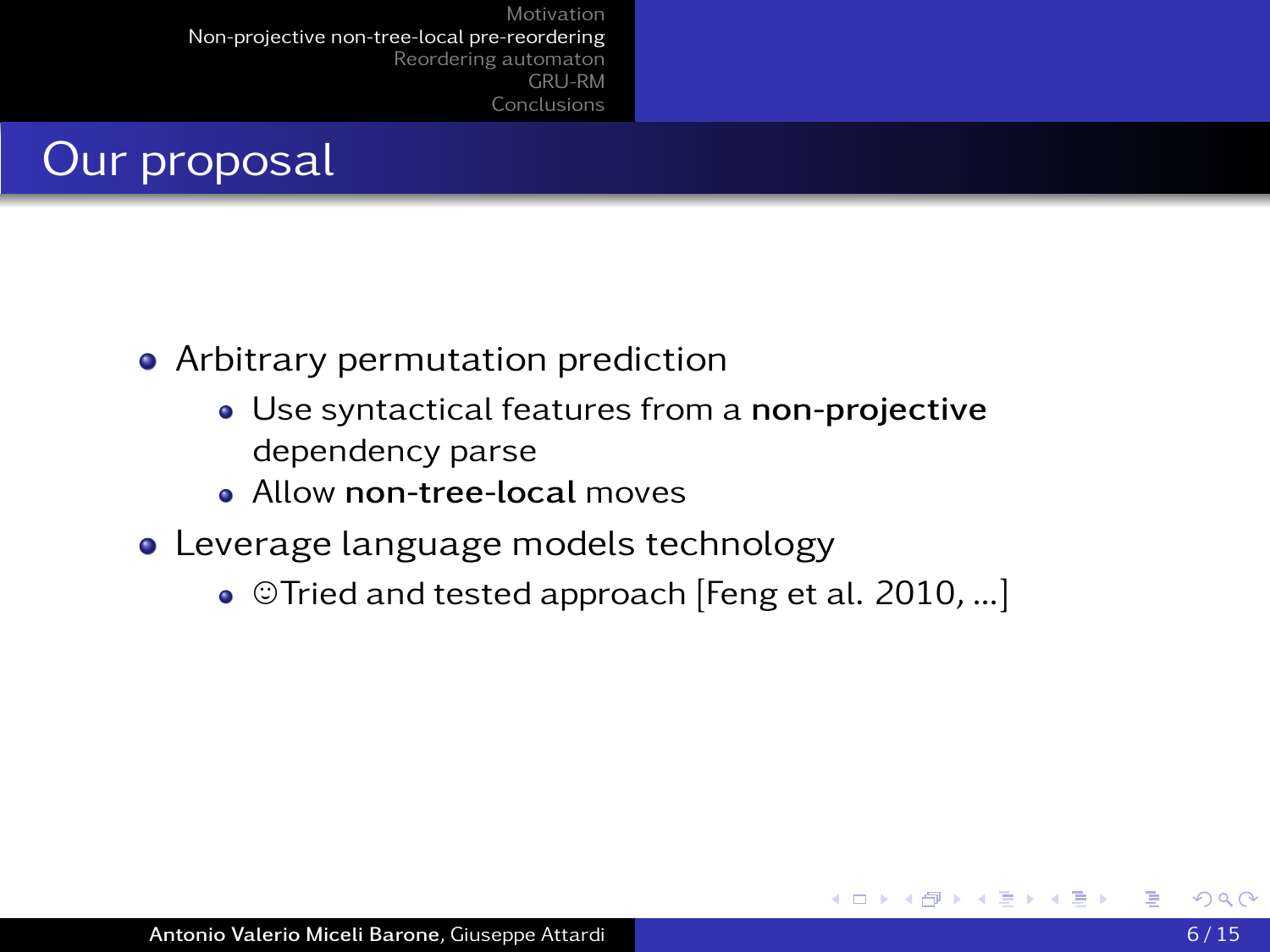

- Arbitrary permutation prediction
	- Use syntactical features from a non-projective dependency parse
	- **Allow non-tree-local moves**
- Leverage language models technology
	- $\bullet$  ©Tried and tested approach [Feng et al. 2010, ...]
	- $\bullet$   $\heartsuit$  Positive probability mass to non-permutations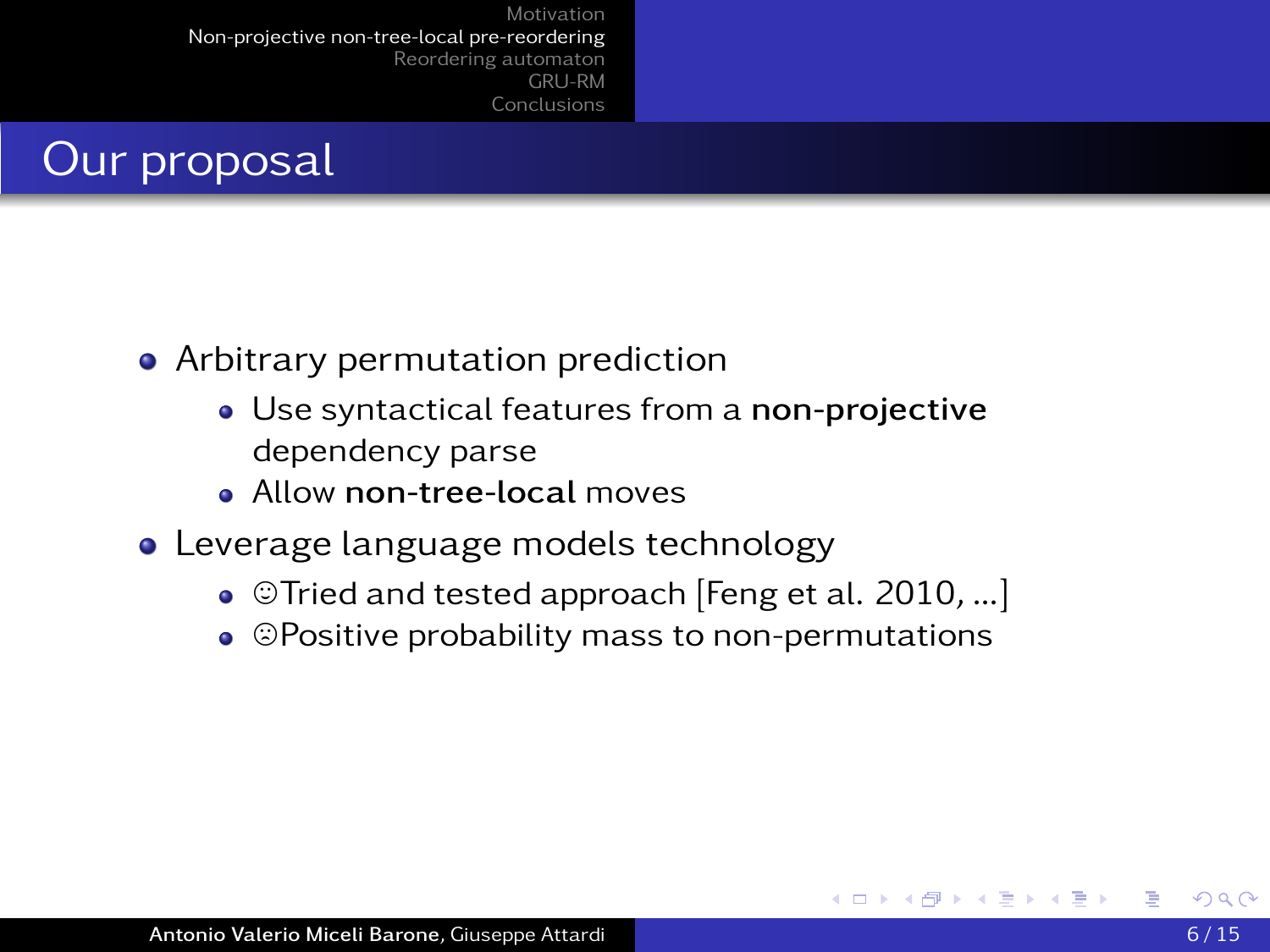

- Arbitrary permutation prediction
	- Use syntactical features from a non-projective dependency parse
	- **Allow non-tree-local moves**
- Leverage language models technology
	- $\bullet$  ©Tried and tested approach [Feng et al. 2010, ...]
	- $\bullet$   $\heartsuit$  Positive probability mass to non-permutations
	- $\bullet$   $\circledcirc$ NNLMs have performance issues due to normalization over dictionary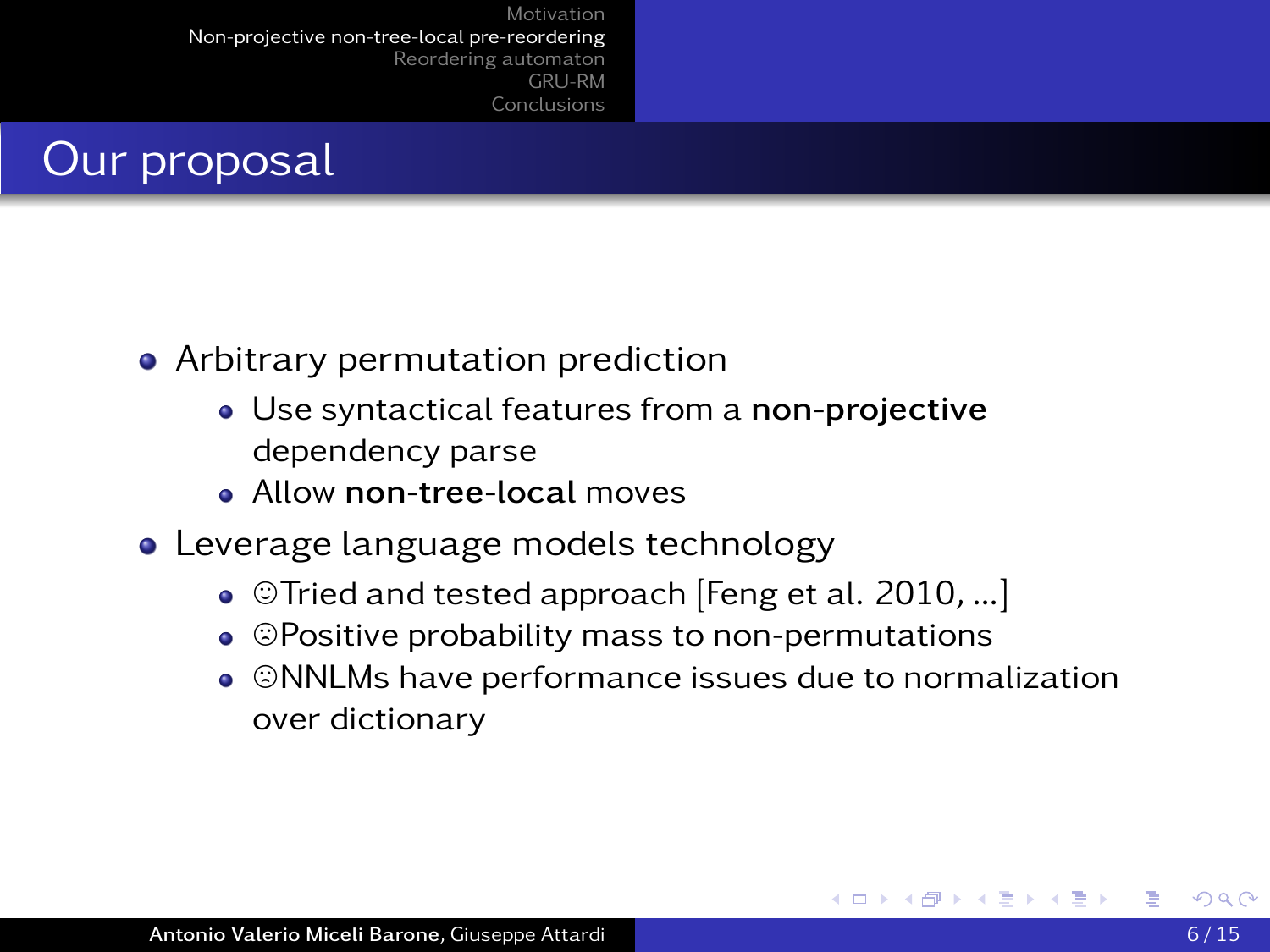## Recurrent Neural Network Reordering Model

**• Take the Recurrent Neural Network Language Model** [Mikolov et al. 2010]

→ 手

4 0 8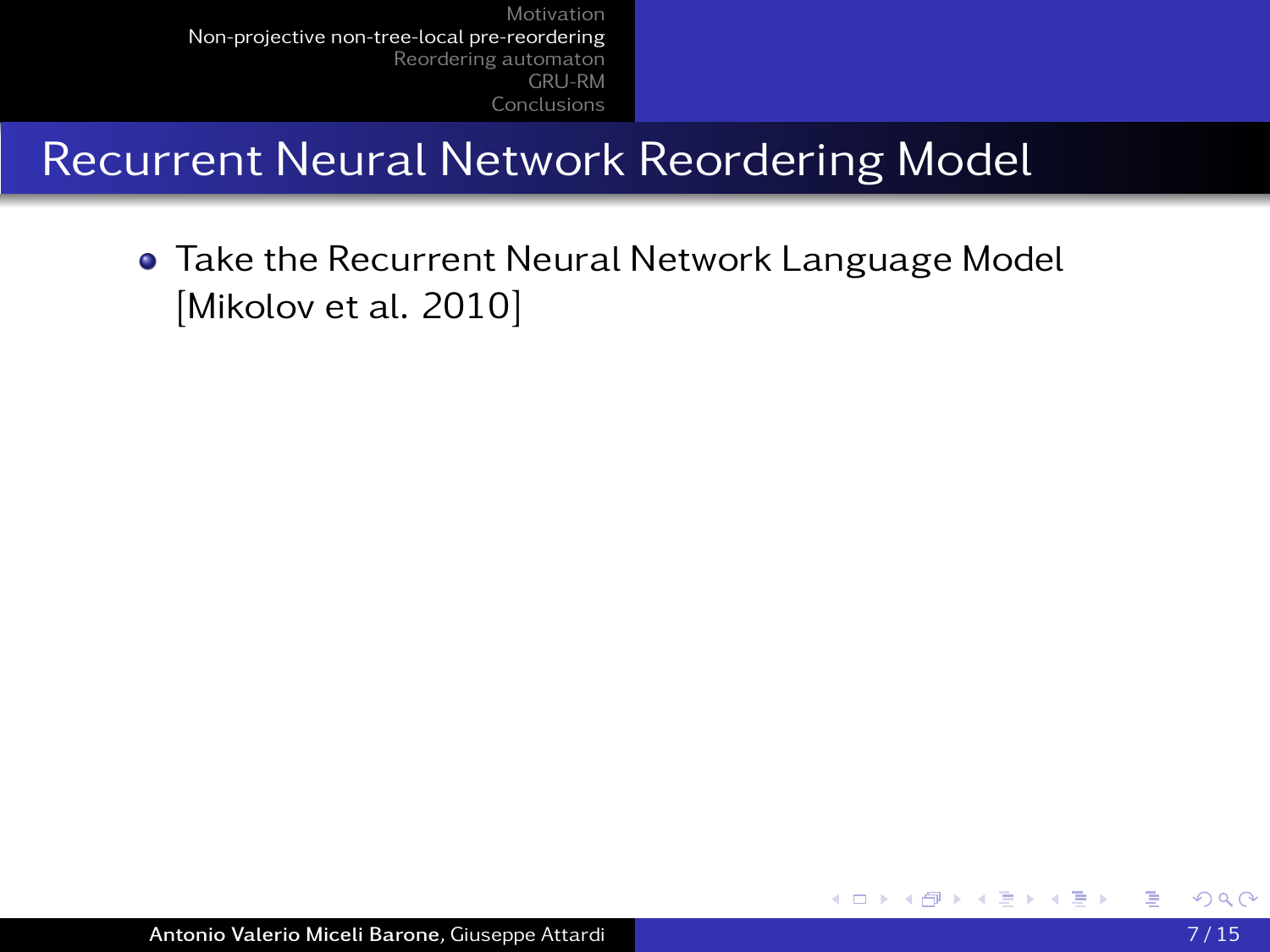- **Take the Recurrent Neural Network Language Model** [Mikolov et al. 2010]
- Change output soft-max to consider only unemitted words in the current sentence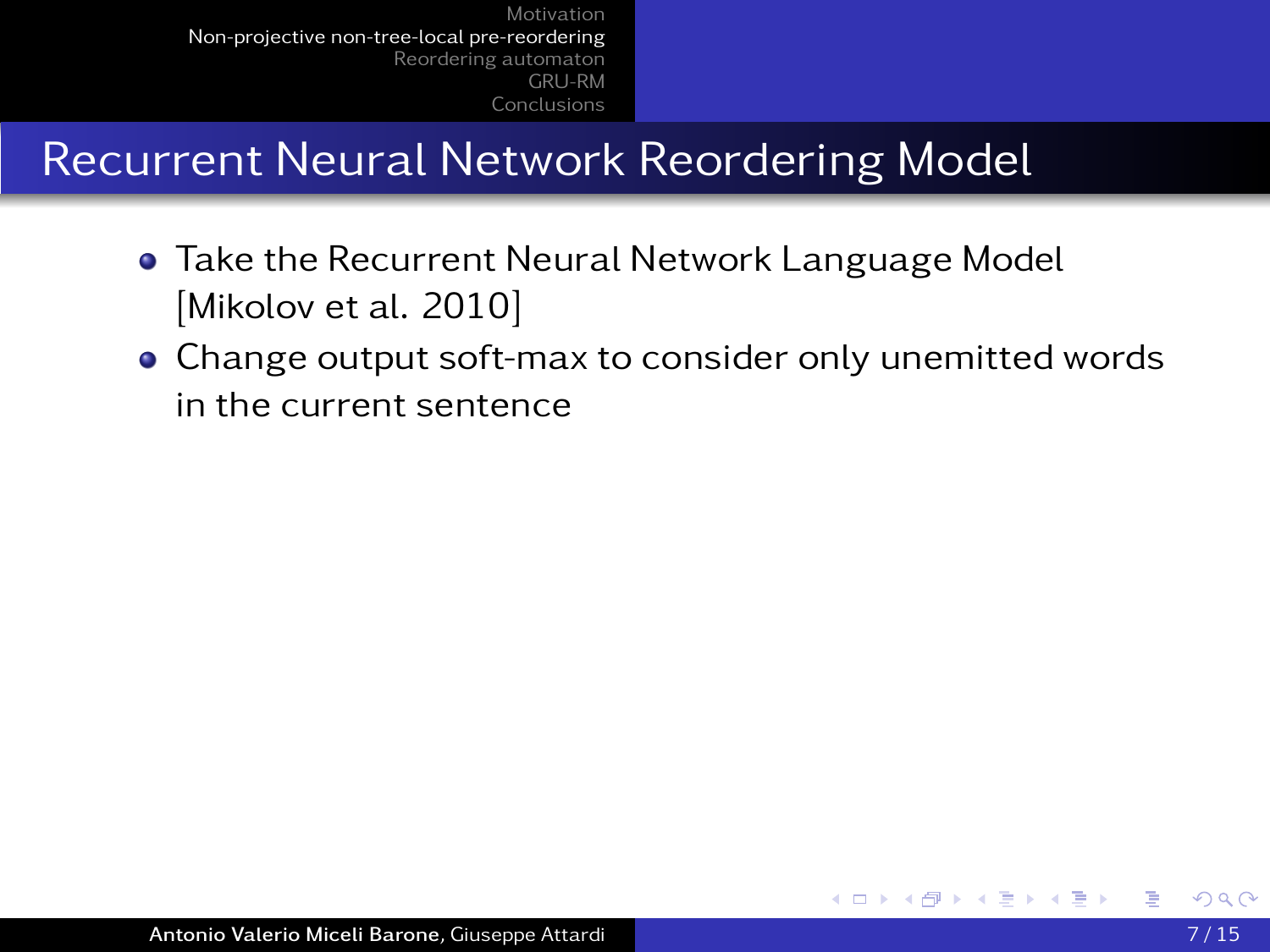- **Take the Recurrent Neural Network Language Model** [Mikolov et al. 2010]
- Change output soft-max to consider only unemitted words in the current sentence
- Include syntax features (POS, DEPREL, parent POS, ...)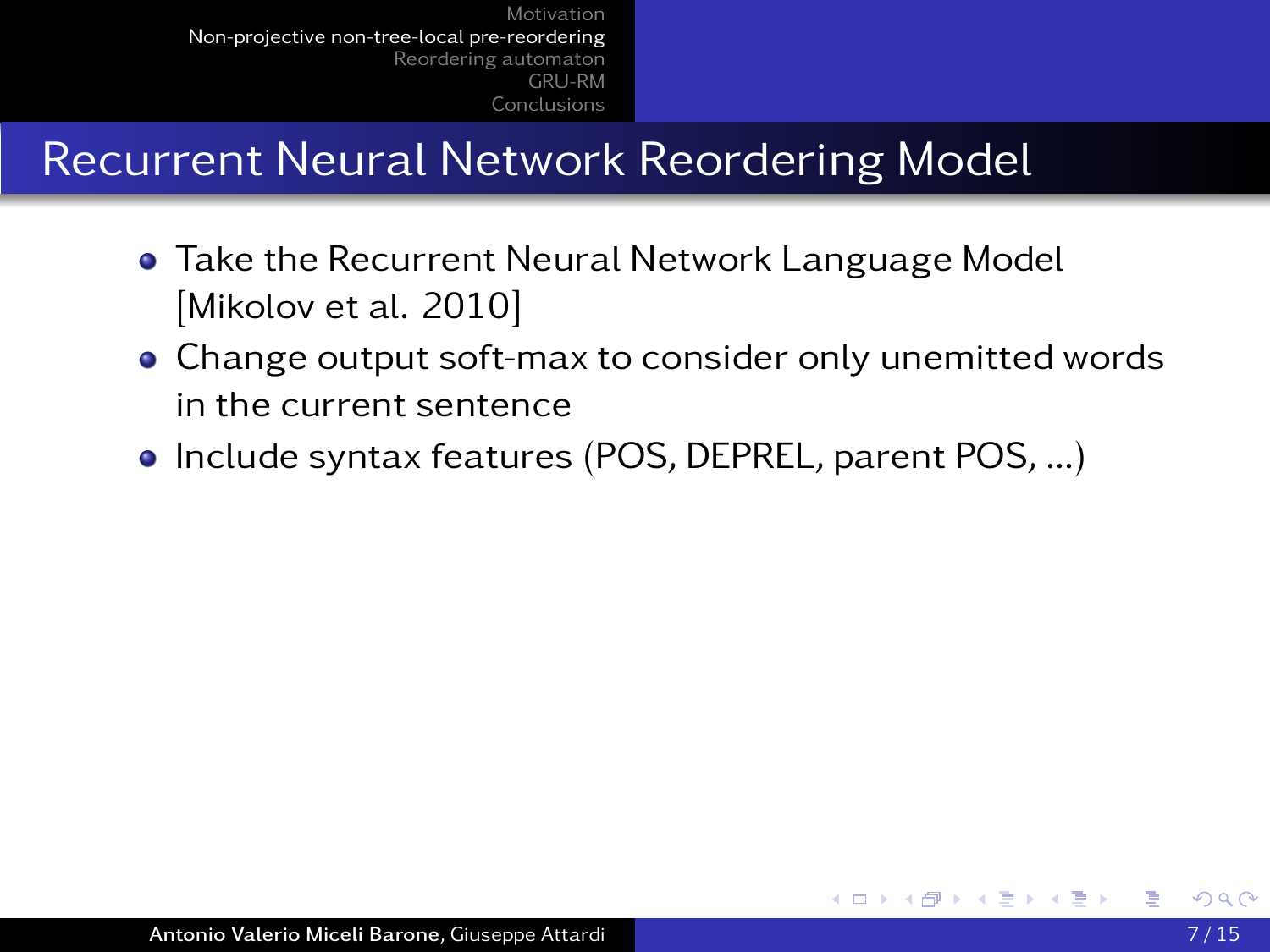- **Take the Recurrent Neural Network Language Model** [Mikolov et al. 2010]
- Change output soft-max to consider only unemitted words in the current sentence
- Include syntax features (POS, DEPREL, parent POS, ...)
- and permutation-specific word pair features (distortion distance, dependency relation ...)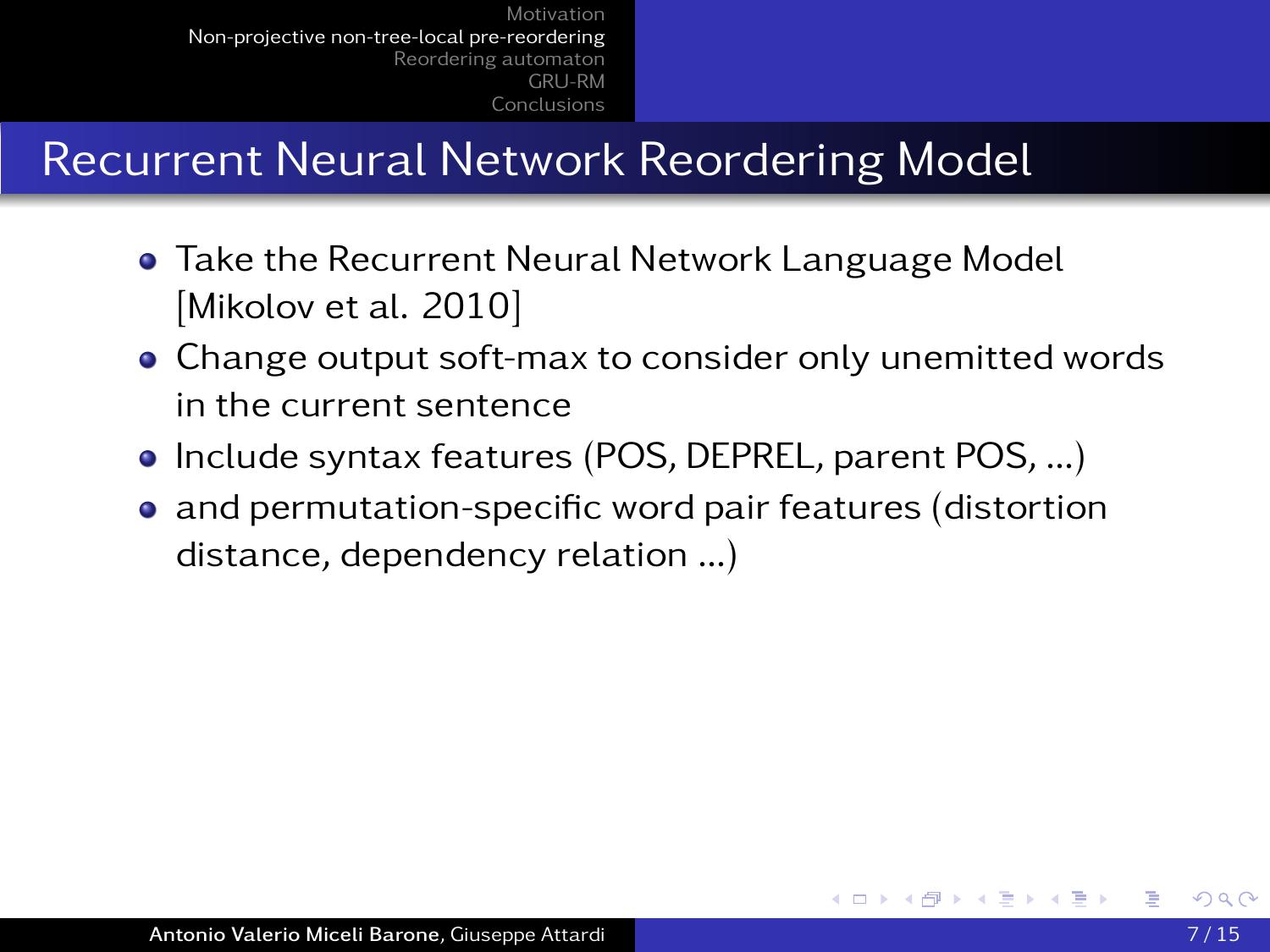- **Take the Recurrent Neural Network Language Model** [Mikolov et al. 2010]
- Change output soft-max to consider only unemitted words in the current sentence
- Include syntax features (POS, DEPREL, parent POS, ...)
- and permutation-specific word pair features (distortion distance, dependency relation ...)

$$
v(t) = \tau(\Theta^{(1)} \cdot x(t) + \Theta^{REC} \cdot v(t-1))
$$
  
\n
$$
h_j(t) = \langle \tau(\Theta^{(o)} \cdot x_o(j)), \theta^{(2)} \odot v(t-1) \rangle
$$
  
\n
$$
+ \theta^{(\alpha)} \cdot \log(L_f - t) + \theta^{(bias)}
$$
  
\n
$$
p_j(t) = \frac{\exp h_j(t)}{\sum_{j'} \exp h_{j'}(t)}
$$
\n(1)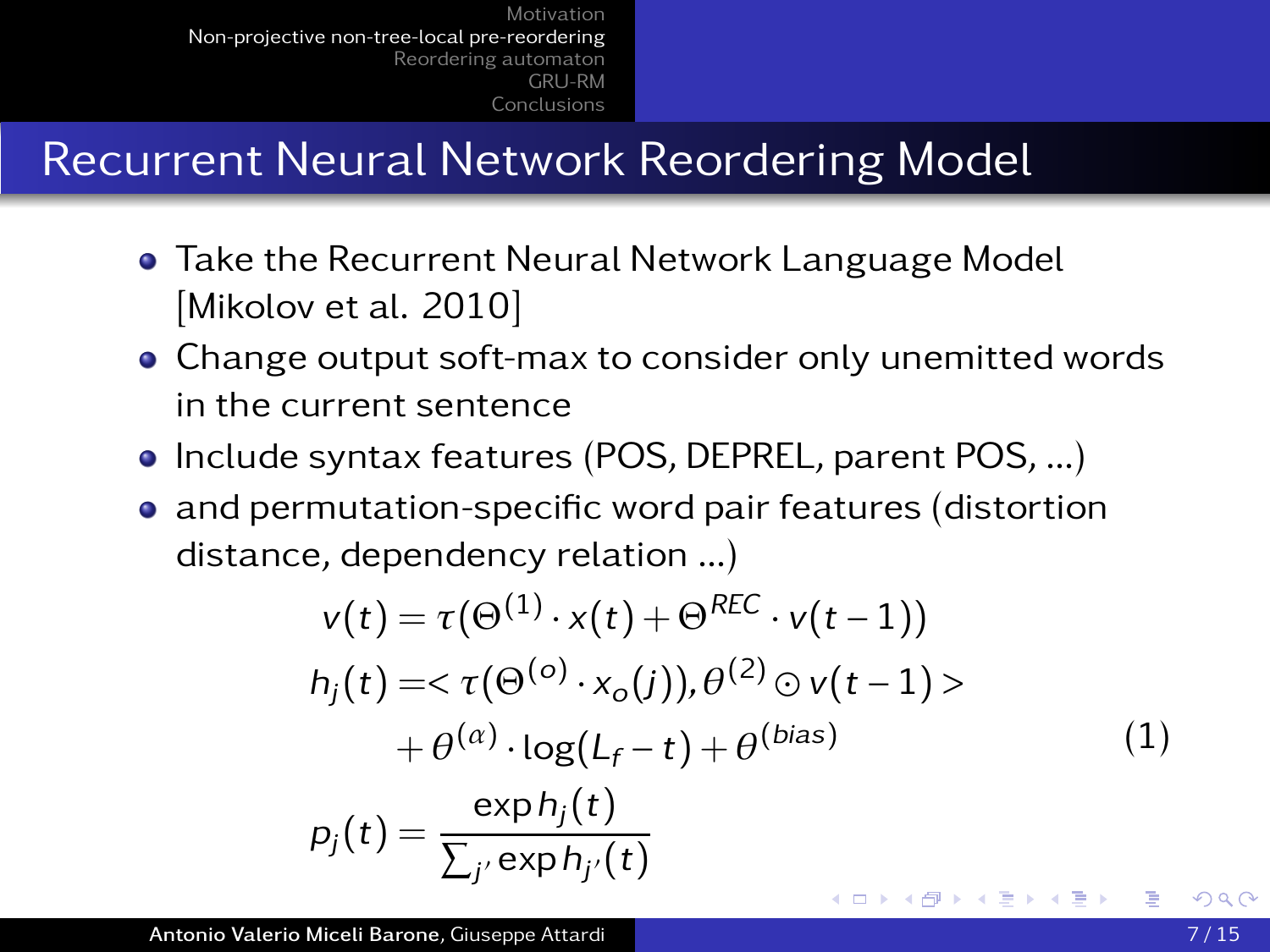### **Results**

Trained on German-to-English Europarl v7

重

メロトメ部 トメミトメミト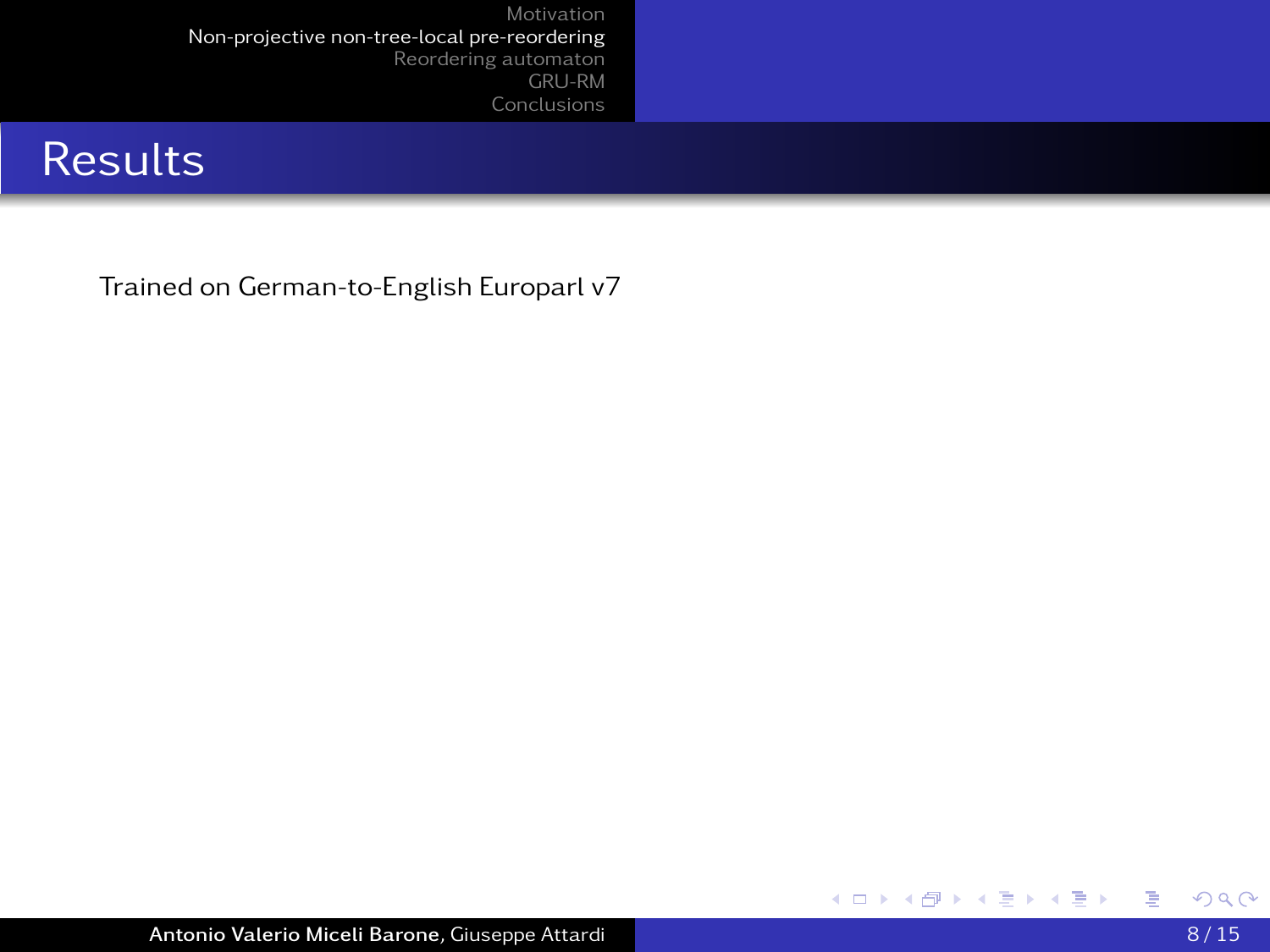### **Results**

### Trained on German-to-English Europarl v7

| Monolingual BLEU: | Reordering         | BLEU  | improvement |  |  |
|-------------------|--------------------|-------|-------------|--|--|
|                   | none               | 62.10 |             |  |  |
|                   | unlex. Base RNN-RM | 64.03 | -1.9        |  |  |
|                   | lex. Base RNN-RM   | 63.99 |             |  |  |

重

メロトメ部 トメミトメミト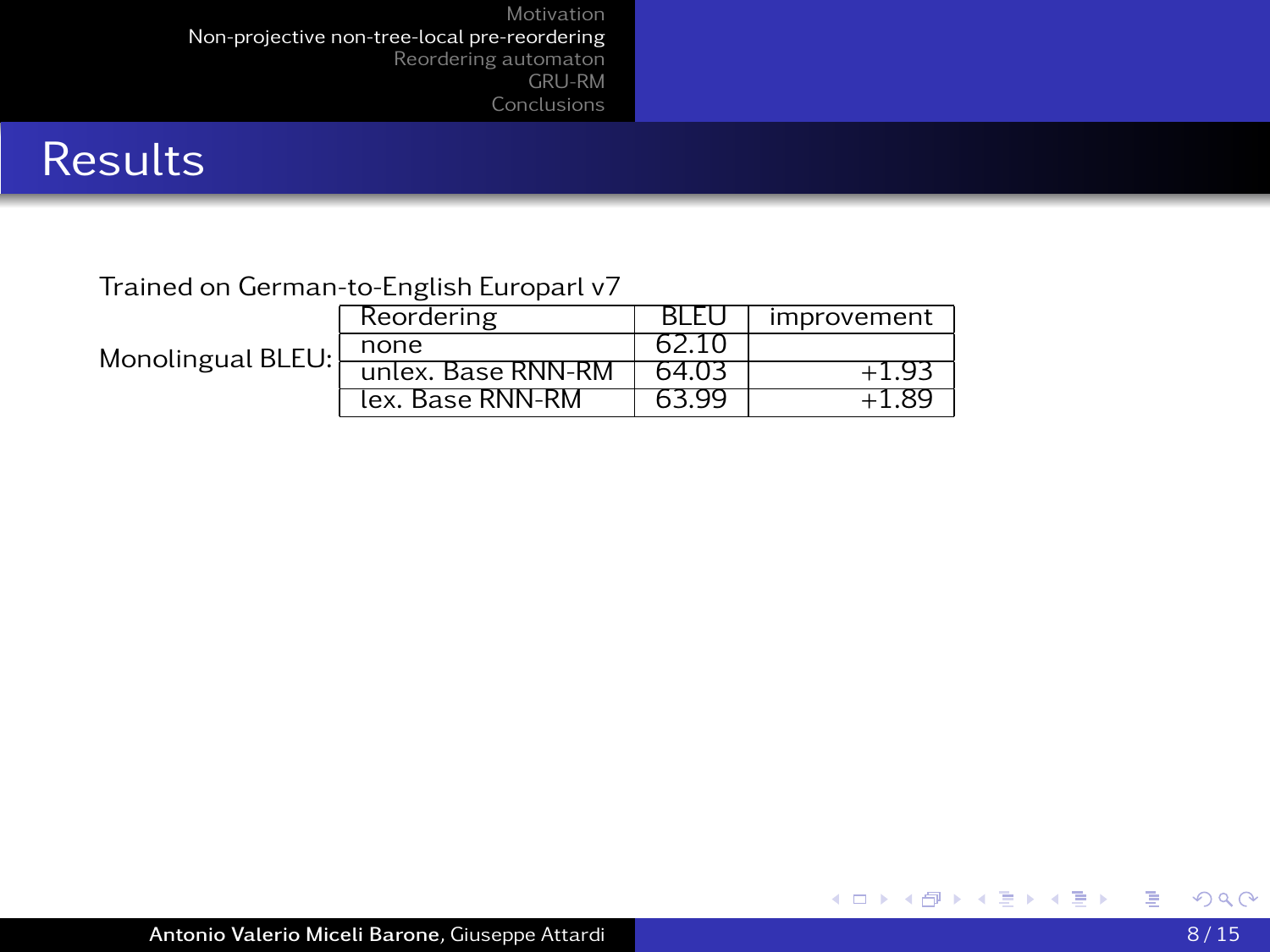### **Results**

### Trained on German-to-English Europarl v7

|                   | Reordering         |                    | <b>BLEU</b> |         | improvement |         |             |
|-------------------|--------------------|--------------------|-------------|---------|-------------|---------|-------------|
| Monolingual BLEU: | none               |                    | 62.10       |         |             |         |             |
|                   | unlex. Base RNN-RM |                    | 64.03       | $+1.93$ |             |         |             |
|                   | lex. Base RNN-RM   |                    | 63.99       |         | $+1.89$     |         |             |
| Translation BLEU: | Test set           | system             |             |         | <b>BLEU</b> |         | improvement |
|                   | Europarl           | baseline           |             |         | 33.00       |         |             |
|                   | Europarl           | ′oracle″           |             |         | 41.80       |         | $+8.80$     |
|                   | Europarl           | Collins            |             |         | 33.52       |         | $+0.52$     |
|                   | Europarl           | unlex. Base RNN-RM |             |         | 33.41       |         | $+0.41$     |
|                   | Europarl           | lex. Base RNN-RM   |             |         | 33.38       |         | $+0.38$     |
|                   | news2013           | baseline           |             |         | 18.80       |         |             |
|                   | news2013           | Collins            |             |         | NA.         |         | NA          |
|                   | news2013           | unlex. Base RNN-RM |             |         | 19.19       |         | $+0.39$     |
|                   | news2013           | lex. Base RNN-RM   |             |         | 19.01       | $+0.21$ |             |
|                   | news2009           | baseline           |             |         | 18.09       |         |             |
|                   | news2009           | <b>Collins</b>     |             |         | 18.74       |         | $+0.65$     |
|                   | news2009           | unlex. Base RNN-RM |             |         | 18.50       |         | $+0.41$     |
|                   | news2009           | lex. Base RNN-RM   |             |         | 18.44       |         | $+0.35$     |

重

メロトメ部 トメミトメミト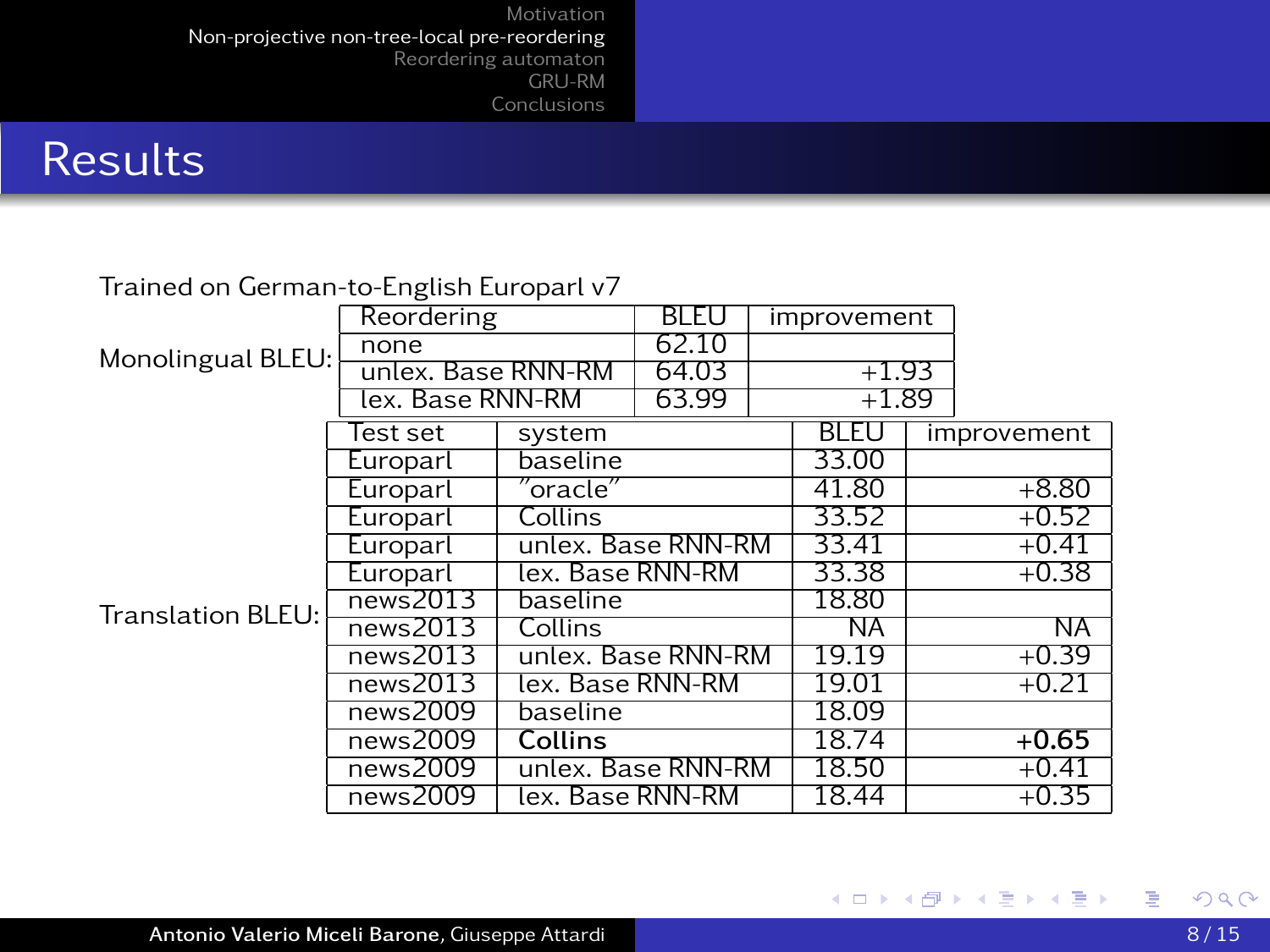### Reordering automaton

• Walk on dependency tree and emit word

<span id="page-34-0"></span>∍

 $\sim$ 

4 0 8 4 石 化重新润滑

**Inches**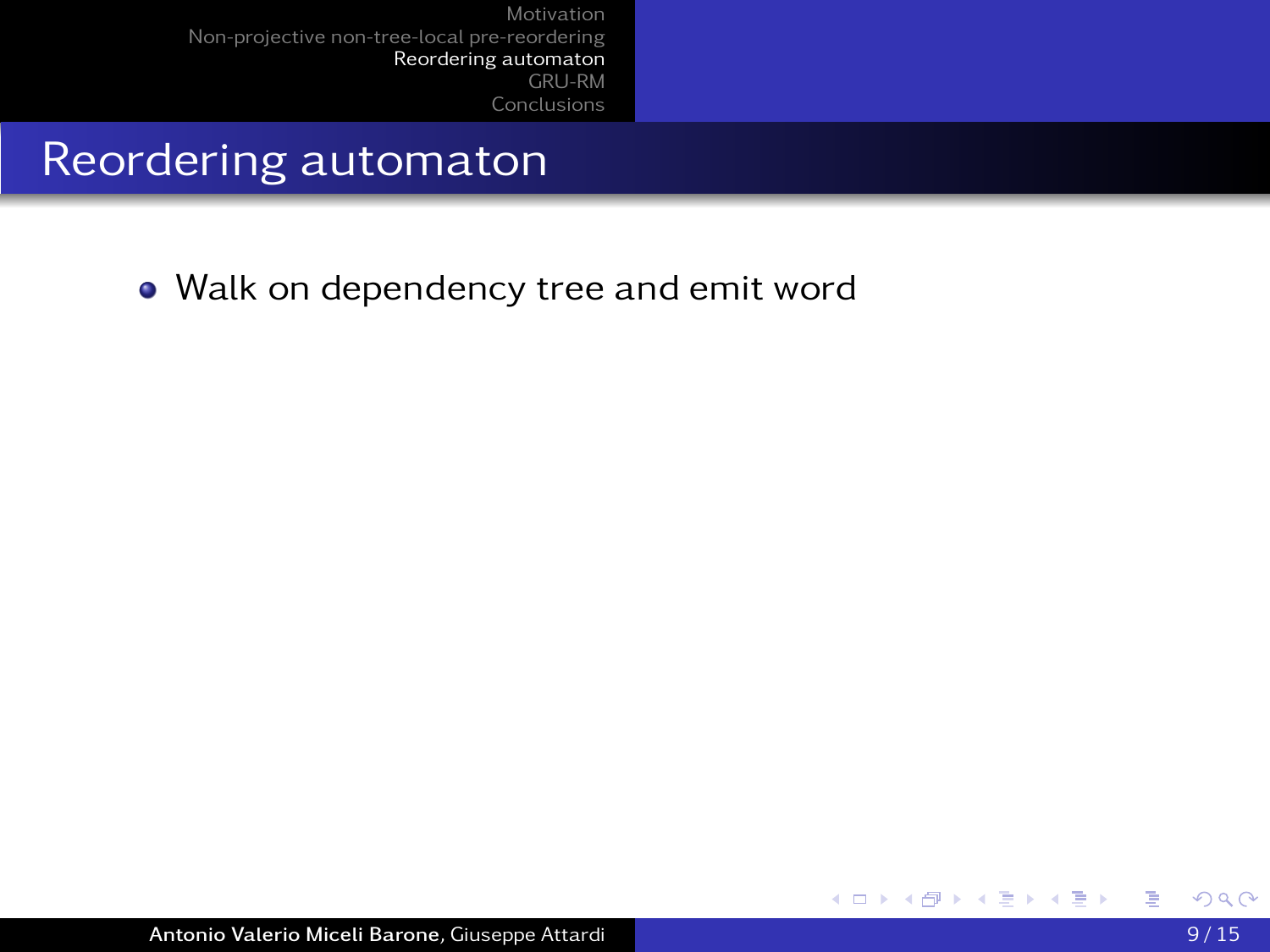### Reordering automaton

- Walk on dependency tree and emit word
	- EMIT, UP and  $DOWN_{child}$  actions

∍

4 0 8

 $\sim$ 

化重 网络重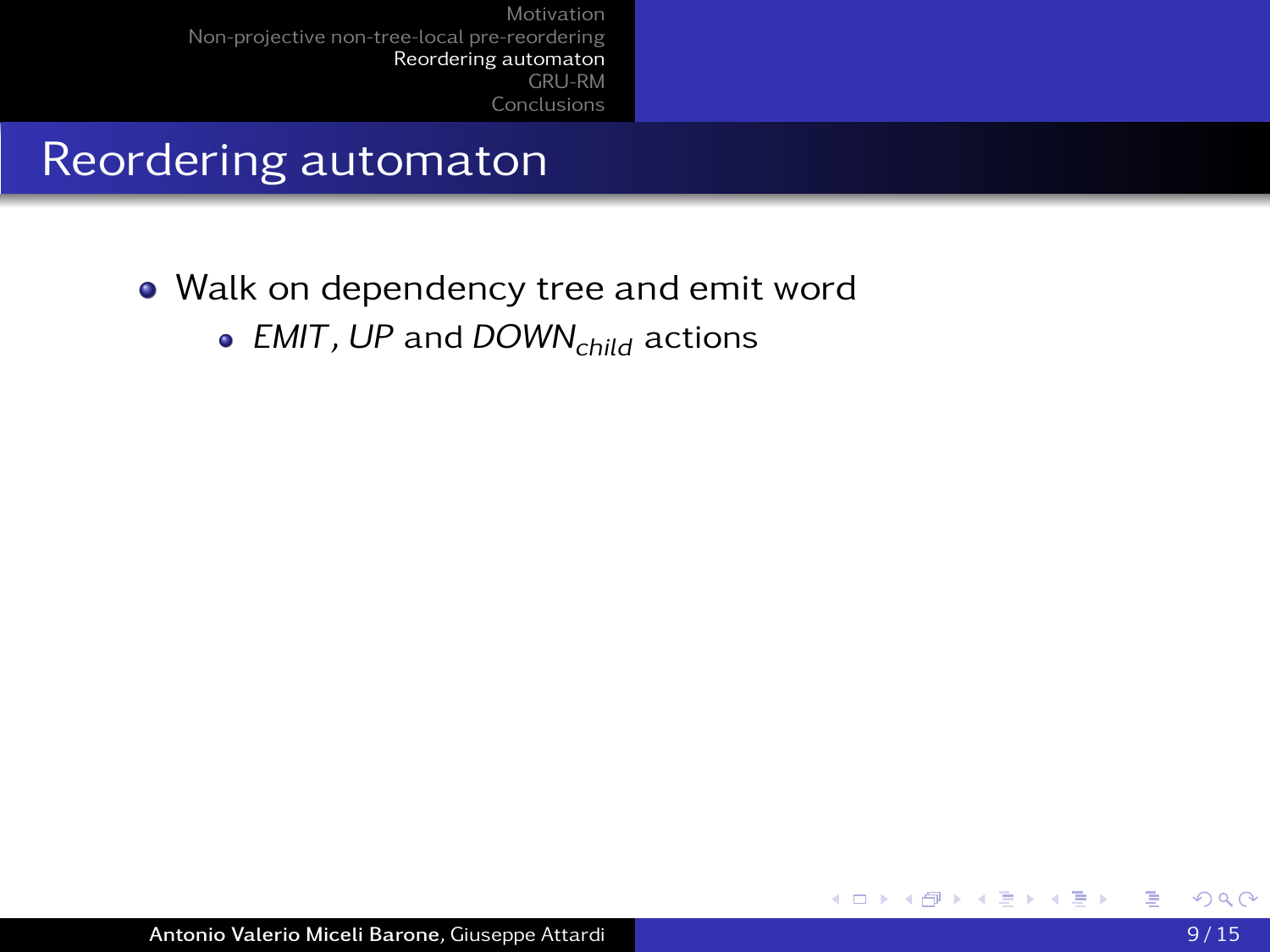#### Reordering automaton

- Walk on dependency tree and emit word
	- EMIT, UP and DOWN<sub>child</sub> actions
	- Constraints to ensure proper permutation and no cycles

4 17 18

(Britis)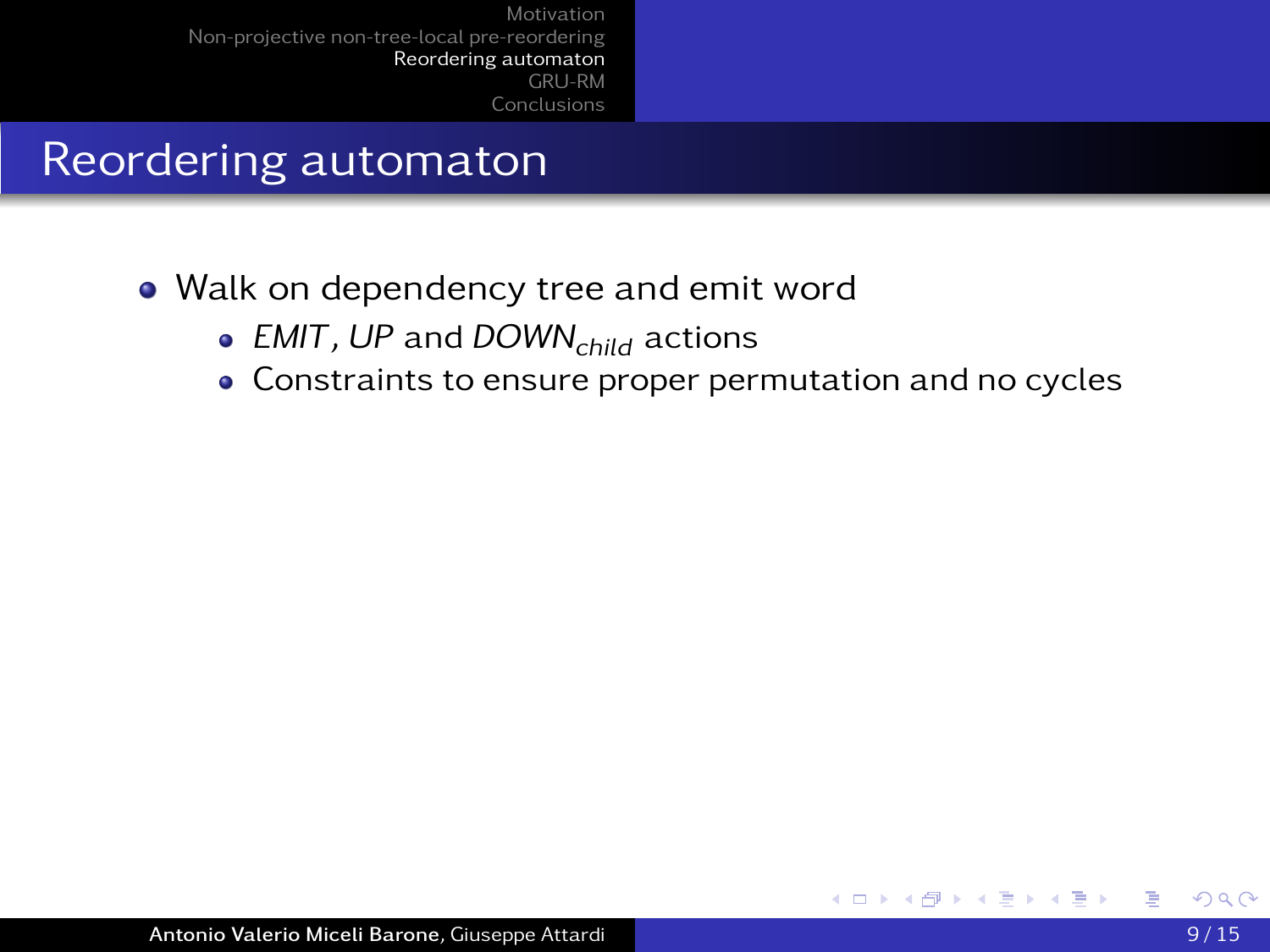- Walk on dependency tree and emit word
	- EMIT, UP and DOWN<sub>child</sub> actions
	- Constraints to ensure proper permutation and no cycles
	- Each permutation bijectively maps to an automaton execution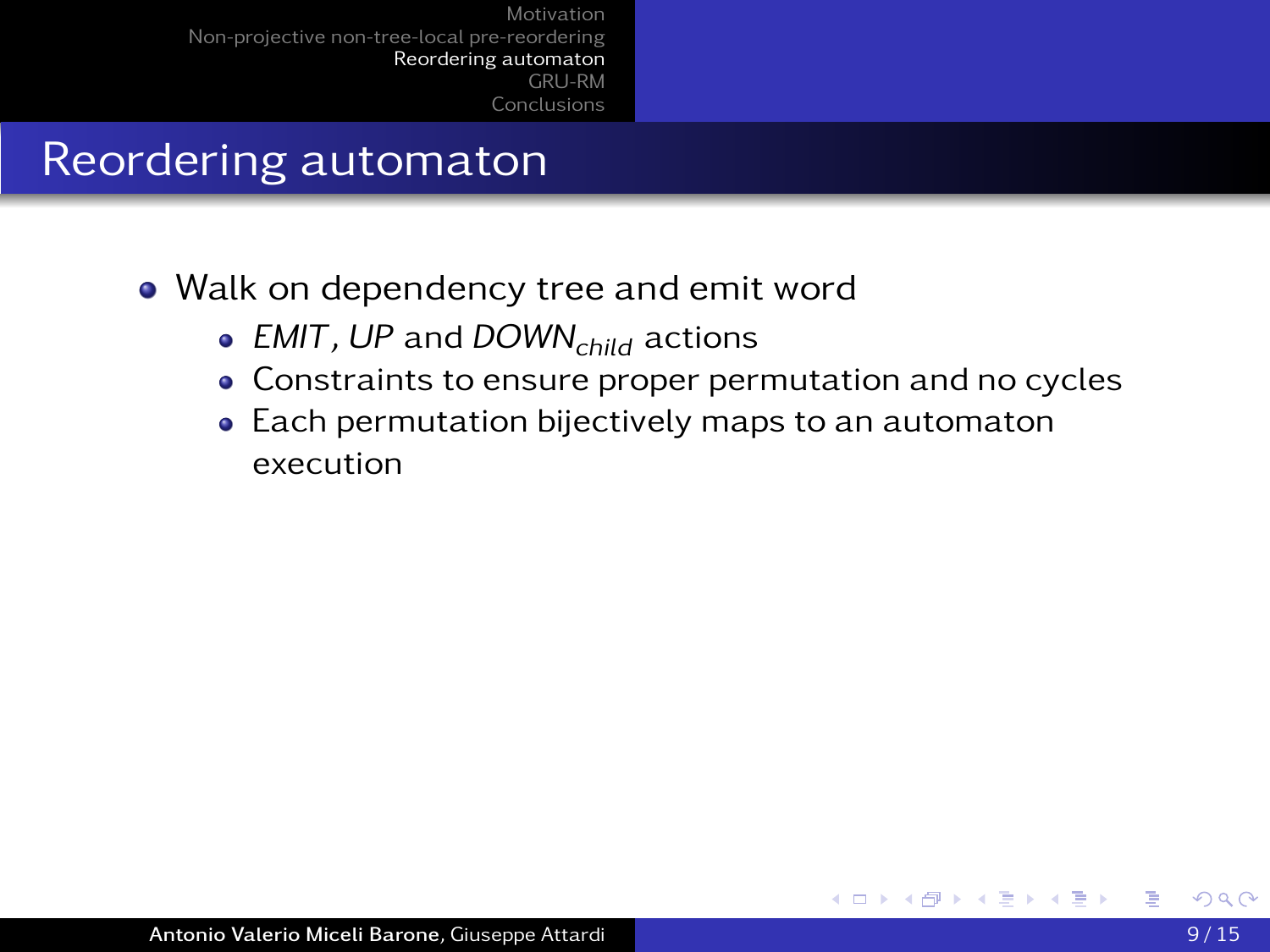- Walk on dependency tree and emit word
	- EMIT, UP and DOWN<sub>child</sub> actions
	- Constraints to ensure proper permutation and no cycles
	- Each permutation bijectively maps to an automaton execution
- Directly predict sequence of actions [Miceli-Barone and Attardi, 2013]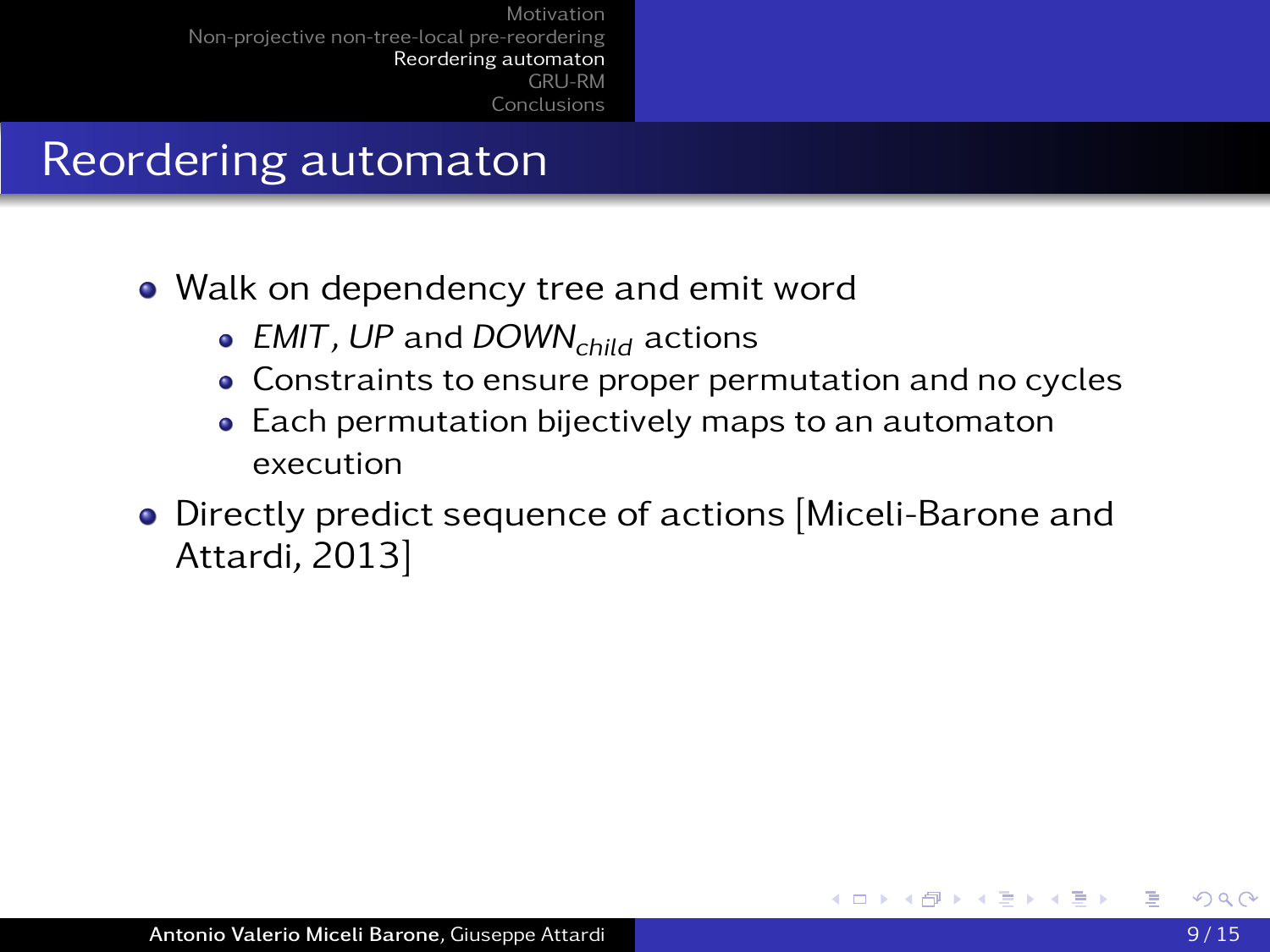- Walk on dependency tree and emit word
	- EMIT, UP and DOWN<sub>child</sub> actions
	- Constraints to ensure proper permutation and no cycles
	- Each permutation bijectively maps to an automaton execution
- Directly predict sequence of actions [Miceli-Barone and Attardi, 2013]
	- $\bullet$   $\odot$ Didn't work well. Executions lengths are variable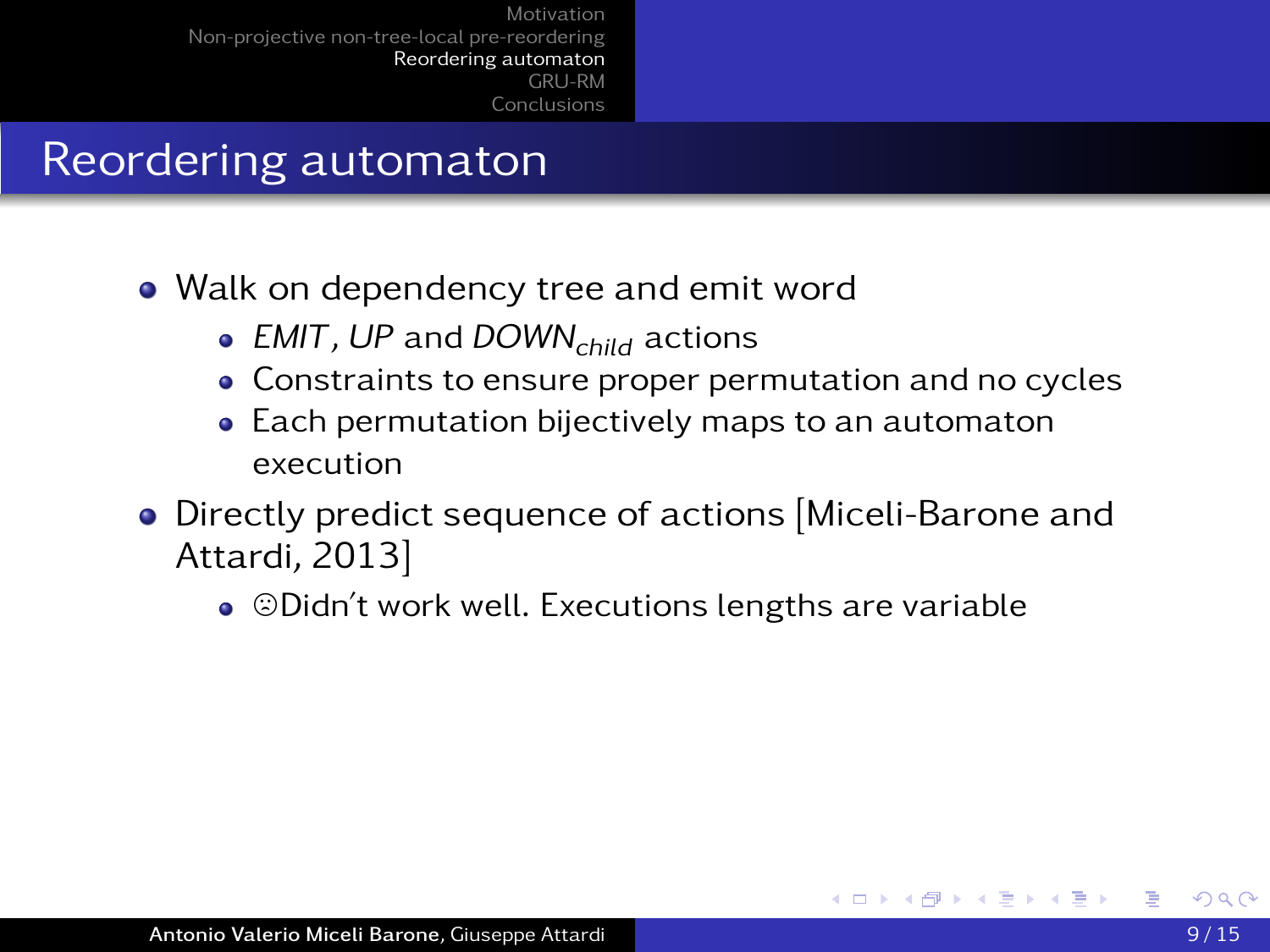- Walk on dependency tree and emit word
	- EMIT, UP and DOWN<sub>child</sub> actions
	- Constraints to ensure proper permutation and no cycles
	- Each permutation bijectively maps to an automaton execution
- Directly predict sequence of actions [Miceli-Barone and Attardi, 2013]
	- $\bullet$   $\odot$ Didn't work well. Executions lengths are variable
- Or
	- Break sequence of actions into fragments at word emission boundaries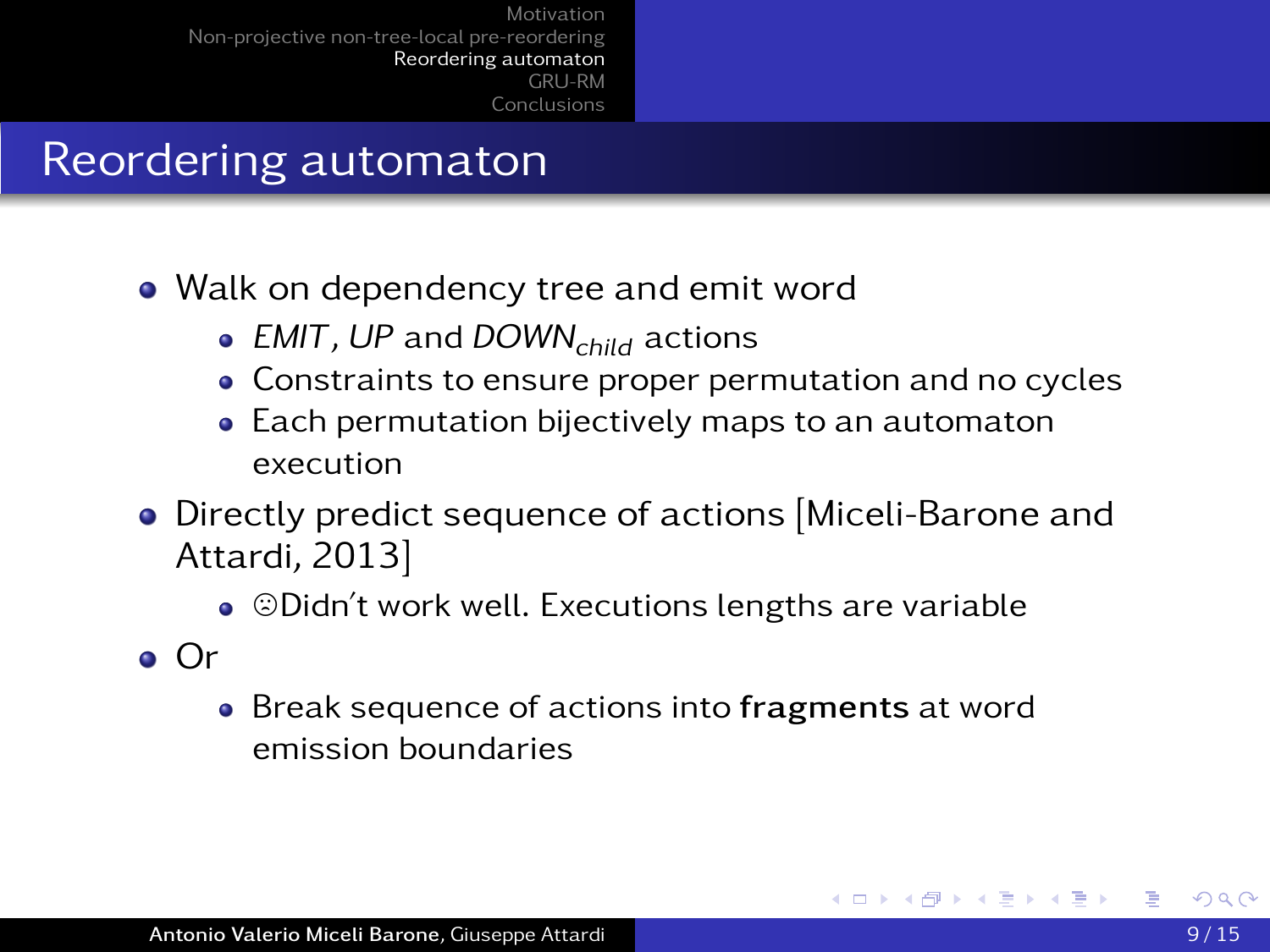- Walk on dependency tree and emit word
	- EMIT, UP and DOWN<sub>child</sub> actions
	- Constraints to ensure proper permutation and no cycles
	- Each permutation bijectively maps to an automaton execution
- Directly predict sequence of actions [Miceli-Barone and Attardi, 2013]
	- $\bullet$   $\odot$ Didn't work well. Executions lengths are variable
- Or
	- Break sequence of actions into fragments at word emission boundaries
	- Predict permutation at word level, including fragments as features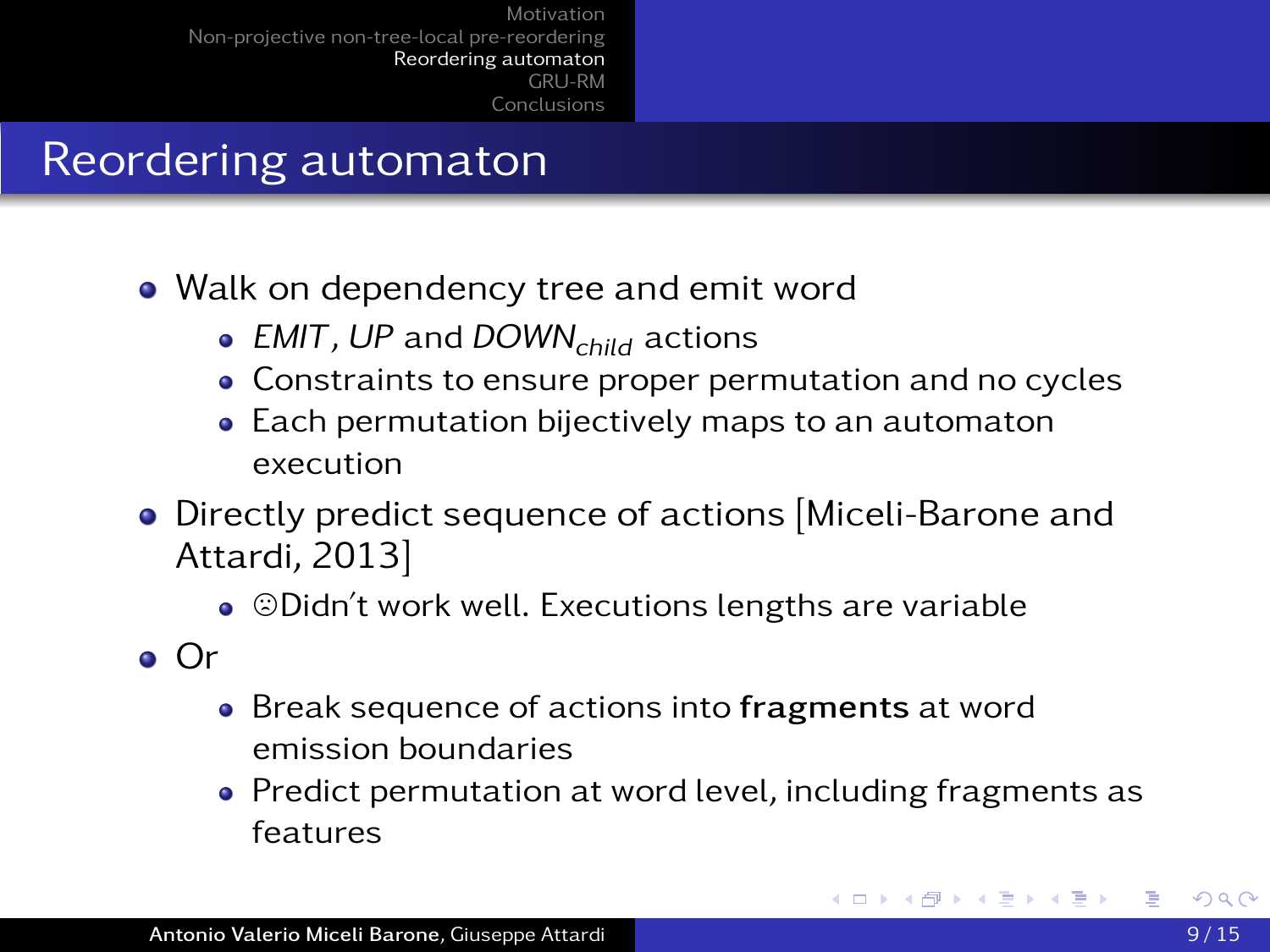#### Reordering automaton example



4 0 8 4 一句

医间面的间面

君  $\sim$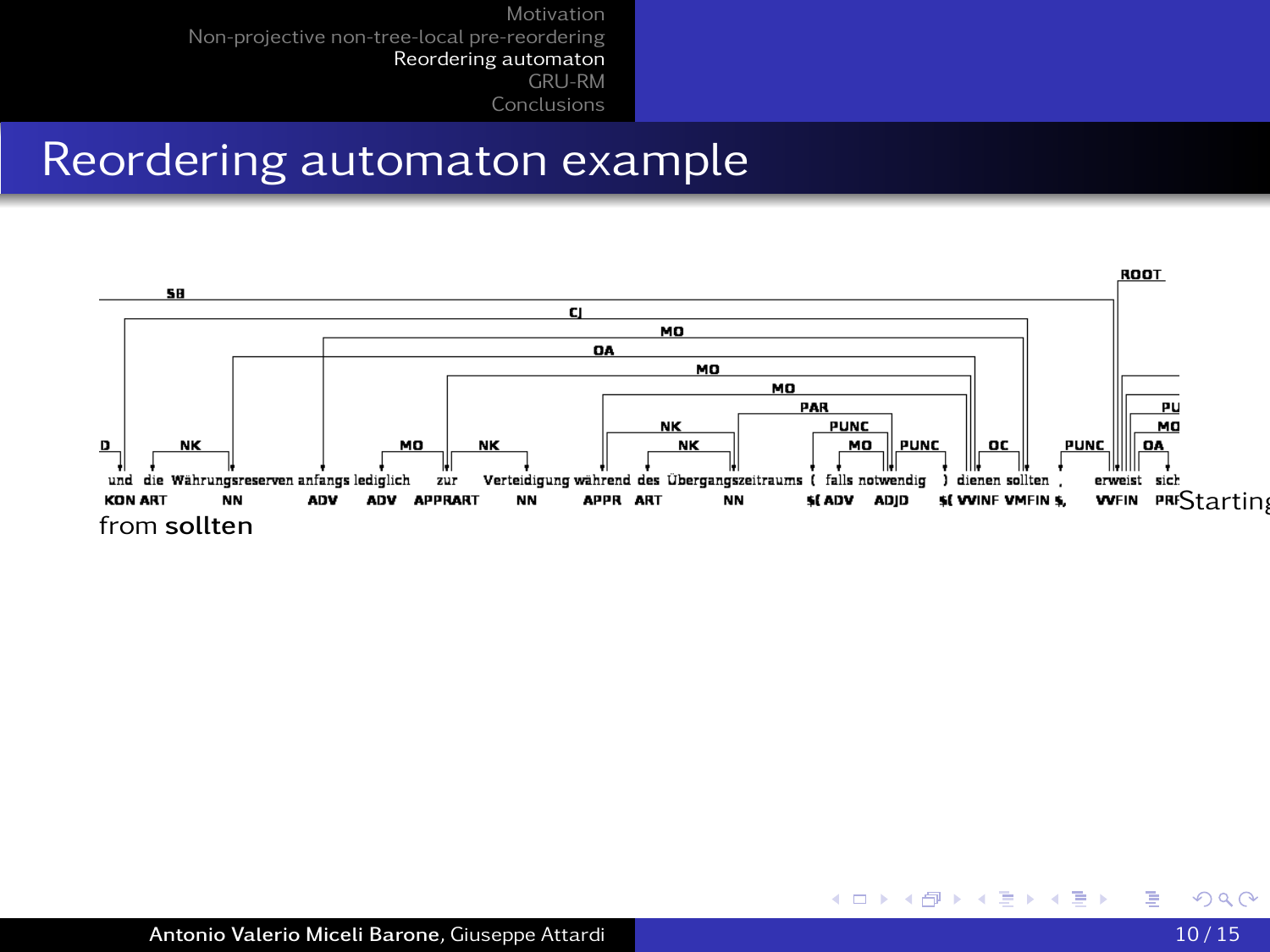#### Reordering automaton example



4 0 8 4 一句

医间面的间面

**O** DOWN<sub>dienen</sub> DOWN<sub>Wahr...</sub> DOWN<sub>die</sub> EMIT die

Ε  $\rightarrow$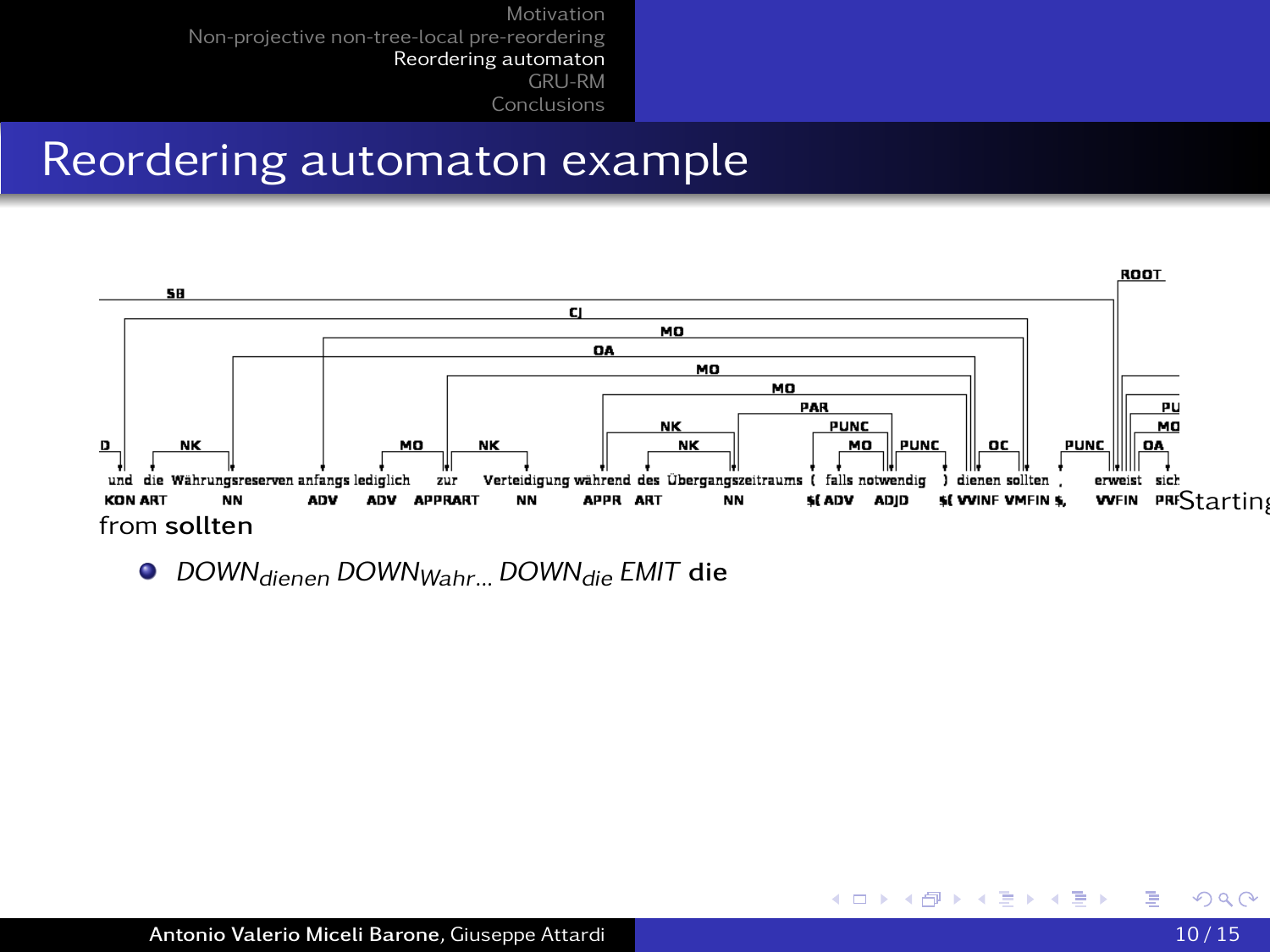#### Reordering automaton example



4 0 8 4 石

医间面的间面

- **O** DOWN<sub>dienen</sub> DOWN<sub>Wahr...</sub> DOWN<sub>die</sub> EMIT die
- O UP EMIT Währungsreserven

э **SIL**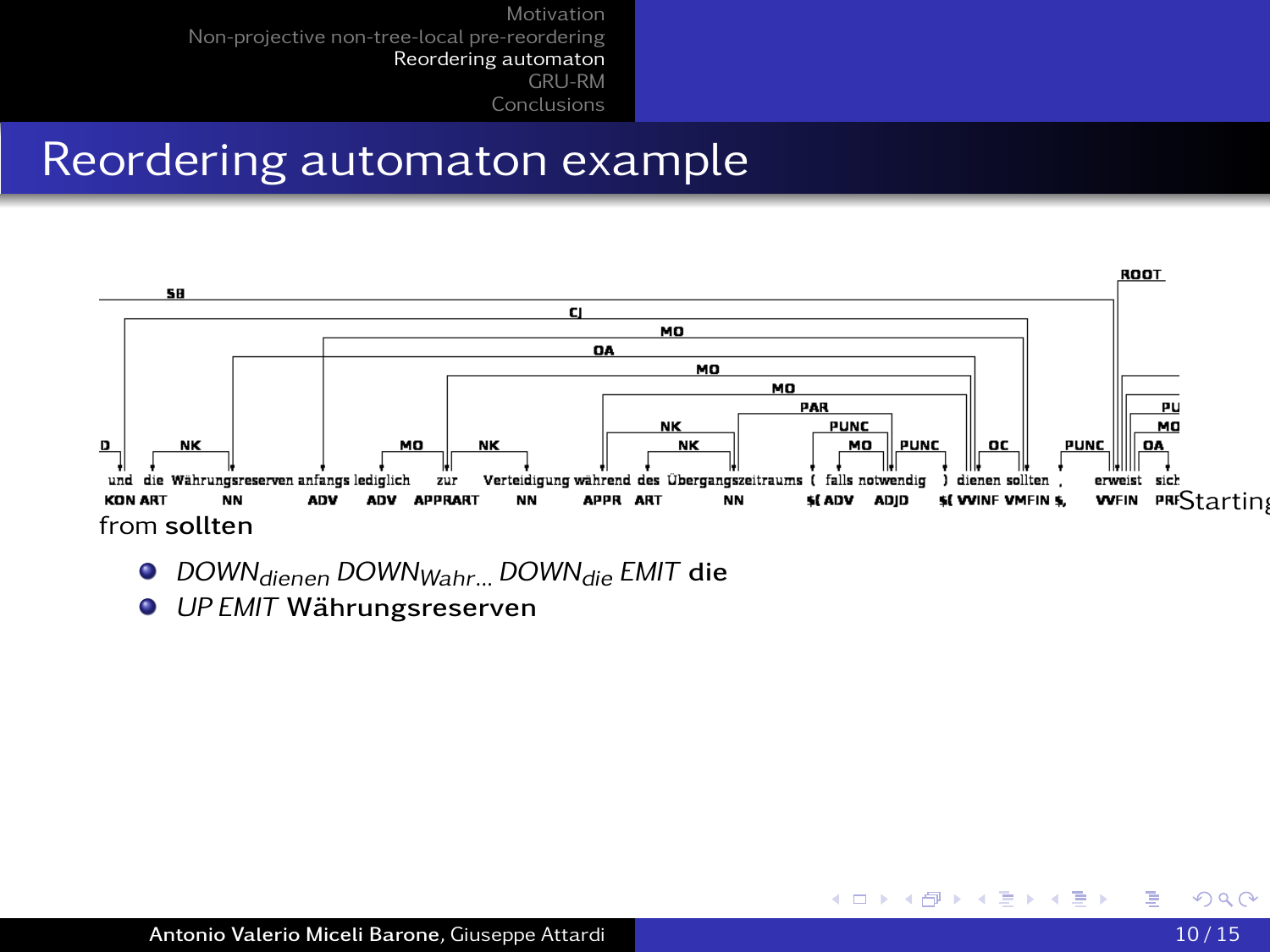#### Reordering automaton example



4 0 8 4 一句

医间面的间面

- **O** DOWN<sub>dienen</sub> DOWN<sub>Wahr...</sub> DOWN<sub>die</sub> EMIT die
- O UP EMIT Währungsreserven
- O UP UP DOWN<sub>anfangs</sub> EMIT anfangs

э  $\rightarrow$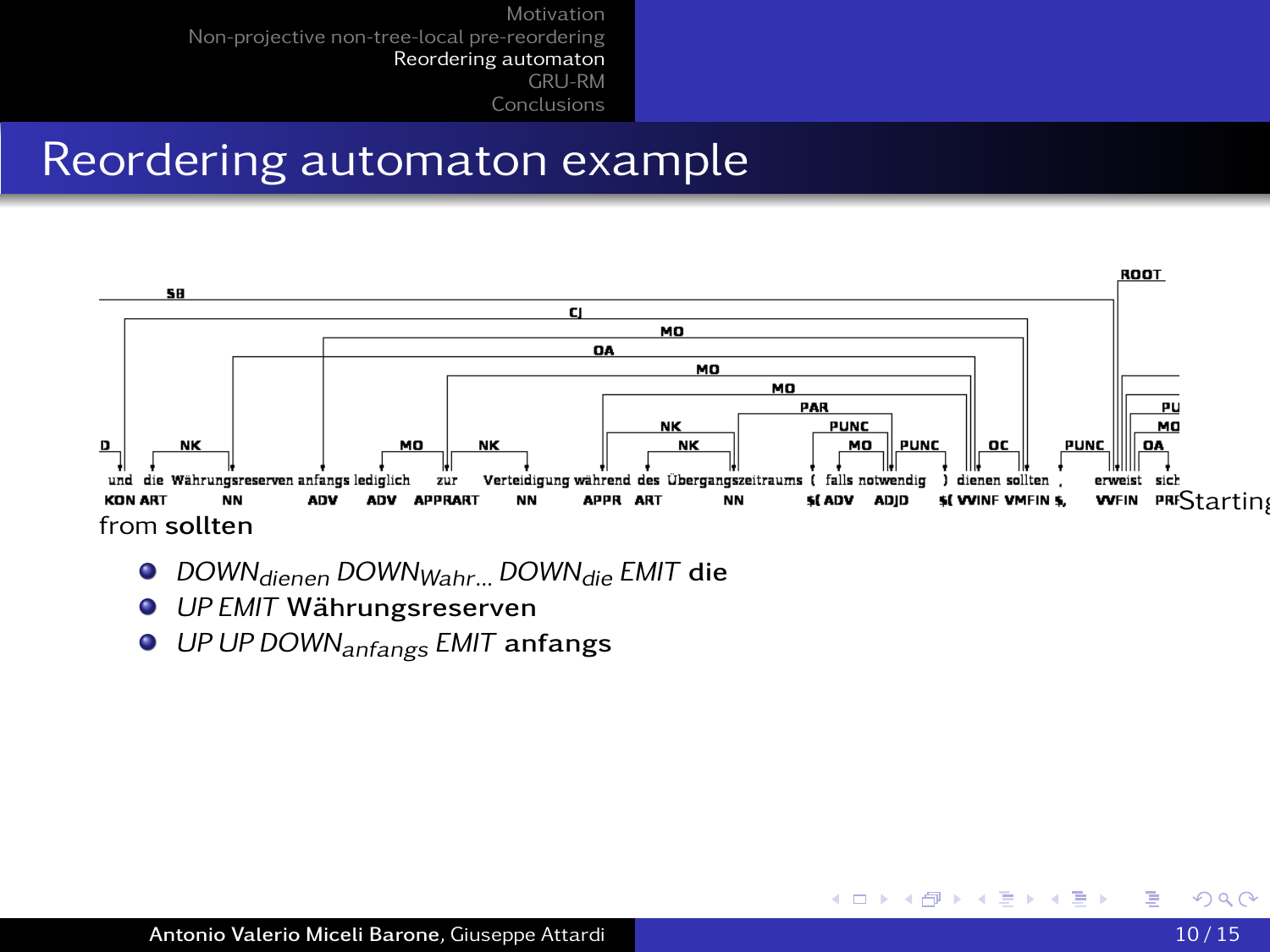#### Reordering automaton example



4 0 8 4 一句

→ イヨ → イヨ →

- **O** DOWN<sub>dienen</sub> DOWN<sub>Wahr...</sub> DOWN<sub>die</sub> EMIT die
- O UP EMIT Währungsreserven
- O UP UP DOWN<sub>anfangs</sub> EMIT anfangs
- **UP DOWN** dienen DOWN<sub>zur</sub> DOWN<sub>ledi</sub> EMIT lediglich

э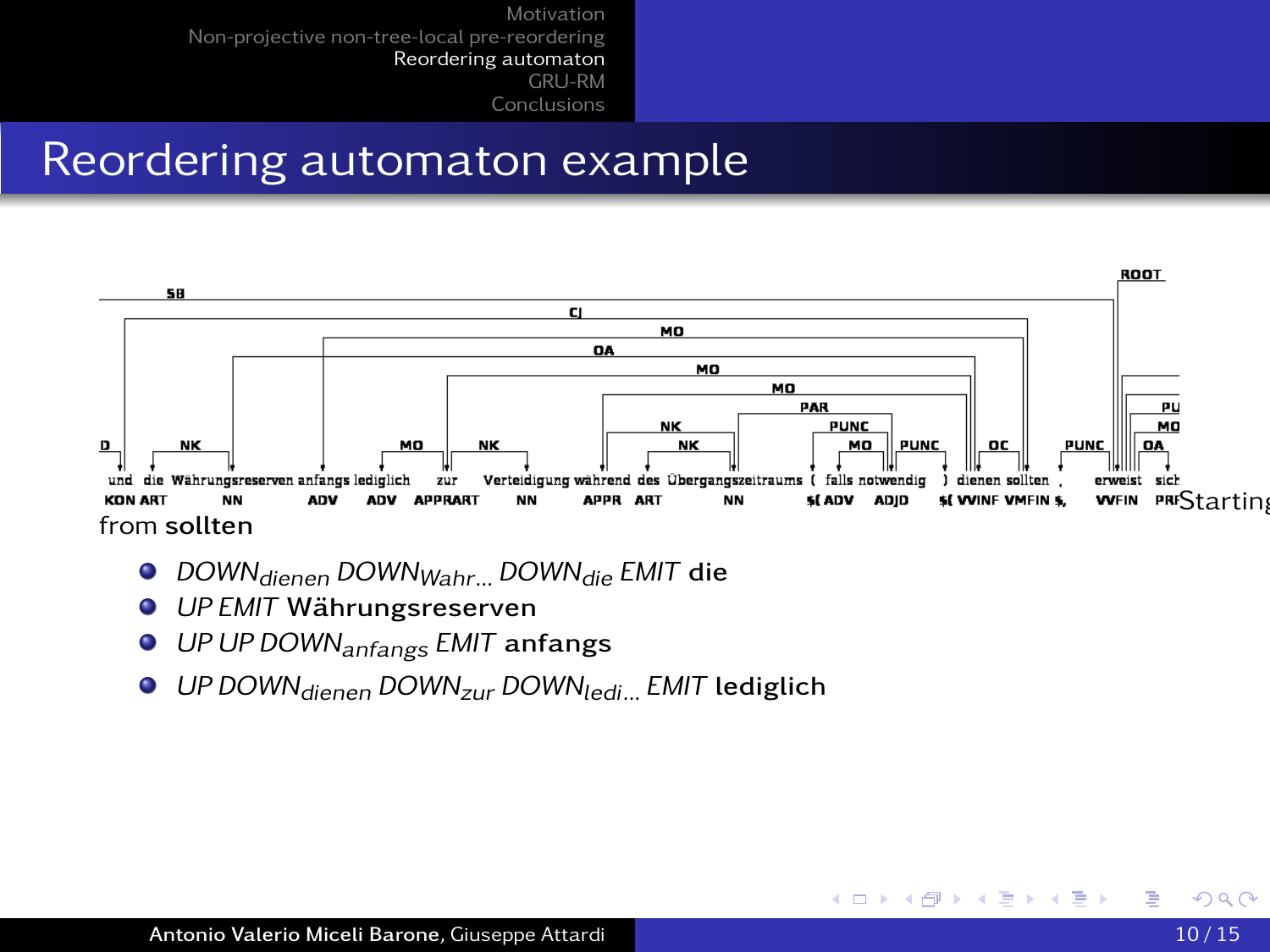#### Reordering automaton example



4 0 8 4

*同* ▶ ( ヨ ) ( ヨ )

- **O** DOWN<sub>dienen</sub> DOWN<sub>Wahr...</sub> DOWN<sub>die</sub> EMIT die
- O UP EMIT Währungsreserven
- O UP UP DOWN<sub>anfangs</sub> EMIT anfangs
- O UP DOWN<sub>dienen</sub> DOWN<sub>zur</sub> DOWN<sub>ledi</sub> EMIT lediglich
- UP UP EMIT dienen

э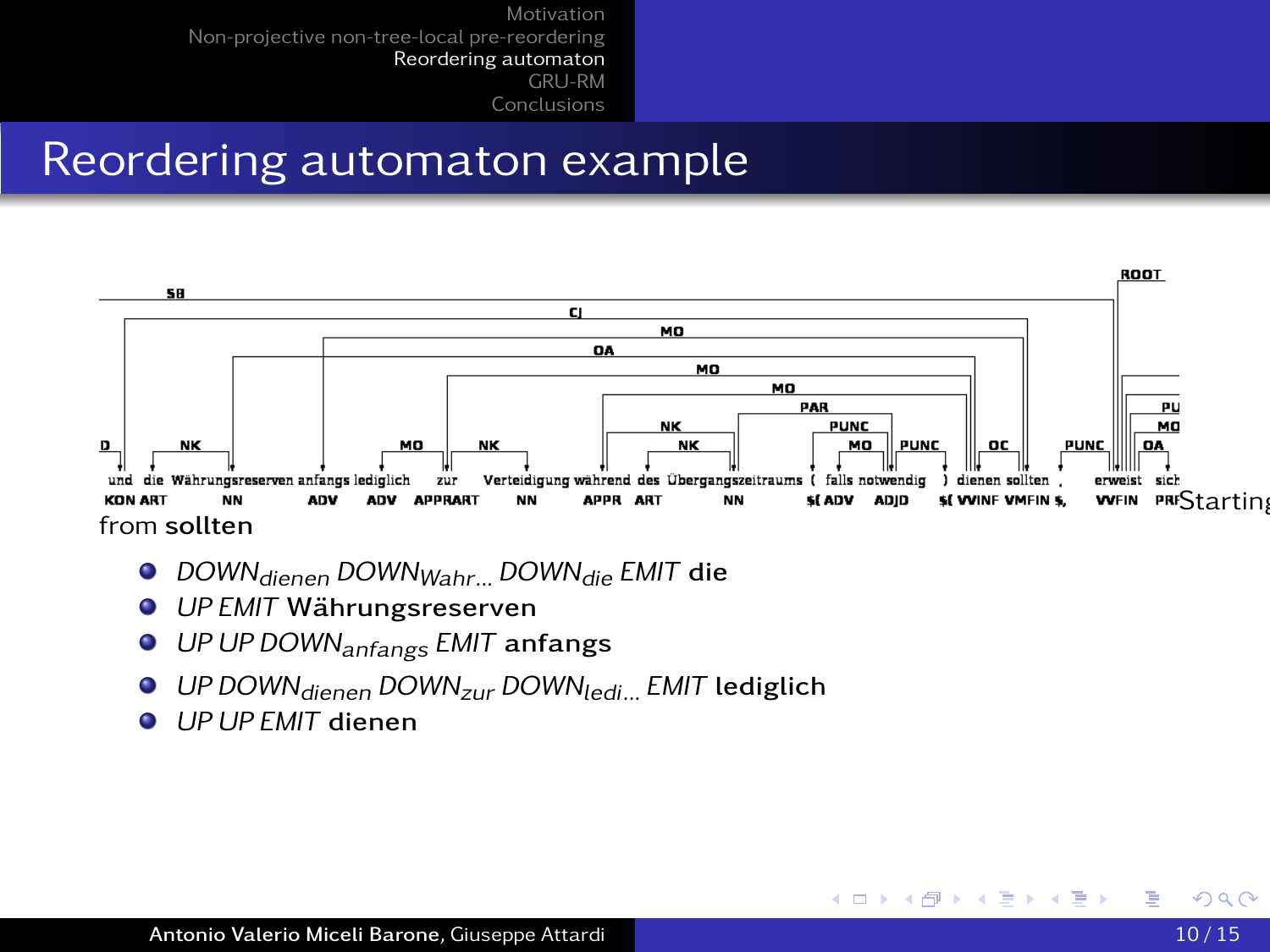#### Reordering automaton example



4 0 8 4

*同* ▶ ( ヨ ) ( ヨ )

- **O** DOWN<sub>dienen</sub> DOWN<sub>Wahr...</sub> DOWN<sub>die</sub> EMIT die
- O UP EMIT Währungsreserven
- O UP UP DOWN<sub>anfangs</sub> EMIT anfangs
- O UP DOWN<sub>dienen</sub> DOWN<sub>zur</sub> DOWN<sub>ledi</sub> EMIT lediglich
- UP UP EMIT dienen
- **O UP FMIT** sollten

重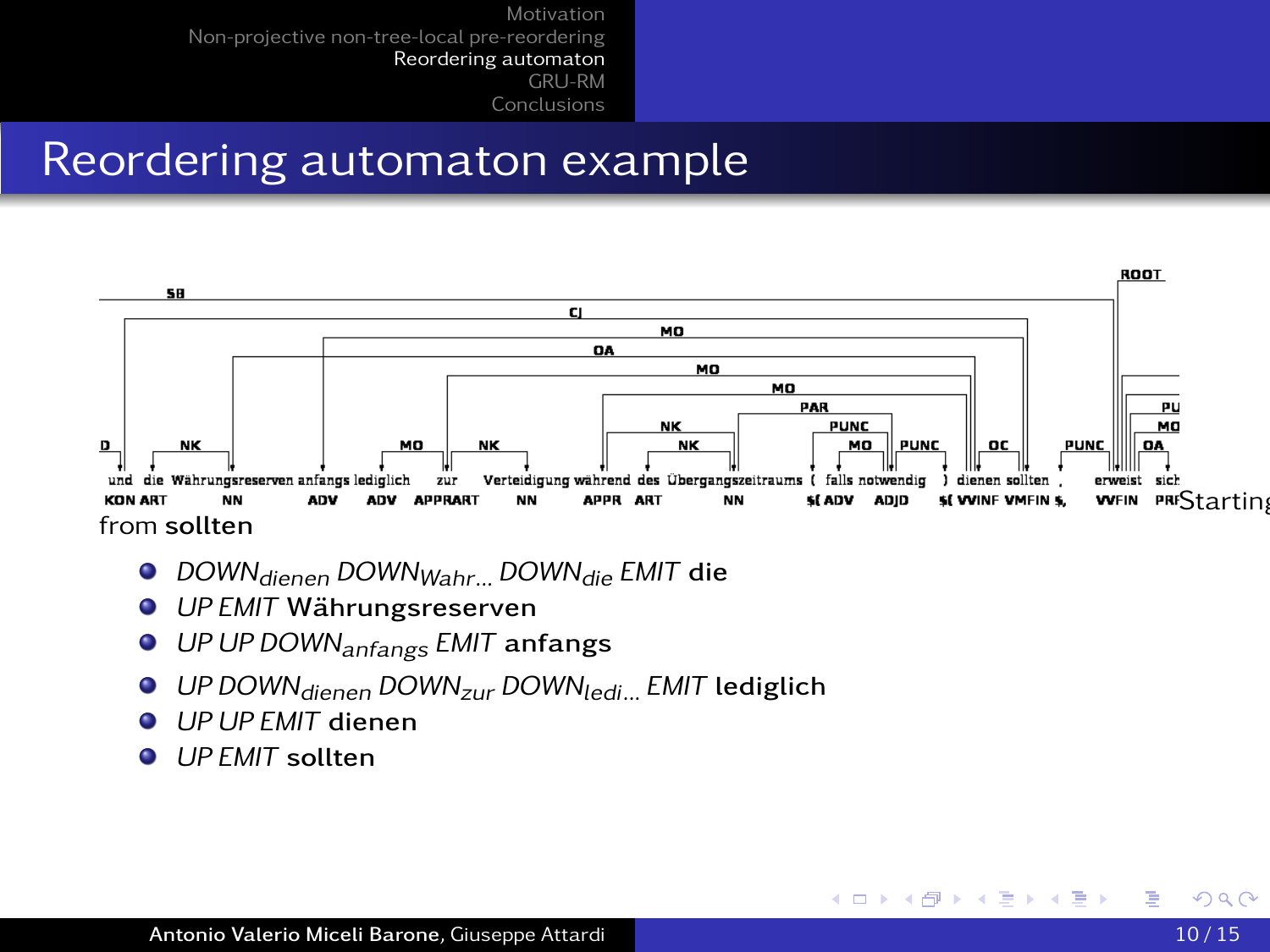#### Reordering automaton example



4 0 8 4

同 ▶ イヨ ▶ イヨ ▶ │

- **O** DOWN<sub>dienen</sub> DOWN<sub>Wahr...</sub> DOWN<sub>die</sub> EMIT die
- O UP EMIT Währungsreserven
- O UP UP DOWN<sub>anfangs</sub> EMIT anfangs
- O UP DOWN<sub>dienen</sub> DOWN<sub>zur</sub> DOWN<sub>ledi...</sub> EMIT lediglich
- UP UP EMIT dienen
- UP EMIT sollten
- O DOWN<sub>dienen</sub> DOWN<sub>zur</sub> EMIT zur

重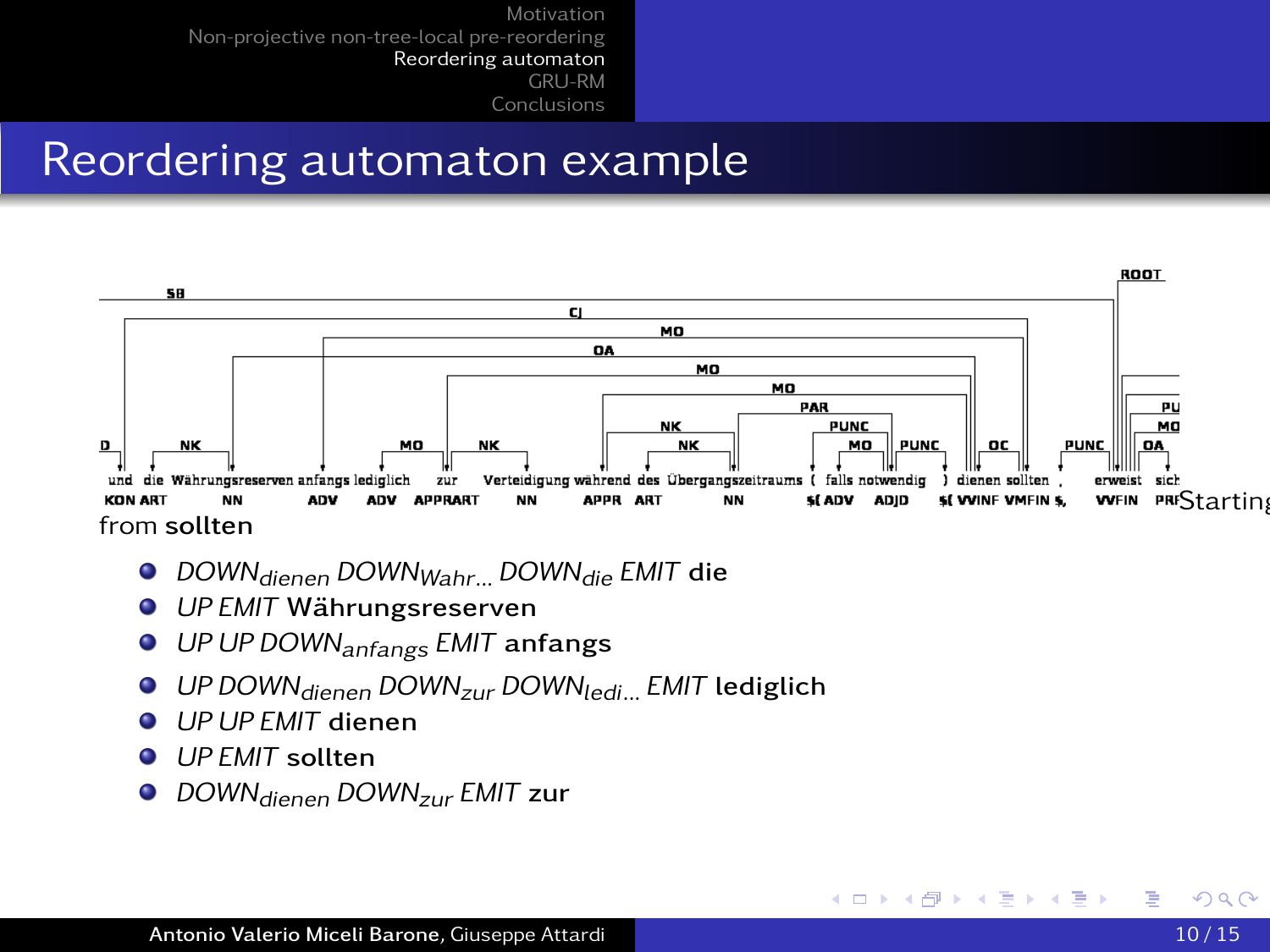#### Reordering automaton example



- **O** DOWN<sub>dienen</sub> DOWN<sub>Wahr...</sub> DOWN<sub>die</sub> EMIT die
- O UP EMIT Währungsreserven
- O UP UP DOWN<sub>anfangs</sub> EMIT anfangs
- O UP DOWN<sub>dienen</sub> DOWN<sub>zur</sub> DOWN<sub>ledi...</sub> EMIT lediglich
- UP UP EMIT dienen
- **O UP FMIT** sollten
- O DOWN<sub>dienen</sub> DOWN<sub>zur</sub> EMIT zur
- **O** DOWN<sub>Vert</sub> EMIT Verteidigung

<span id="page-50-0"></span>重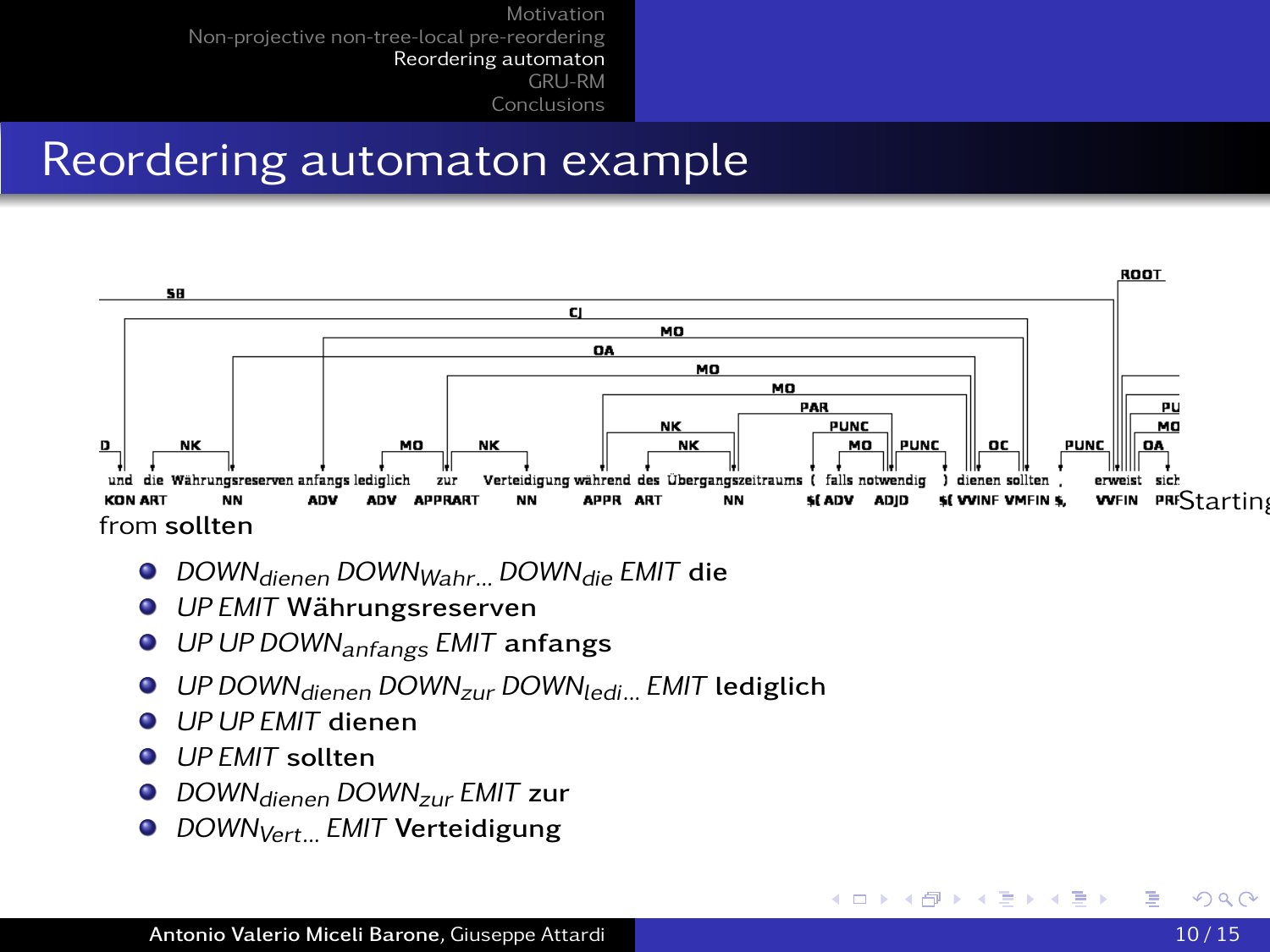#### Fragment RNN-RM

• the RNN-RM requires fixed-size per-word features. Fragments have variable size

<span id="page-51-0"></span>∍

4 0 8 4 高

**Inches**  $\sim$ 

ヨメ モヨ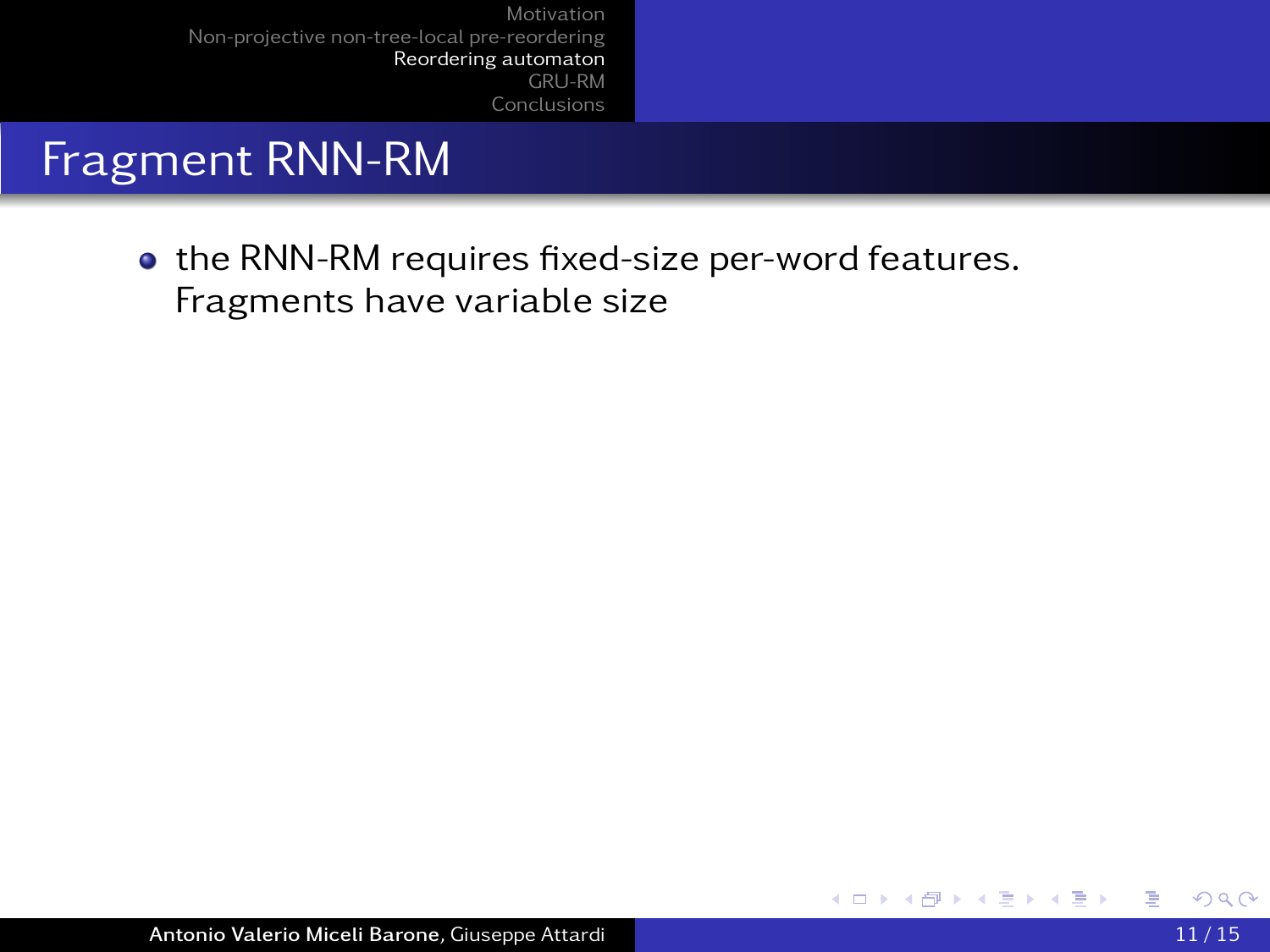### Fragment RNN-RM

- the RNN-RM requires fixed-size per-word features. Fragments have variable size
	- How do we transform fragments into fixed-size representations?

4 0 8

 $\sim$ 

÷. 医间面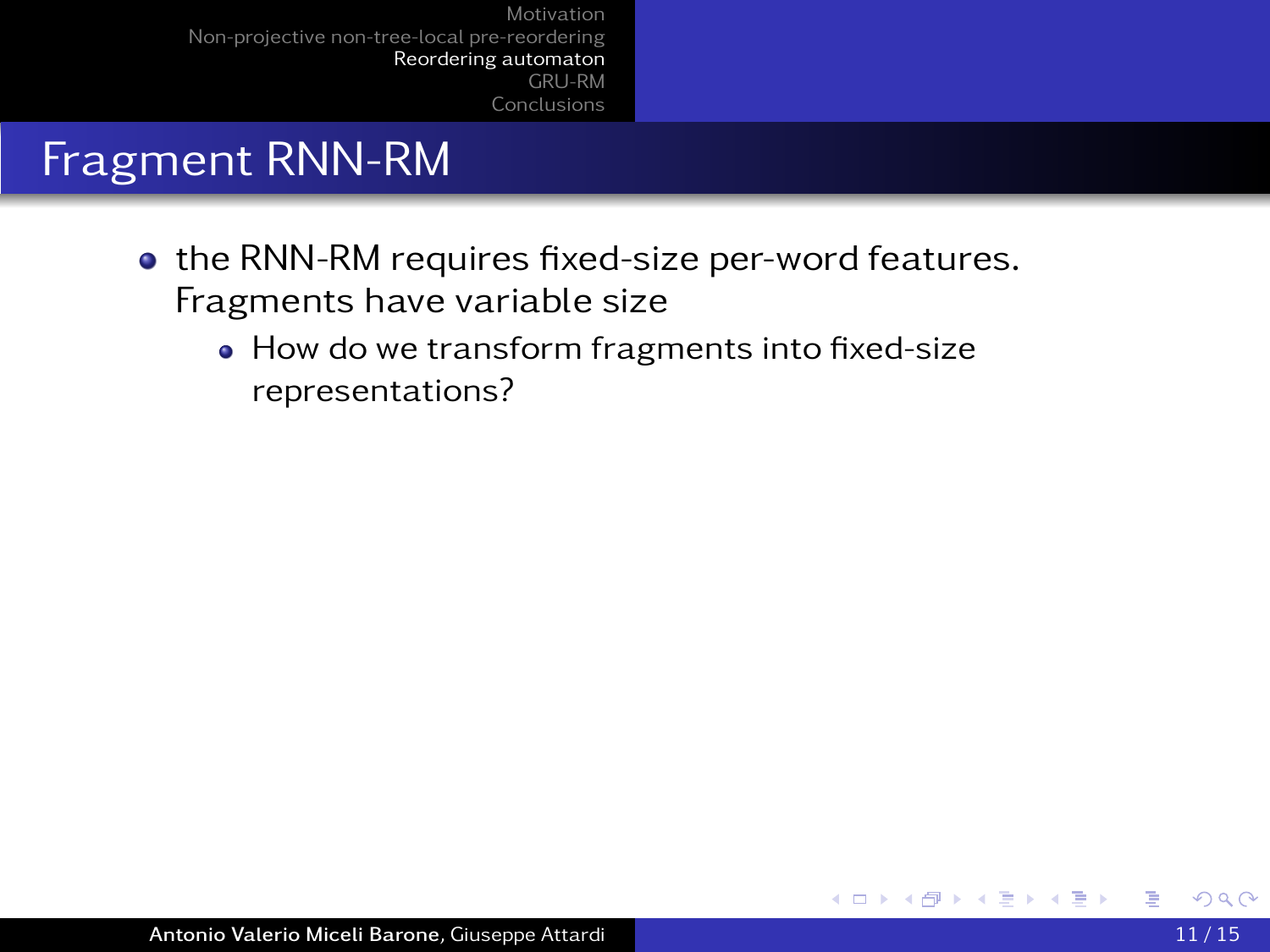### Fragment RNN-RM

- the RNN-RM requires fixed-size per-word features. Fragments have variable size
	- How do we transform fragments into fixed-size representations?
	- Use a recurrent neural network!

- 4 手

4 D F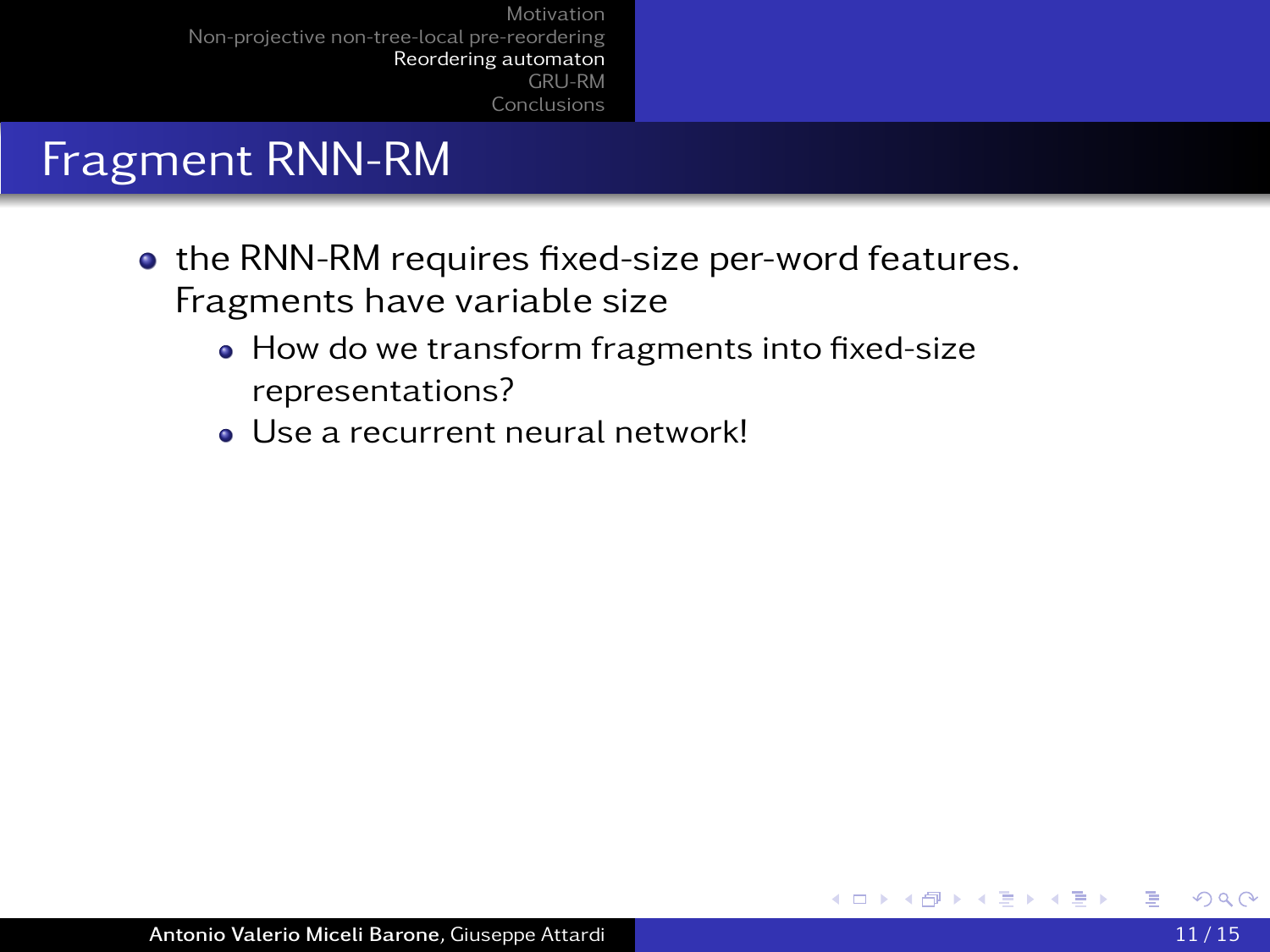## Fragment RNN-RM

- the RNN-RM requires fixed-size per-word features. Fragments have variable size
	- How do we transform fragments into fixed-size representations?
	- Use a recurrent neural network!
- Two-level hierarchical recurrent neural network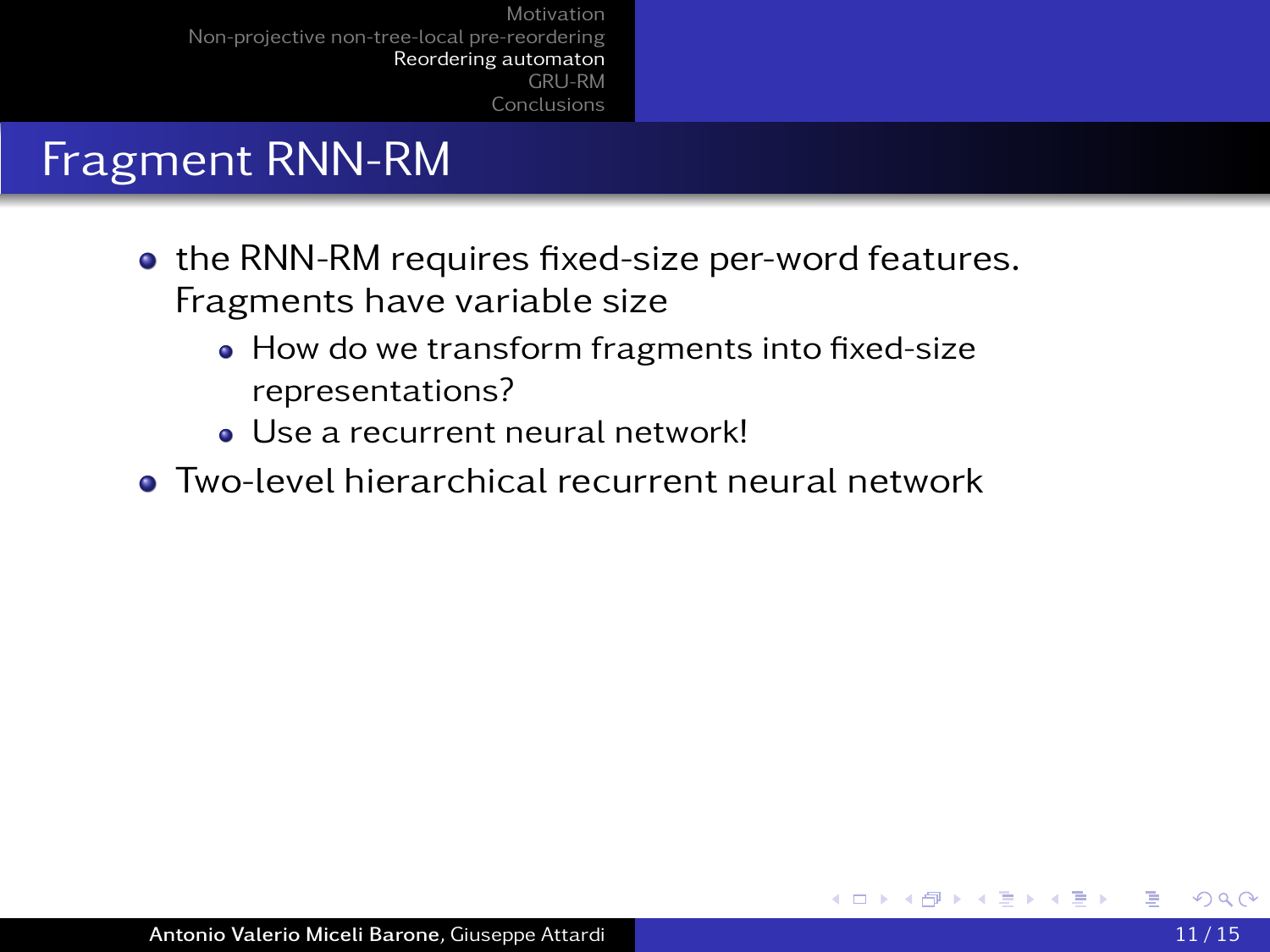## Fragment RNN-RM

- **the RNN-RM requires fixed-size per-word features.** Fragments have variable size
	- How do we transform fragments into fixed-size representations?
	- Use a recurrent neural network!
- Two-level hierarchical recurrent neural network
	- Inner recurrence: one step per action in a fragment

$$
v_r(t) = \tau(\Theta^{(r_1)} \cdot x_r(t_r) + \Theta^{r_{REC}} \cdot v_r(t_r - 1)) \tag{2}
$$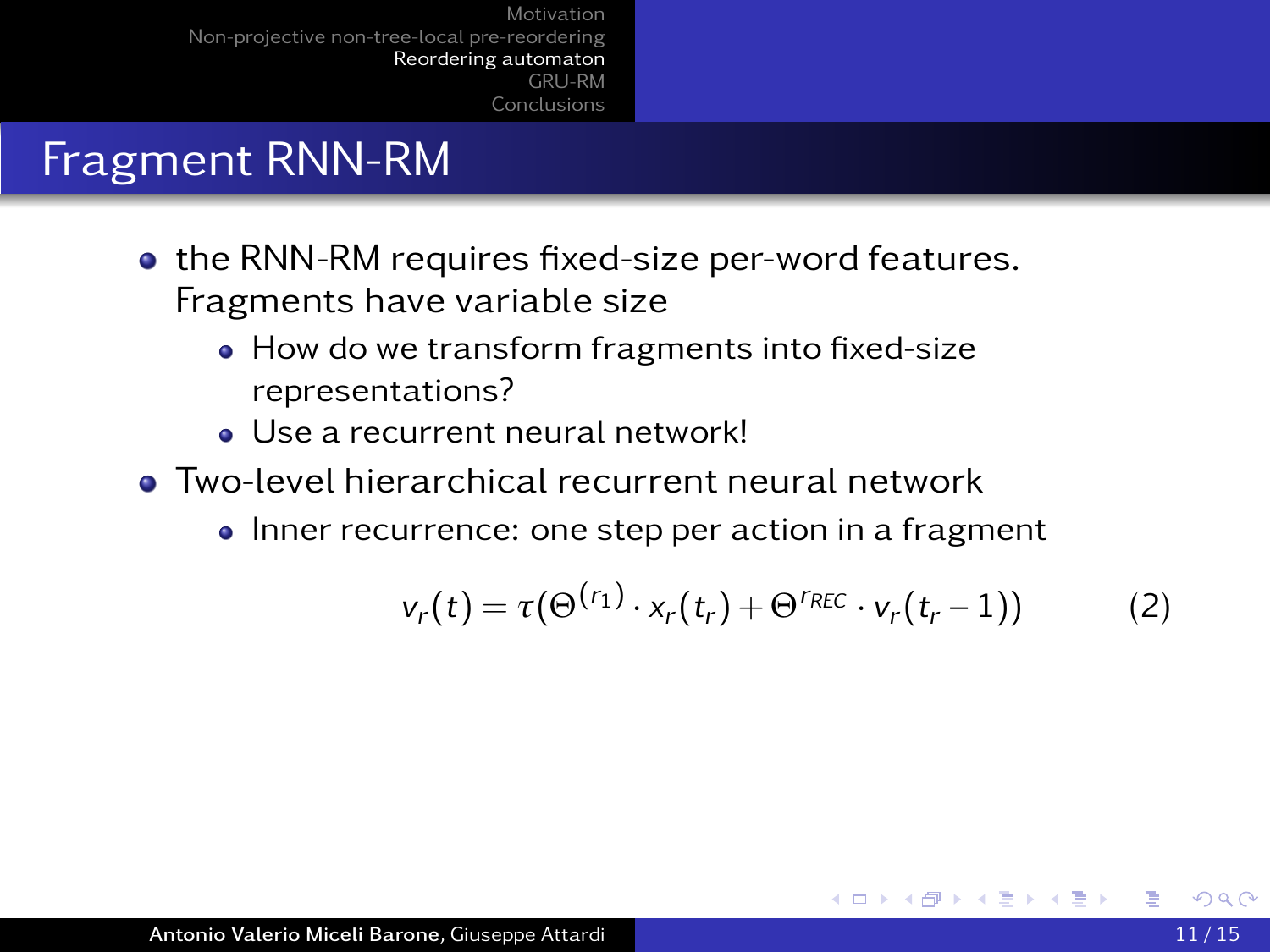## Fragment RNN-RM

- **the RNN-RM requires fixed-size per-word features.** Fragments have variable size
	- How do we transform fragments into fixed-size representations?
	- Use a recurrent neural network!
- **Two-level hierarchical recurrent neural network** 
	- Inner recurrence: one step per action in a fragment

<span id="page-56-0"></span>
$$
v_r(t) = \tau(\Theta^{(r_1)} \cdot x_r(t_r) + \Theta^{r_{REC}} \cdot v_r(t_r - 1)) \tag{2}
$$

Outer recurrence: one step per fragment, takes inner state vector as a feature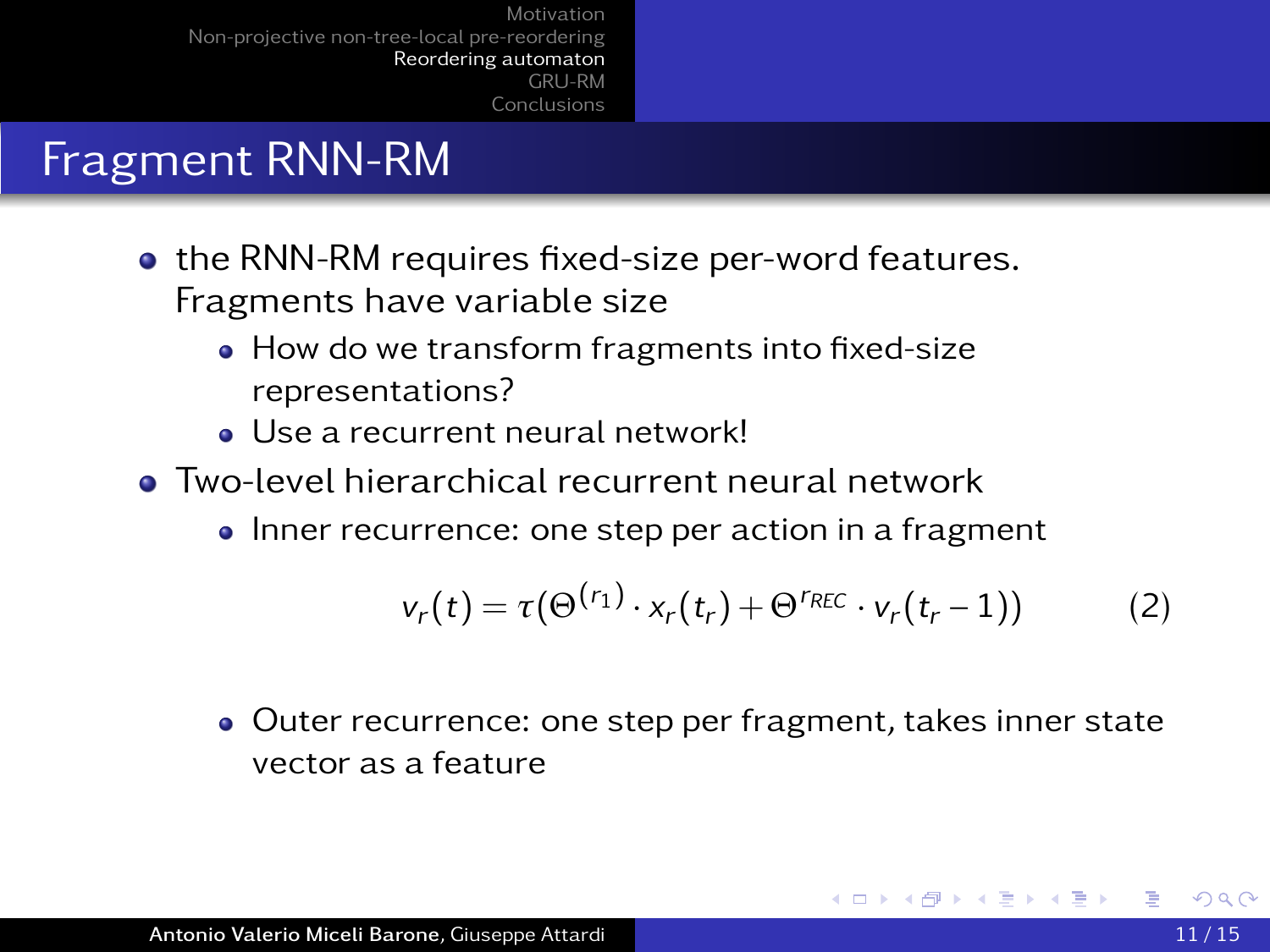## Fragment RNN-RM

- **the RNN-RM requires fixed-size per-word features.** Fragments have variable size
	- How do we transform fragments into fixed-size representations?
	- Use a recurrent neural network!
- **Two-level hierarchical recurrent neural network** 
	- Inner recurrence: one step per action in a fragment

$$
v_r(t) = \tau(\Theta^{(r_1)} \cdot x_r(t_r) + \Theta^{r_{REC}} \cdot v_r(t_r - 1)) \tag{2}
$$

- Outer recurrence: one step per fragment, takes inner state vector as a feature
- Everything is differentiable, train end-to-end with generalized backpropagation through [ti](#page-56-0)[me](#page-58-0)[.](#page-51-0)

<span id="page-57-0"></span>医尿蛋白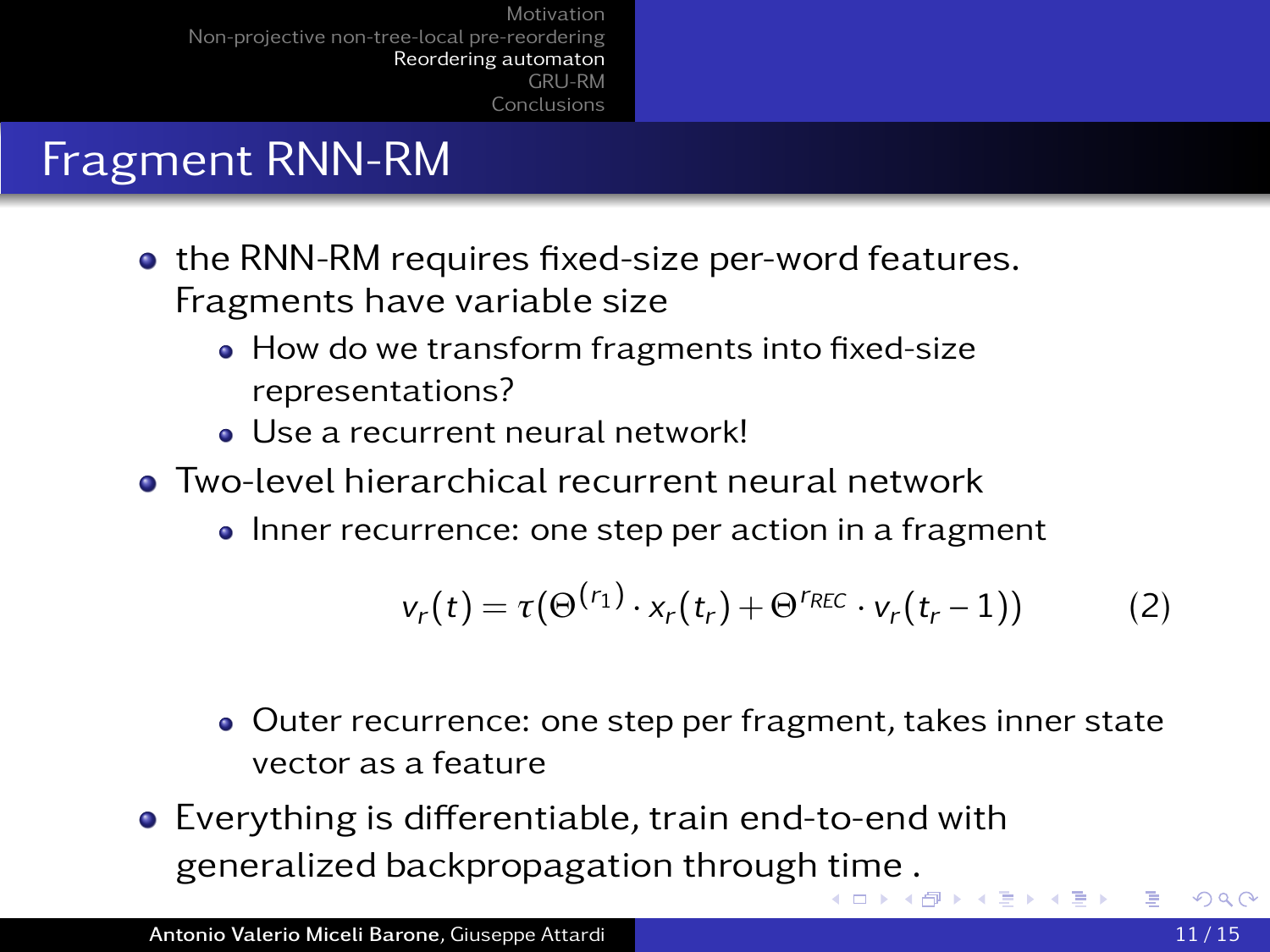## Fragment RNN-RM

- **the RNN-RM requires fixed-size per-word features.** Fragments have variable size
	- How do we transform fragments into fixed-size representations?
	- Use a recurrent neural network!
- **Two-level hierarchical recurrent neural network** 
	- Inner recurrence: one step per action in a fragment

<span id="page-58-0"></span>
$$
v_r(t) = \tau(\Theta^{(r_1)} \cdot x_r(t_r) + \Theta^{r_{REC}} \cdot v_r(t_r - 1)) \tag{2}
$$

- Outer recurrence: one step per fragment, takes inner state vector as a feature
- Everything is differentiable, train end-to-end with generalized backpropagation through [ti](#page-57-0)[me](#page-59-0)[.](#page-51-0) [\(](#page-58-0)[T](#page-59-0)[h](#page-33-0)[e](#page-34-0)[a](#page-64-0)[n](#page-33-0)[o](#page-34-0)[\)](#page-64-0)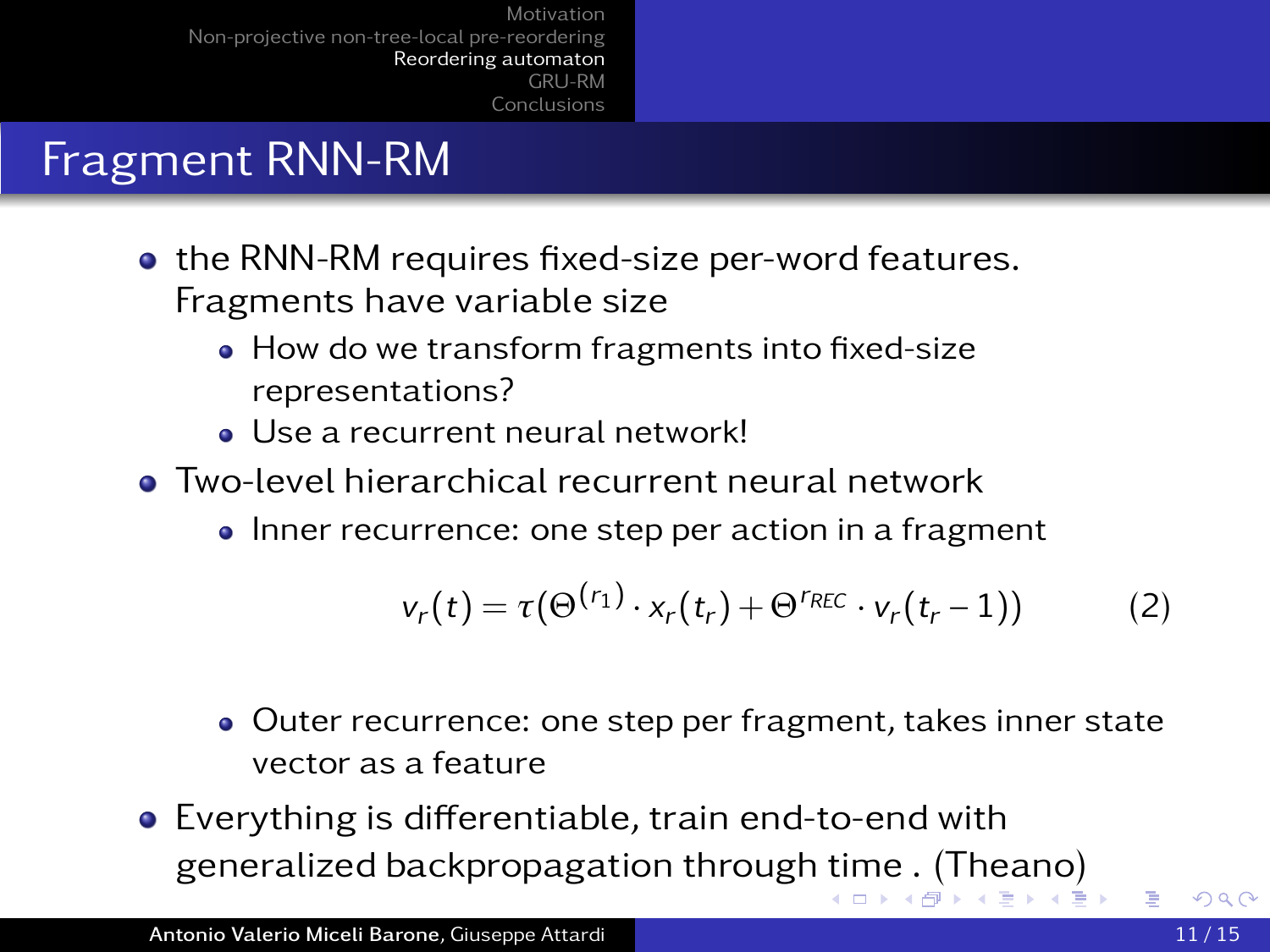

<span id="page-59-0"></span>重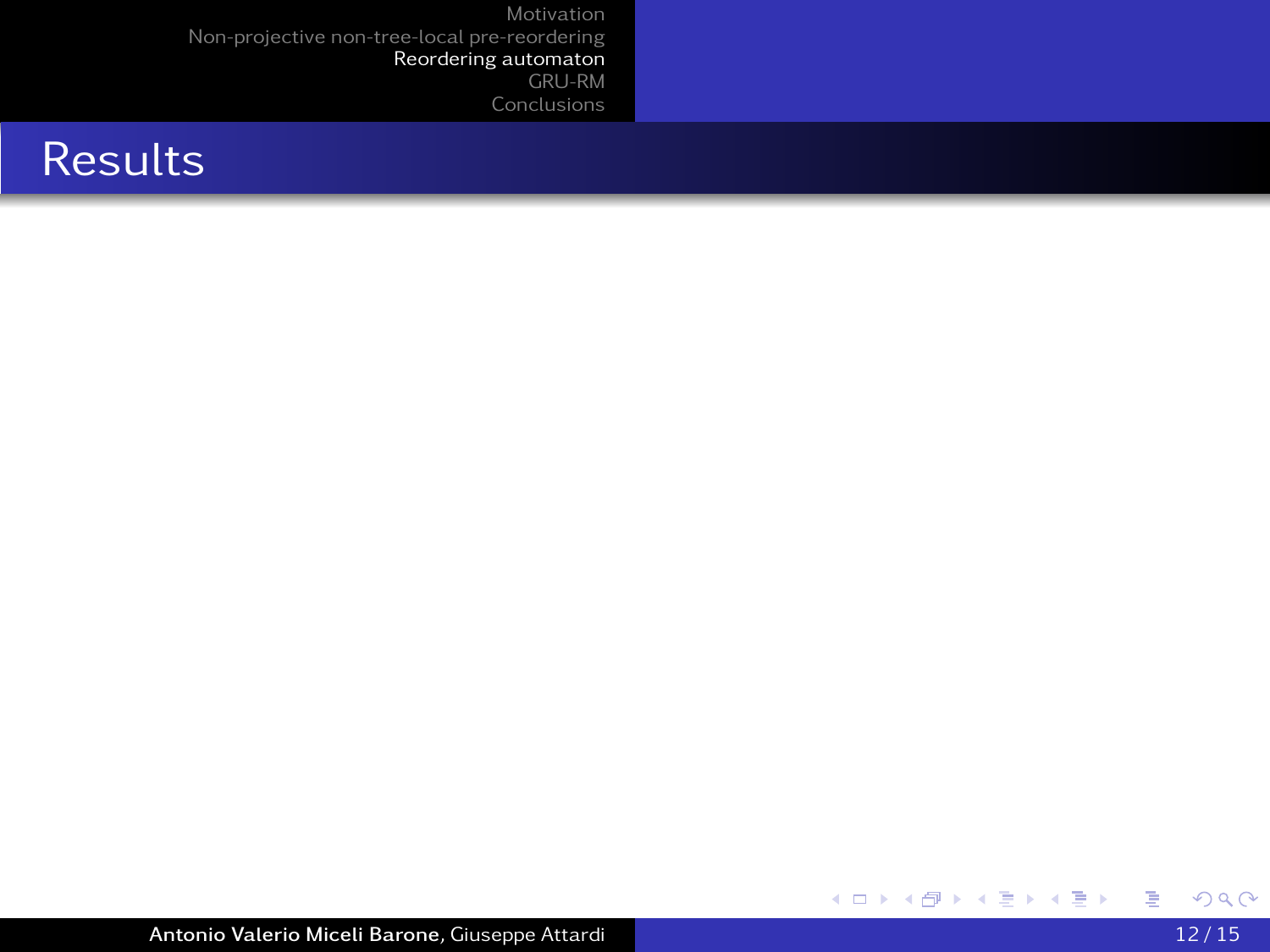### **Results**

|  | Reordering                           | BLEU  | improvement |
|--|--------------------------------------|-------|-------------|
|  | none                                 | 62.10 |             |
|  | Monolingual BLEU: unlex. Base RNN-RM | 64.03 | -193        |
|  | lex. Base RNN-RM                     | 63.99 | 1.89        |
|  | unlex. Fragment RNN-RM               | 64.43 |             |

重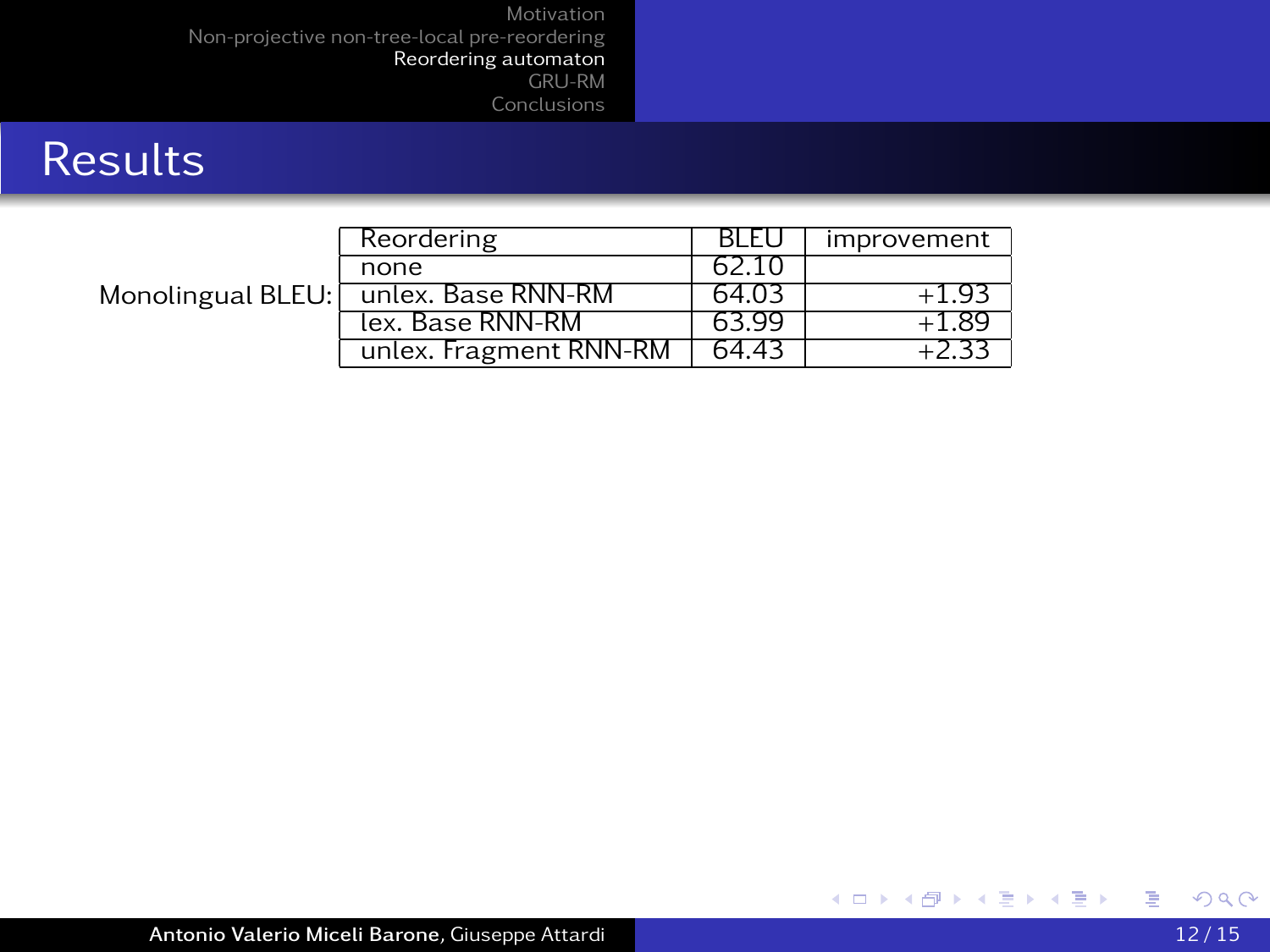## **Results**

|                   | Reordering         |                                            | <b>BLEU</b> | improvement |             |         |             |
|-------------------|--------------------|--------------------------------------------|-------------|-------------|-------------|---------|-------------|
| Monolingual BLEU: | none               |                                            | 62.10       |             |             |         |             |
|                   | unlex. Base RNN-RM |                                            | 64.03       | $+1.93$     |             |         |             |
|                   | lex. Base RNN-RM   |                                            | 63.99       | $+1.89$     |             |         |             |
|                   |                    | unlex. Fragment RNN-RM                     | 64.43       |             | $+2.33$     |         |             |
|                   | Test set           | system                                     |             |             | <b>BLEU</b> |         | improvement |
|                   | Europarl           | baseline                                   |             |             | 33.00       |         |             |
|                   | Europarl           | $^{\prime\prime}$ oracle $^{\prime\prime}$ |             |             | 41.80       |         | $+8.80$     |
|                   | Europarl           | Collins                                    |             |             | 33.52       |         | $+0.52$     |
|                   | Europarl           | unlex. Base RNN-RM                         |             |             | 33.41       | $+0.41$ |             |
|                   | Europarl           | lex. Base RNN-RM                           |             |             | 33.38       |         | $+0.38$     |
|                   | Europarl           | unlex. Fragment RNN-RM                     |             |             | 33.54       |         | $+0.54$     |
|                   | news2013           | baseline                                   |             |             | 18.80       |         |             |
| Translation BLEU: | news2013           | Collins                                    |             |             | ΝĀ          |         | ΝĀ          |
|                   | news2013           | unlex. Base RNN-RM                         |             |             | 19.19       |         | $+0.39$     |
|                   | news2013           | lex. Base RNN-RM                           |             |             | 19.01       |         | $+0.21$     |
|                   | news2013           | unlex. Fragment RNN-RM                     |             |             | 19.27       |         | $+0.47$     |
|                   | news2009           | baseline                                   |             |             | 18.09       |         |             |
|                   | news2009           | Collins                                    |             |             | 18.74       |         | $+0.65$     |
|                   | news2009           | unlex. Base RNN-RM                         |             |             | 18.50       |         | $+0.41$     |
|                   | news2009           | lex. Base RNN-RM                           |             |             | 18.44       |         | $+0.35$     |
|                   | news2009           | unlex. Fragment RNN-RM                     |             |             | 18.60       |         | $+0.51$     |

重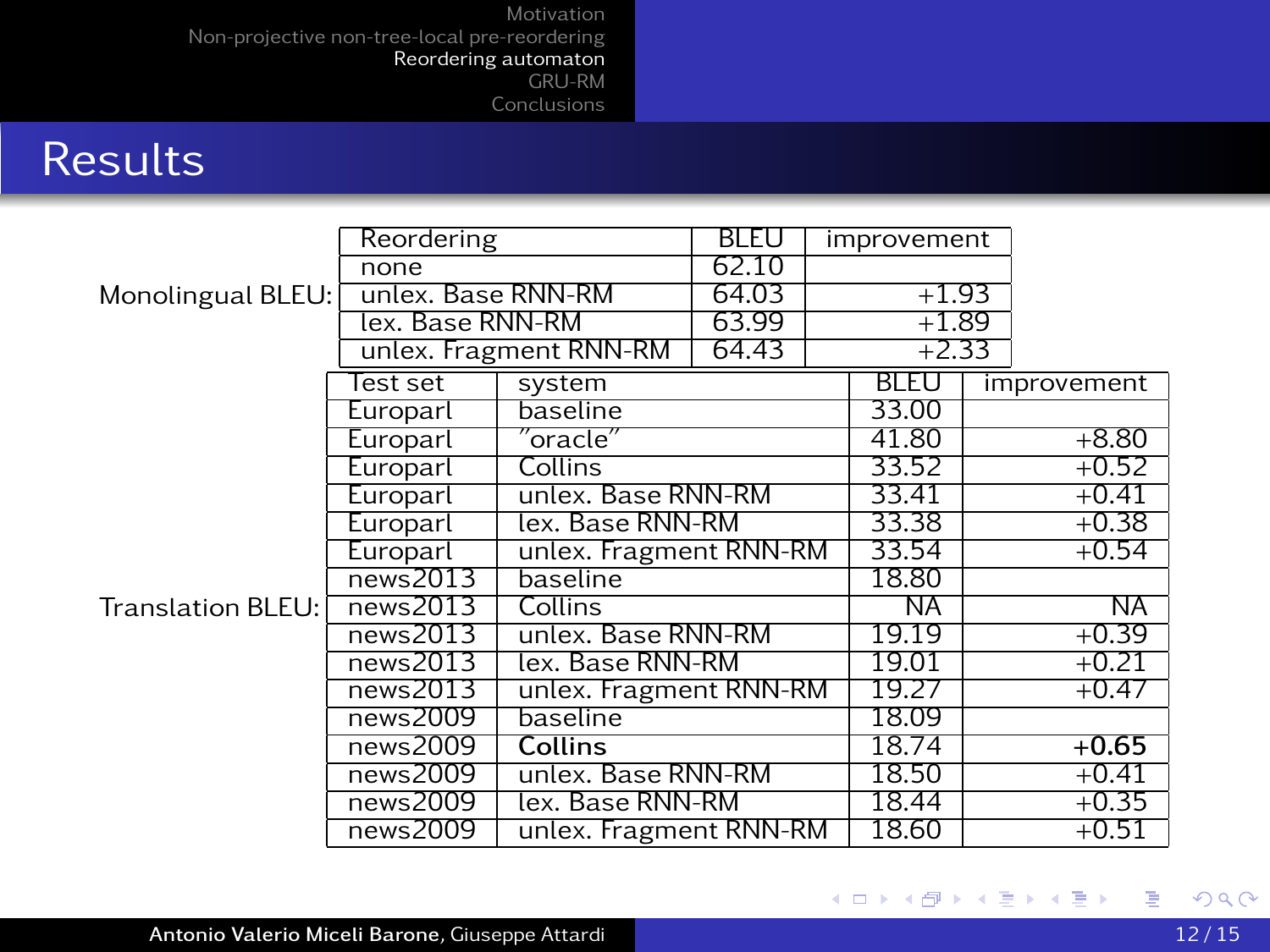## **Results**

|                     | Reordering         |                                            | BI FU | improvement |             |  |             |
|---------------------|--------------------|--------------------------------------------|-------|-------------|-------------|--|-------------|
| Monolingual BLEU:   | none               |                                            | 62.10 |             |             |  |             |
|                     | unlex. Base RNN-RM |                                            | 64.03 | $+1.93$     |             |  |             |
|                     | lex. Base RNN-RM   |                                            | 63.99 | $+1.89$     |             |  |             |
|                     |                    | unlex. Fragment RNN-RM                     | 64.43 | $+2.33$     |             |  |             |
|                     | Test set           | system                                     |       |             | <b>BLEU</b> |  | improvement |
|                     | Europarl           | baseline                                   |       |             | 33.00       |  |             |
|                     | Europarl           | $^{\prime\prime}$ oracle $^{\prime\prime}$ |       |             | 41.80       |  | $+8.80$     |
|                     | Europarl           | Collins                                    |       |             | 33.52       |  | $+0.52$     |
|                     | Europarl           | unlex. Base RNN-RM                         |       |             | 33.41       |  | $+0.41$     |
|                     | Europarl           | lex. Base RNN-RM                           |       |             | 33.38       |  | $+0.38$     |
|                     | Europarl           | unlex. Fragment RNN-RM                     |       |             | 33.54       |  | $+0.54$     |
|                     | news2013           | baseline                                   |       |             | 18.80       |  |             |
| Translation BLEU: [ | news2013           | Collins                                    |       |             | ΝĀ          |  | ΝĀ          |
|                     | news2013           | unlex. Base RNN-RM                         |       |             | 19.19       |  | $+0.39$     |
|                     | news2013           | lex. Base RNN-RM                           |       |             | 19.01       |  | $+0.21$     |
|                     | news2013           | unlex. Fragment RNN-RM                     |       |             | 19.27       |  | $+0.47$     |
|                     | news2009           | baseline                                   |       |             | 18.09       |  |             |
|                     | news2009           | Collins                                    |       |             | 18.74       |  | $+0.65$     |
|                     | news2009           | unlex. Base RNN-RM                         |       |             | 18.50       |  | $+0.41$     |
|                     | news2009           | lex. Base RNN-RM                           |       |             | 18.44       |  | $+0.35$     |
|                     | news2009           | unlex. Fragment RNN-RM                     |       |             | 18.60       |  | $+0.51$     |

/Slow!

重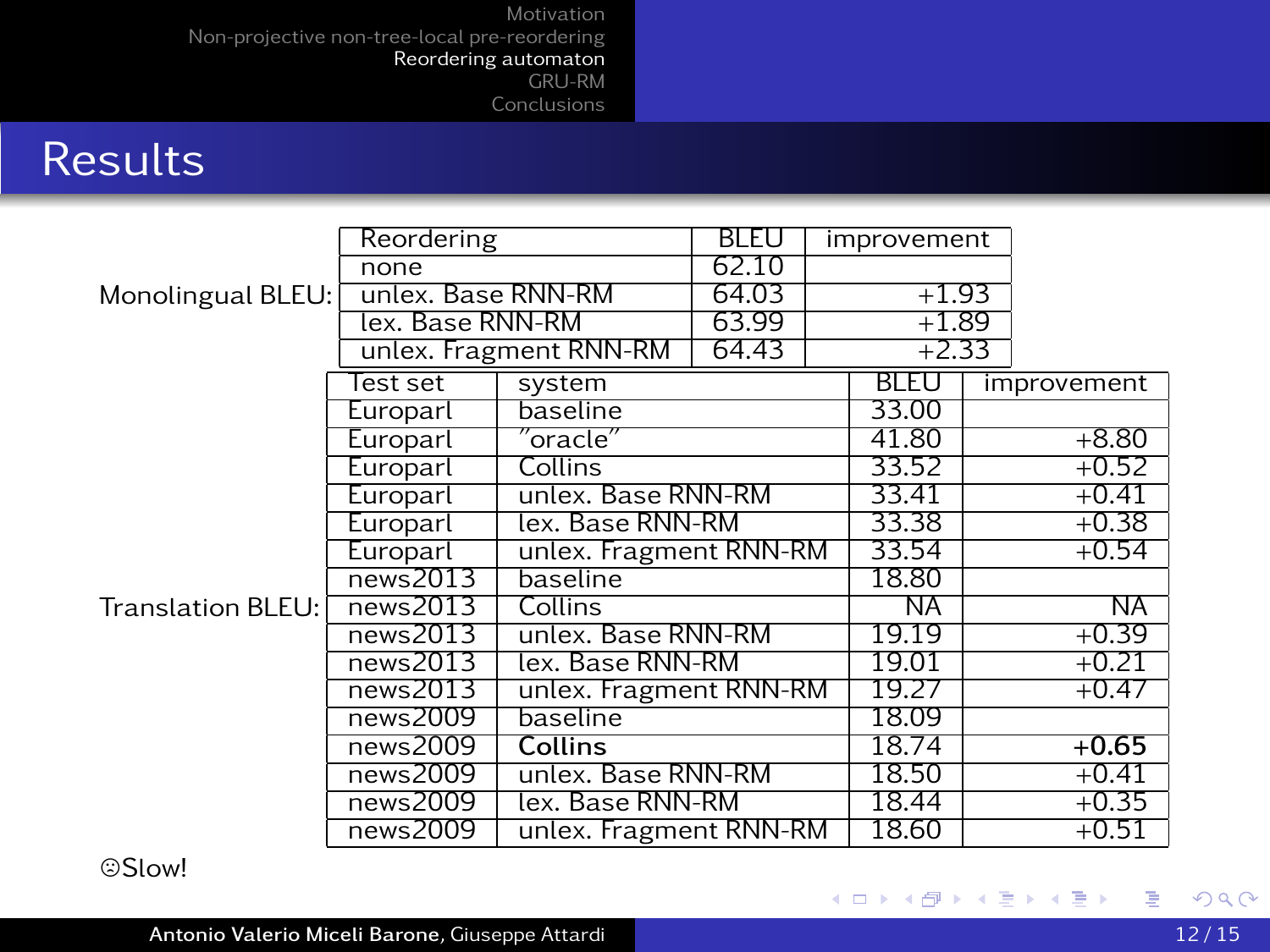### **Results**

|                    | Reordering         |                                            | BLEU  | improvement |             |         |             |
|--------------------|--------------------|--------------------------------------------|-------|-------------|-------------|---------|-------------|
|                    | none               |                                            | 62.10 |             |             |         |             |
| Monolingual BLEU:  | unlex. Base RNN-RM |                                            | 64.03 | $+1.93$     |             |         |             |
|                    | lex. Base RNN-RM   |                                            | 63.99 |             | $+1.89$     |         |             |
|                    |                    | unlex. Fragment RNN-RM                     | 64.43 |             | $+2.33$     |         |             |
|                    | Test set           | system                                     |       |             | <b>BLEU</b> |         | improvement |
|                    | Europarl           | baseline                                   |       |             | 33.00       |         |             |
|                    | Europarl           | $^{\prime\prime}$ oracle $^{\prime\prime}$ |       |             | 41.80       |         | $+8.80$     |
|                    | Europarl           | Collins                                    |       |             | 33.52       |         | $+0.52$     |
|                    | Europarl           | unlex. Base RNN-RM                         |       |             | 33.41       | $+0.41$ |             |
|                    | Europarl           | lex. Base RNN-RM                           |       |             | 33.38       |         | $+0.38$     |
|                    | Europarl           | unlex. Fragment RNN-RM                     |       |             | 33.54       |         | $+0.54$     |
|                    | news2013           | baseline                                   |       |             | 18.80       |         |             |
| Translation BLEU:1 | news2013           | Collins                                    |       |             | ΝA          |         | ΝĀ          |
|                    | news2013           | unlex. Base RNN-RM                         |       |             | 19.19       | $+0.39$ |             |
|                    | news2013           | lex. Base RNN-RM                           |       |             | 19.01       |         | $+0.21$     |
|                    | news2013           | unlex. Fragment RNN-RM                     |       |             | 19.27       |         | $+0.47$     |
|                    | news2009           | baseline                                   |       |             | 18.09       |         |             |
|                    | news2009           | Collins                                    |       |             | 18.74       |         | $+0.65$     |
|                    | news2009           | unlex. Base RNN-RM                         |       |             | 18.50       | $+0.41$ |             |
|                    | news2009           | lex. Base RNN-RM                           |       |             | 18.44       |         | $+0.35$     |
|                    | news2009           | unlex. Fragment RNN-RM                     |       |             | 18.60       |         | +0.51       |

 $\circ$ Slow!  $O(L^3)$ .

<span id="page-63-0"></span>重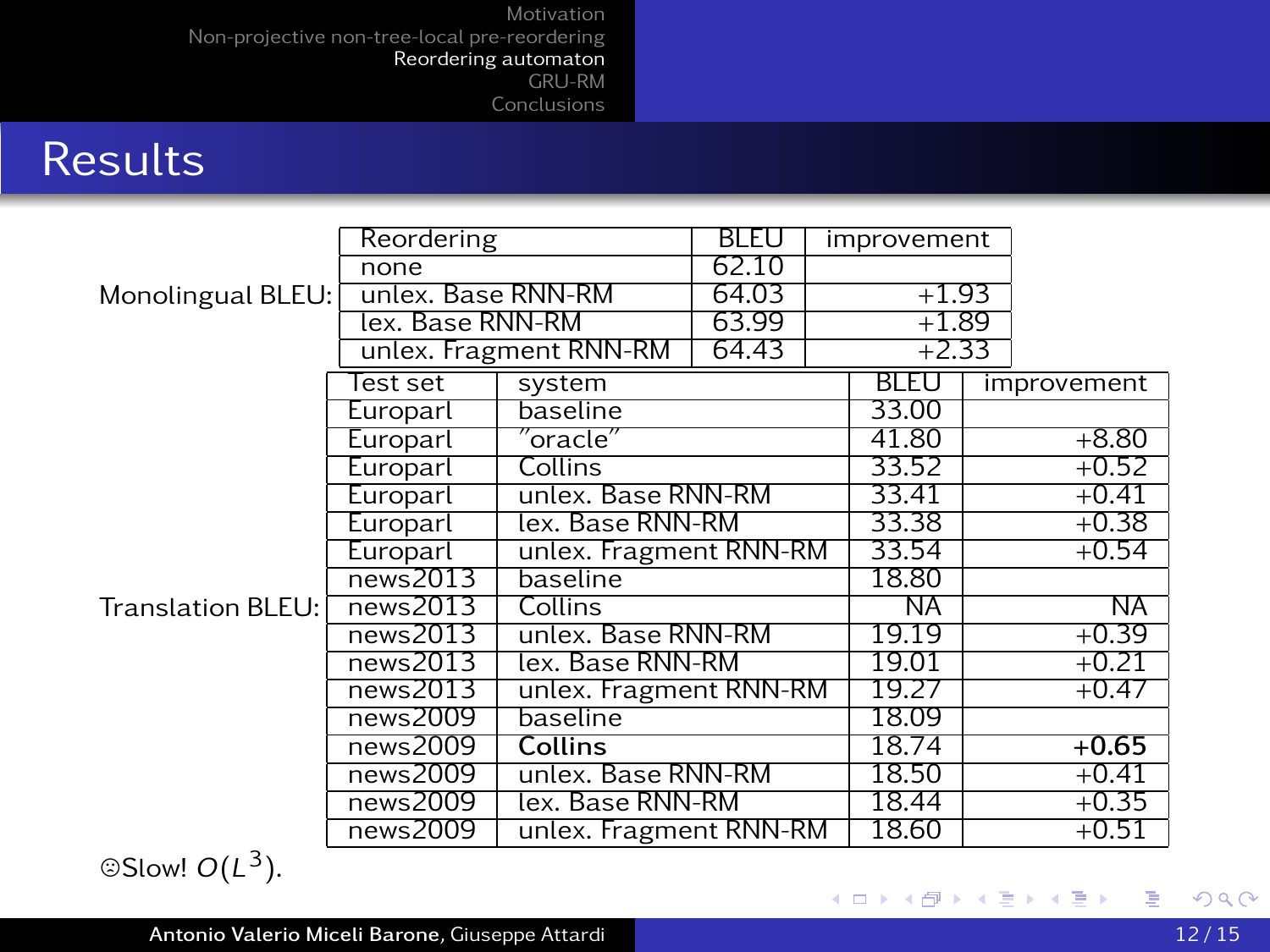#### **Results**

|                     | Reordering         |                                            | BI FU | improvement |             |         |             |
|---------------------|--------------------|--------------------------------------------|-------|-------------|-------------|---------|-------------|
|                     | none               |                                            | 62.10 |             |             |         |             |
| Monolingual BLEU:   | unlex. Base RNN-RM |                                            | 64.03 | $+1.93$     |             |         |             |
|                     | lex. Base RNN-RM   |                                            | 63.99 | $+1.89$     |             |         |             |
|                     |                    | unlex. Fragment RNN-RM                     | 64.43 | $+2.33$     |             |         |             |
|                     | Test set           | system                                     |       |             | <b>BLEU</b> |         | improvement |
|                     | Europarl           | baseline                                   |       |             | 33.00       |         |             |
|                     | Europarl           | $^{\prime\prime}$ oracle $^{\prime\prime}$ |       |             | 41.80       |         | $+8.80$     |
|                     | Europarl           | Collins                                    |       |             | 33.52       |         | $+0.52$     |
|                     | Europarl           | unlex. Base RNN-RM                         |       |             | 33.41       | $+0.41$ |             |
|                     | Europarl           | lex. Base RNN-RM                           |       |             | 33.38       |         | $+0.38$     |
|                     | Europarl           | unlex. Fragment RNN-RM                     |       |             | 33.54       |         | $+0.54$     |
|                     | news2013           | baseline                                   |       |             | 18.80       |         |             |
| Translation BLEU: [ | news2013           | Collins                                    |       |             | ΝĀ          |         | ΝĀ          |
|                     | news2013           | unlex. Base RNN-RM                         |       |             | 19.19       |         | $+0.39$     |
|                     | news2013           | lex. Base RNN-RM                           |       |             | 19.01       |         | $+0.21$     |
|                     | news2013           | unlex. Fragment RNN-RM                     |       |             | 19.27       |         | $+0.47$     |
|                     | news2009           | baseline                                   |       |             | 18.09       |         |             |
|                     | news2009           | <b>Collins</b>                             |       |             | 18.74       |         | $+0.65$     |
|                     | news2009           | unlex. Base RNN-RM                         |       |             | 18.50       |         | $+0.41$     |
|                     | news2009           | lex. Base RNN-RM                           |       |             | 18.44       |         | $+0.35$     |
| -                   | news2009           | unlex. Fragment RNN-RM                     |       |             | 18.60       |         | $+0.51$     |

©Slow!  $O(L^3)$ . 5 days of training, 3 days decoding (no GP[U\)](#page-63-0)

<span id="page-64-0"></span>重

∢ ロ ▶ ∢ 御 ▶ ∢ 唐 ▶ ∢ 唐 ▶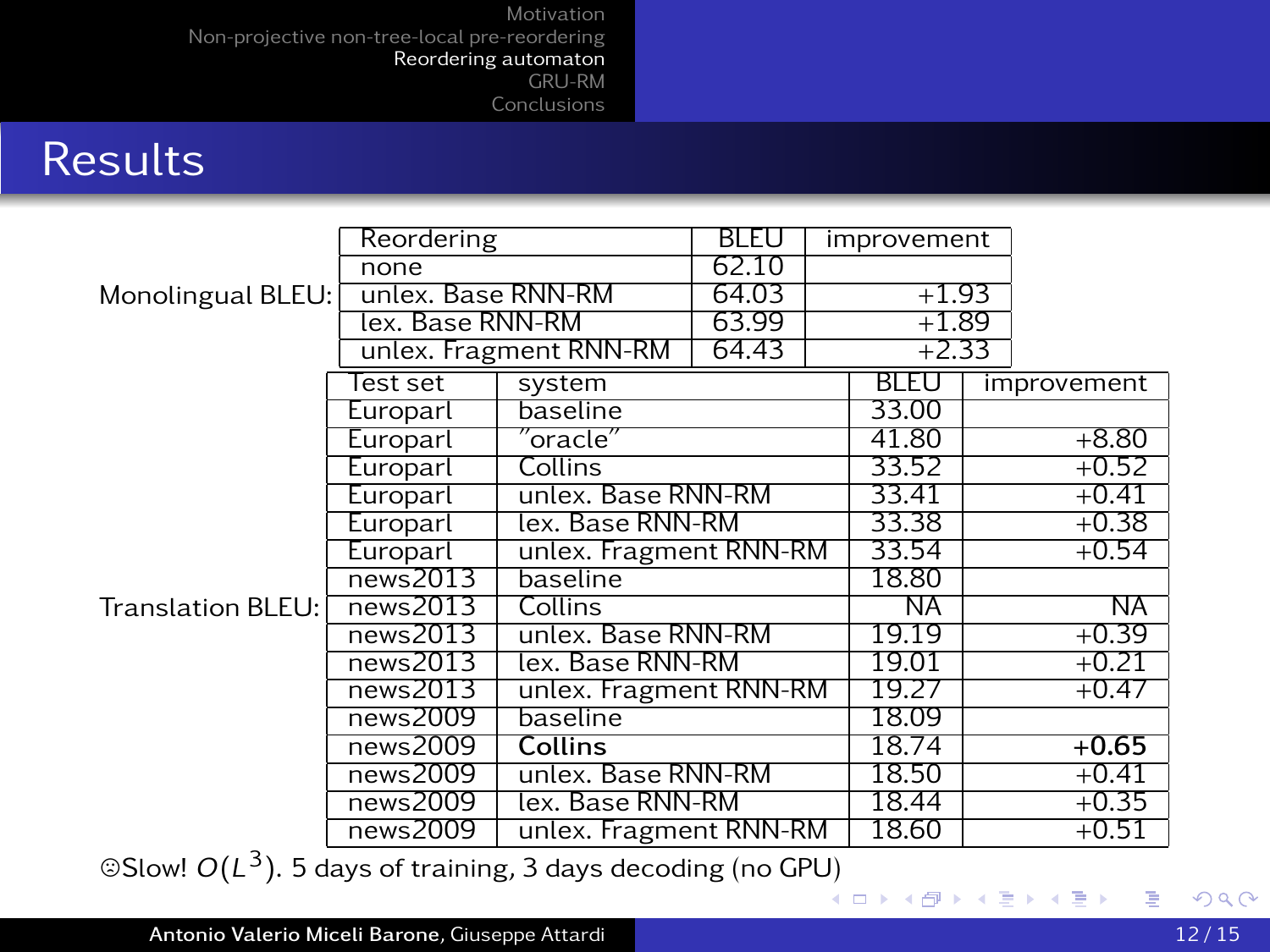# Gated Recurrent Unit Reordering Model

<span id="page-65-0"></span>Standard (Elman) recurrent neural networks are hard to train and don't capture well long-distance dependencies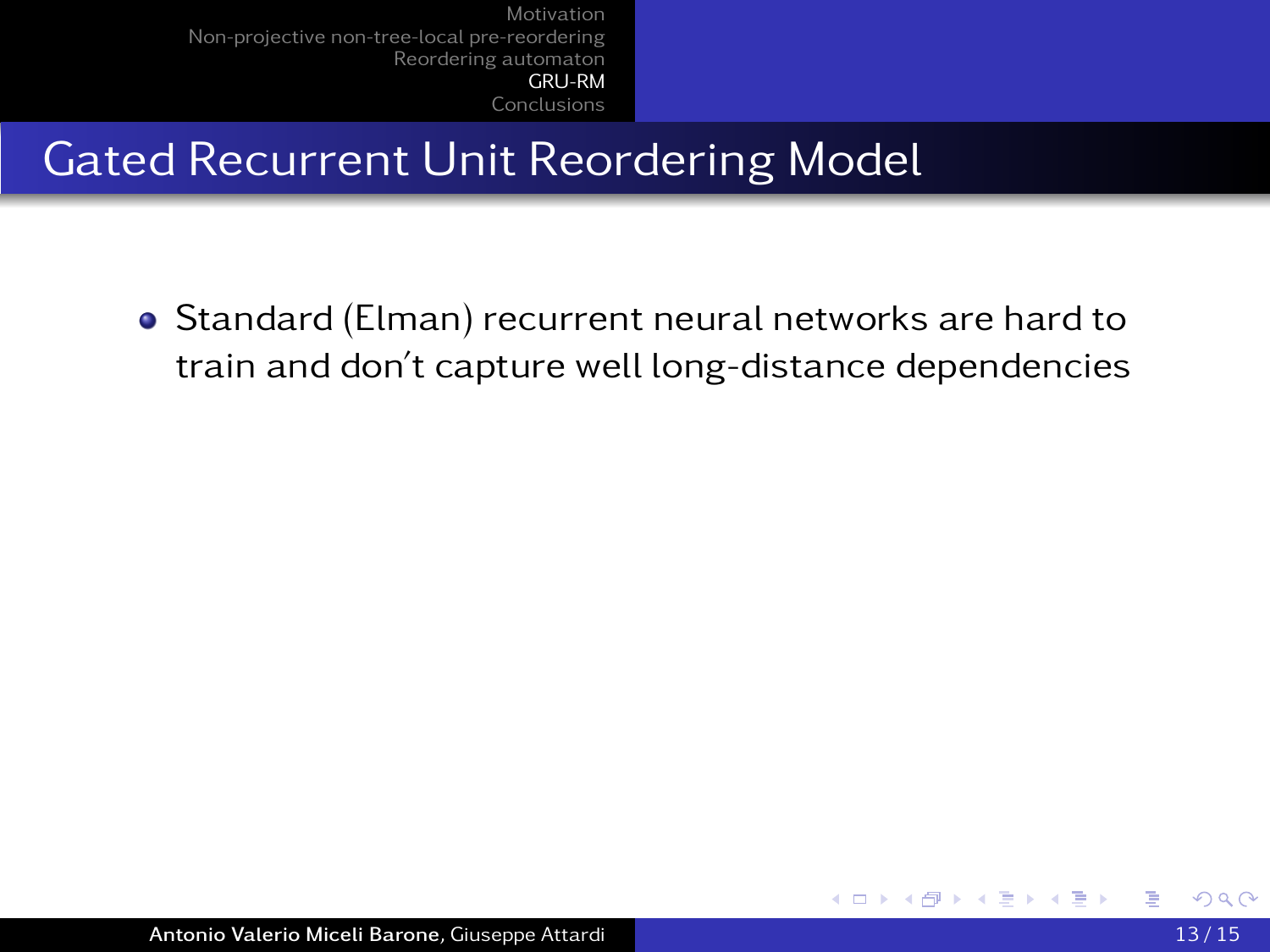# Gated Recurrent Unit Reordering Model

- Standard (Elman) recurrent neural networks are hard to train and don't capture well long-distance dependencies
- Gated Recurrent Unit [Cho et al. 2014]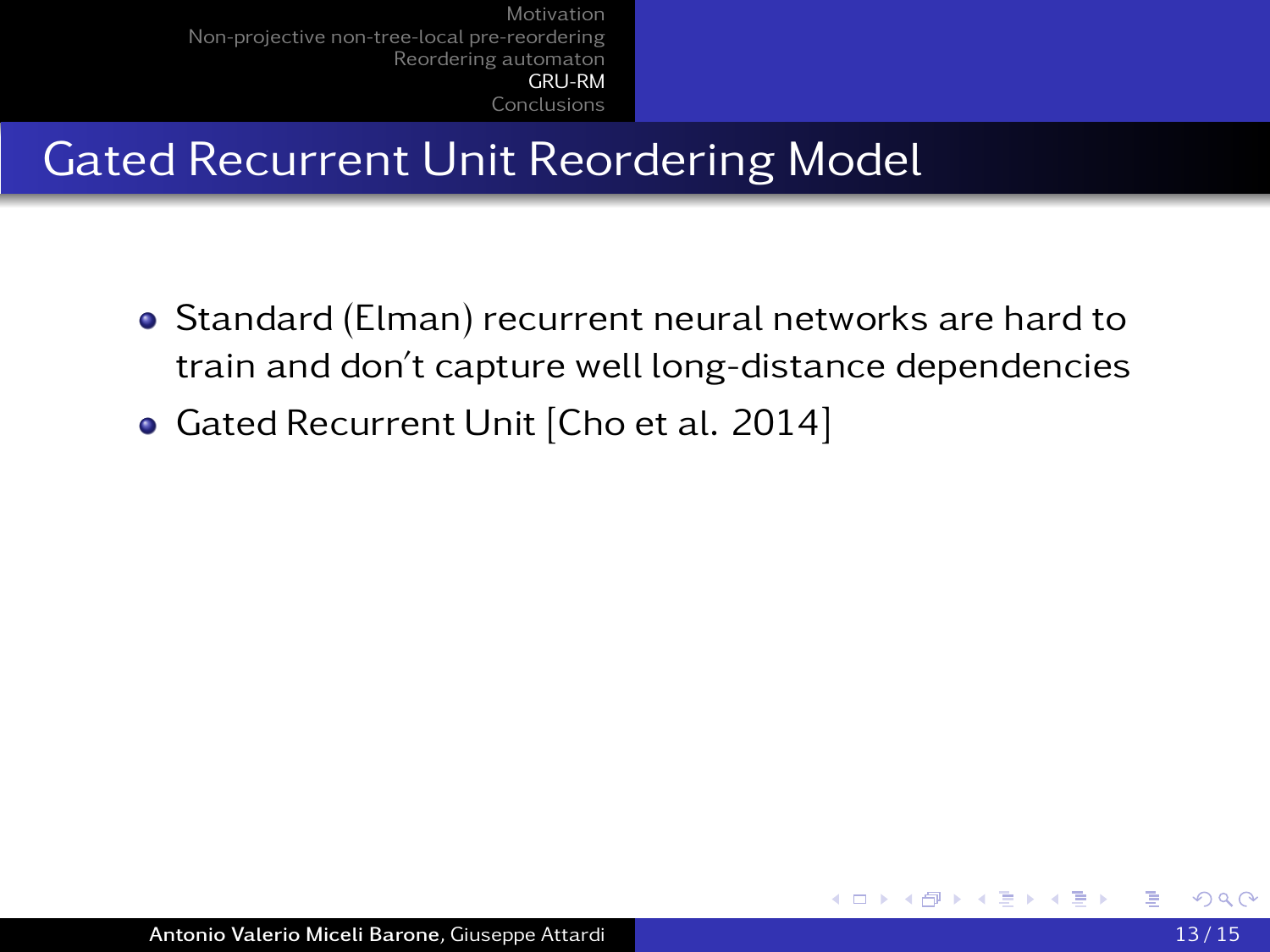# Gated Recurrent Unit Reordering Model

- Standard (Elman) recurrent neural networks are hard to train and don't capture well long-distance dependencies
- **Gated Recurrent Unit [Cho et al. 2014]**
- **e** similar to LSTM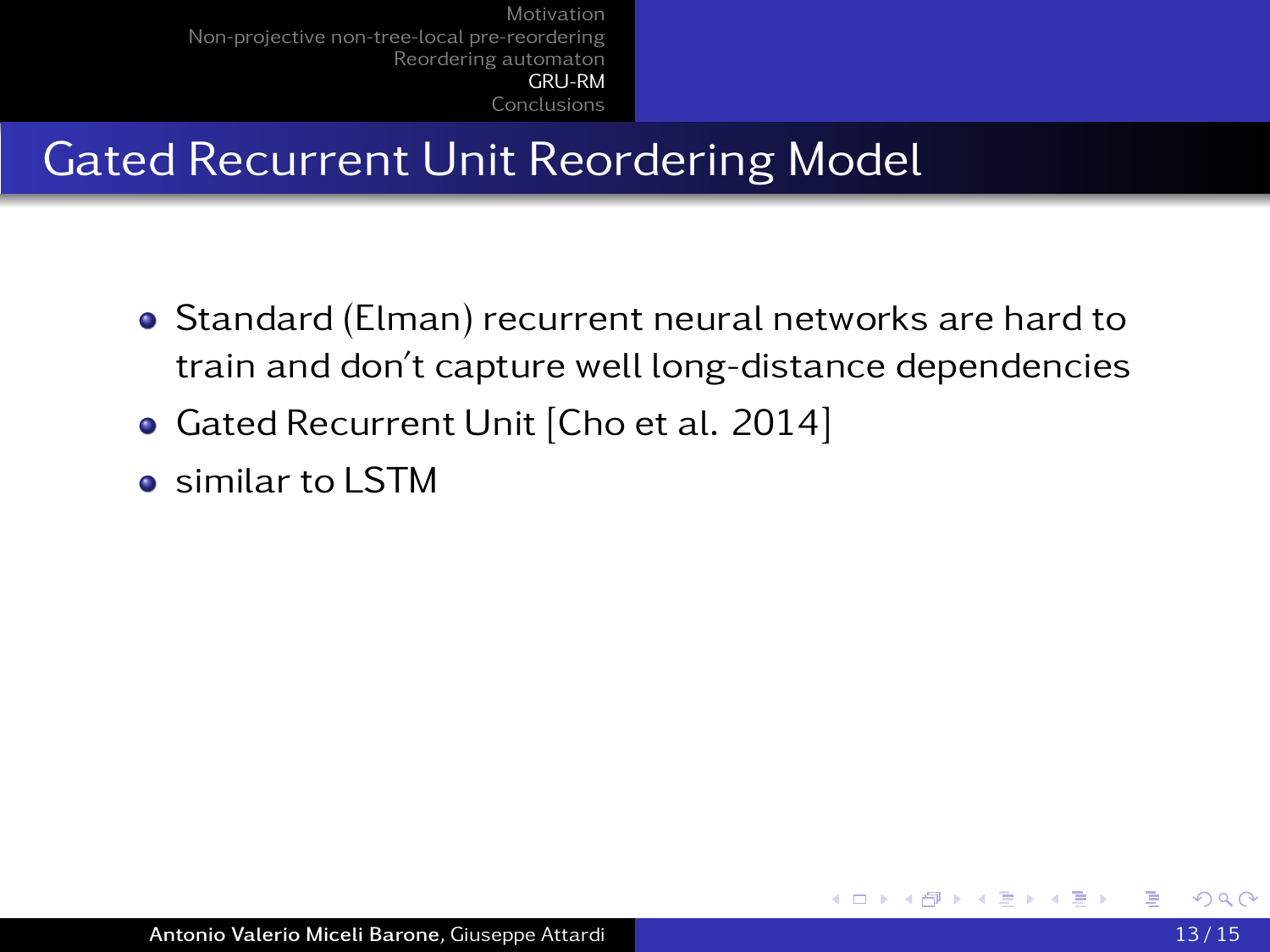# Gated Recurrent Unit Reordering Model

- Standard (Elman) recurrent neural networks are hard to train and don't capture well long-distance dependencies
- **Gated Recurrent Unit [Cho et al. 2014]**
- **e** similar to LSTM

<span id="page-68-0"></span>
$$
v_{rst}(t) = \pi(\Theta_{rst}^{(1)} \cdot x(t) + \Theta_{rst}^{REC} \cdot v(t-1))
$$
  
\n
$$
v_{upd}(t) = \pi(\Theta_{upd}^{(1)} \cdot x(t) + \Theta_{upd}^{REC} \cdot v(t-1))
$$
  
\n
$$
v_{raw}(t) = \tau(\Theta^{(1)} \cdot x(t) + \Theta^{REC} \cdot v(t-1) \odot v_{upd}(t))
$$
  
\n
$$
v(t) = v_{rst}(t) \odot v(t-1) + (1 - v_{rst}(t)) \odot v_{raw}(t)
$$
\n(3)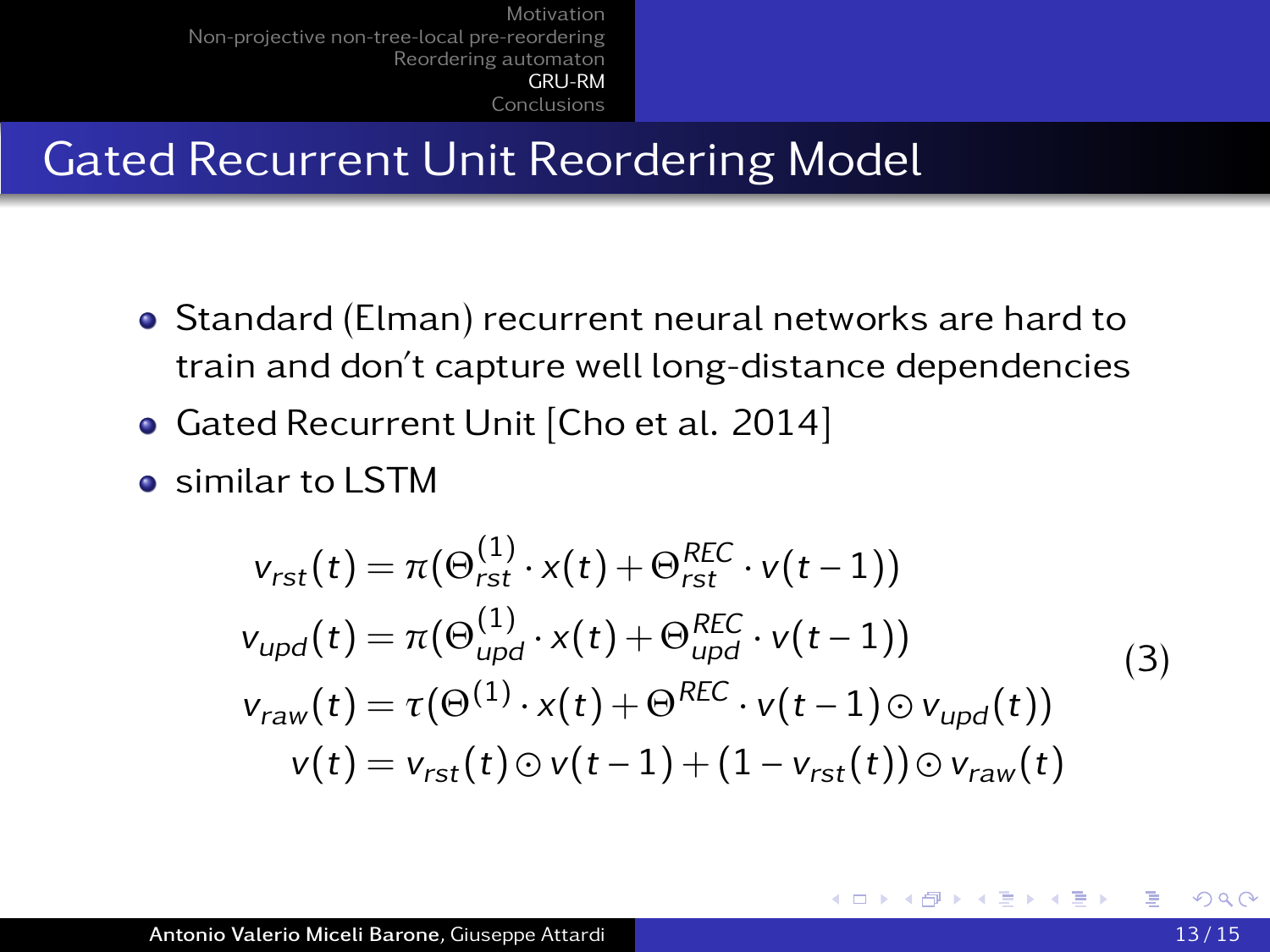### **Results**

<span id="page-69-0"></span>重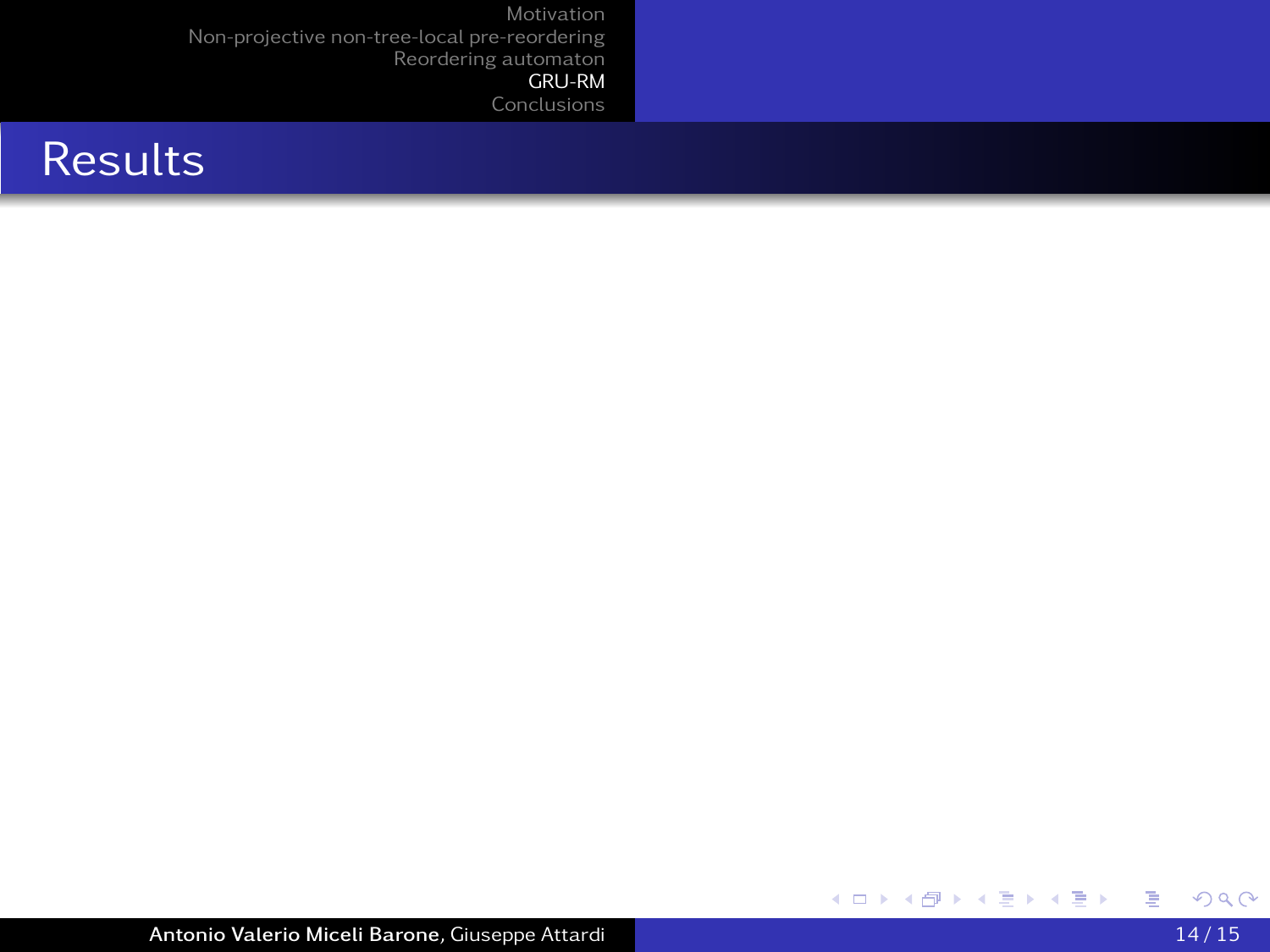### **Results**

| Monolingual BLEU: | Reordering             | BLEU  | improvement |
|-------------------|------------------------|-------|-------------|
|                   | none                   | 62.10 |             |
|                   | unlex. Base RNN-RM     | 64.03 | $+1.93$     |
|                   | lex. Base RNN-RM       | 63.99 | +1.89       |
|                   | unlex. Fragment RNN-RM | 64.43 | 2.3.        |
|                   | unlex. Base GRU-RM     | 64.78 |             |

<span id="page-70-0"></span>重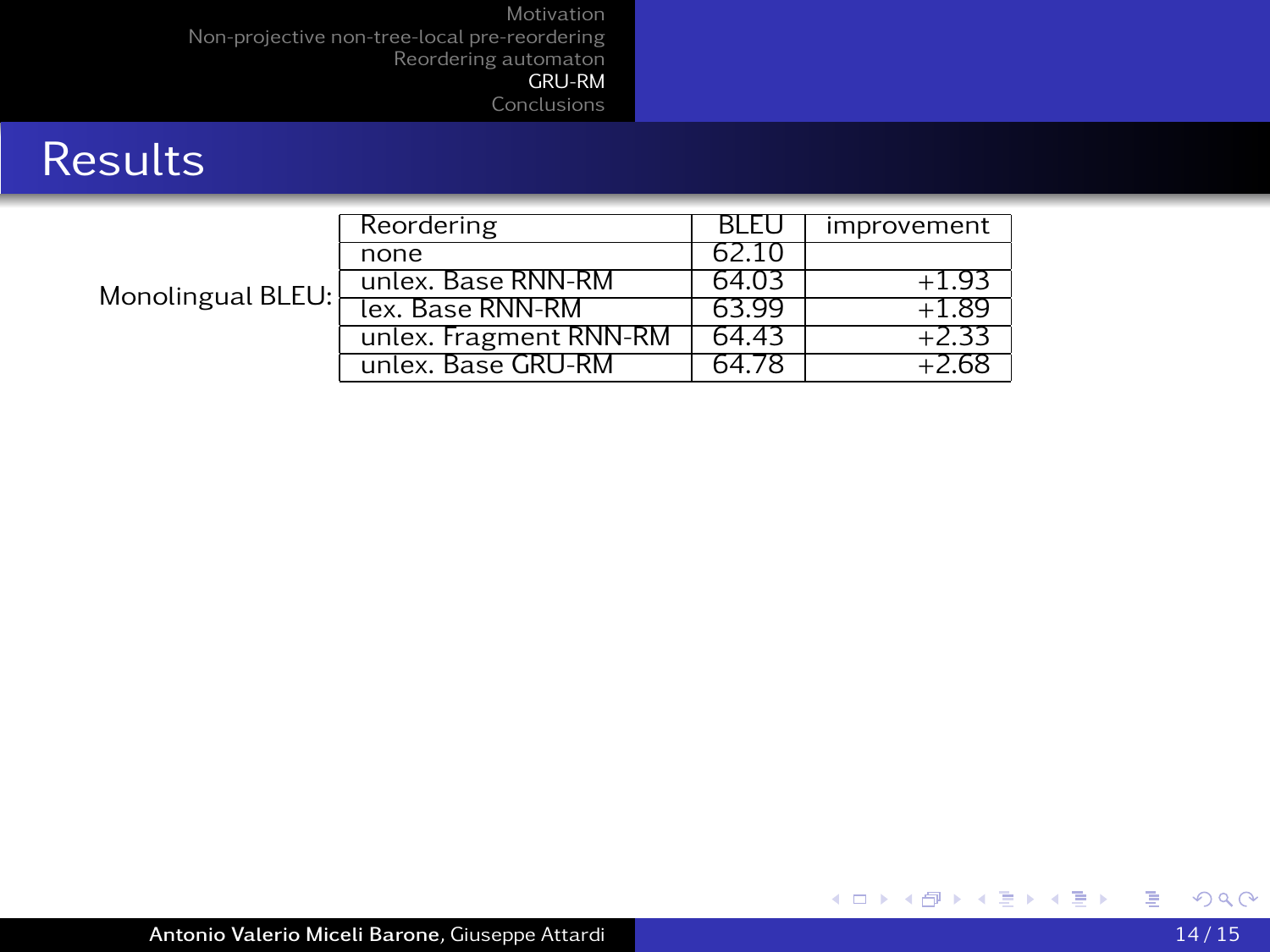[Motivation](#page-1-0)

[Non-projective non-tree-local pre-reordering](#page-19-0) [Reordering automaton](#page-34-0)

[GRU-RM](#page-65-0) [Conclusions](#page-72-0)

## **Results**

|                   | Reordering         |                         | <b>BLEU</b> |  | improvement              |         |                    |
|-------------------|--------------------|-------------------------|-------------|--|--------------------------|---------|--------------------|
|                   | none               |                         | 62.10       |  |                          |         |                    |
|                   | unlex. Base RNN-RM |                         | 64.03       |  | $+1.93$                  |         |                    |
| Monolingual BLEU: | lex. Base RNN-RM   |                         | 63.99       |  | $+1.89$                  |         |                    |
|                   |                    | unlex. Fragment RNN-RM  | 64.43       |  | $+2.33$                  |         |                    |
|                   | unlex. Base GRU-RM |                         | 64.78       |  | $+2.68$                  |         |                    |
|                   | Test set           | system                  |             |  | <b>BLEU</b>              |         | improvement        |
|                   | Europarl           | baseline                |             |  | 33.00                    |         |                    |
|                   | Europarl           | $"$ oracle $"$          |             |  | 41.80                    |         | $+8.80$            |
|                   | Europarl           | Collins                 |             |  | 33.52                    |         | $+0.52$            |
|                   | Europarl           | unlex. Base RNN-RM      |             |  | 33.41                    | $+0.41$ |                    |
|                   | Europarl           | lex. Base RNN-RM        |             |  | 33.38                    | $+0.38$ |                    |
|                   | Europarl           | unlex. Fragment RNN-RM  |             |  | 33.54                    |         | $+0.54$            |
|                   | Europarl           | unlex. Base GRU-RM      |             |  | 34.15                    |         | $+1.15$            |
|                   | news2013           | baseline                |             |  | 18.80                    |         |                    |
| Translation BLEU: | news2013           | Collins                 |             |  | $\overline{\textsf{NA}}$ |         | ΝĀ                 |
|                   | news2013           | unlex. Base RNN-RM      |             |  | 19.19                    |         | $+0.39$            |
|                   | news2013           | lex. Base RNN-RM        |             |  | 19.01                    |         | $+0.21$            |
|                   | news2013           | unlex. Fragment RNN-RM  |             |  | 19.27                    |         | $+0.47$            |
|                   | news2013           | unlex. Base GRU-RM      |             |  | 19.28                    |         | $+0.48$            |
|                   | news2009           | baseline                |             |  | 18.09                    |         |                    |
|                   | news2009           | Collins                 |             |  | 18.74                    |         | $+0.65$            |
|                   | news2009           | unlex. Base RNN-RM      |             |  | 18.50                    |         | $+0.41$            |
|                   | news2009           | lex. Base RNN-RM        |             |  | 18.44                    |         | $+0.35$            |
|                   | news2009           | unlex. Fragment RNN-RM+ |             |  | $-18.60$                 |         | $\overline{+0.51}$ |

<span id="page-71-0"></span>Antonio Valerio Miceli Barone, Giuseppe Attardi unitati unitati unitati unitati unitati unitati di altri 14/15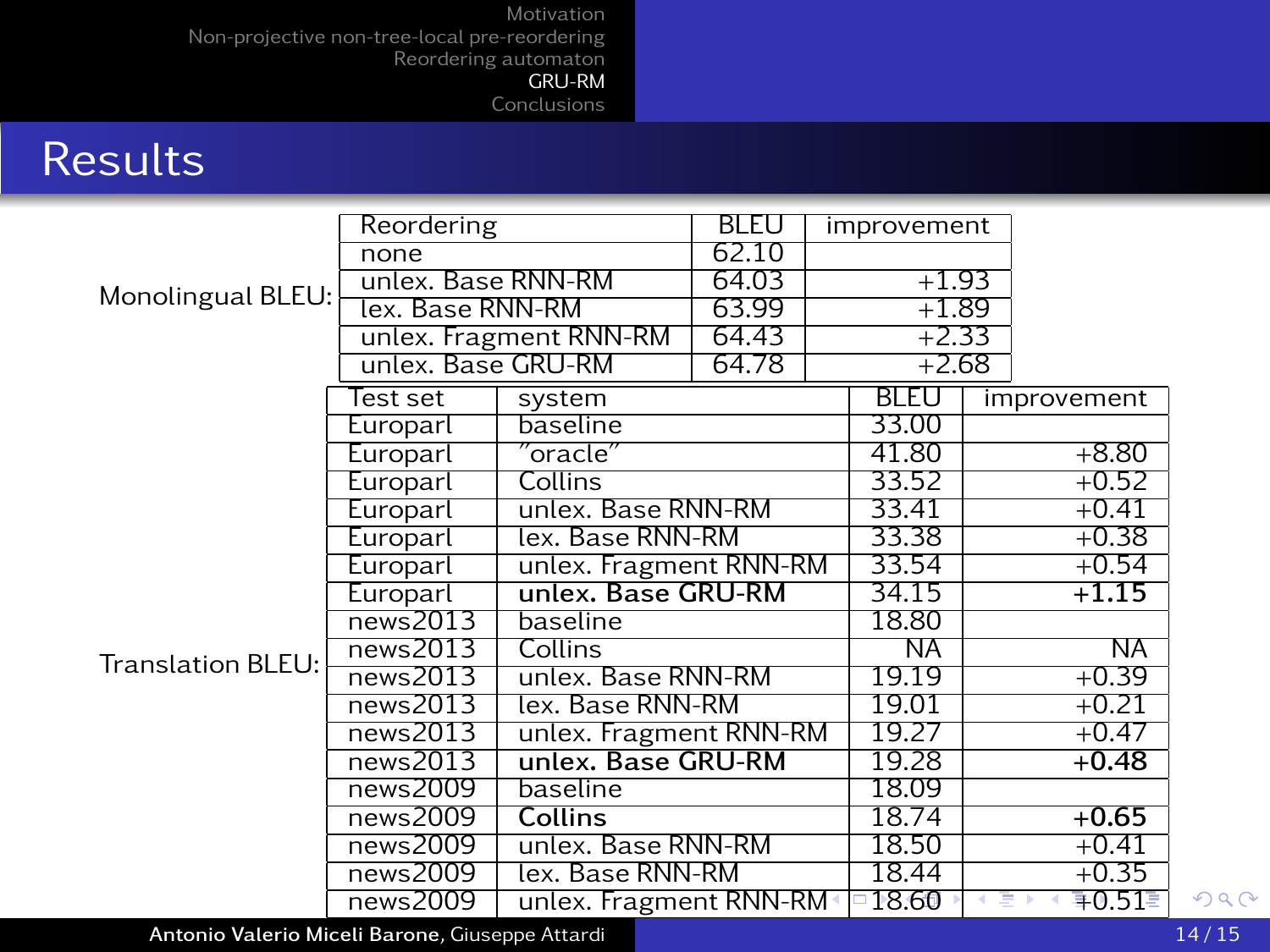## **Conclusions**

• Pre-reordering with non-projective dependency syntax and recurrent neural network improves machine translation

4 0 8

<span id="page-72-0"></span>×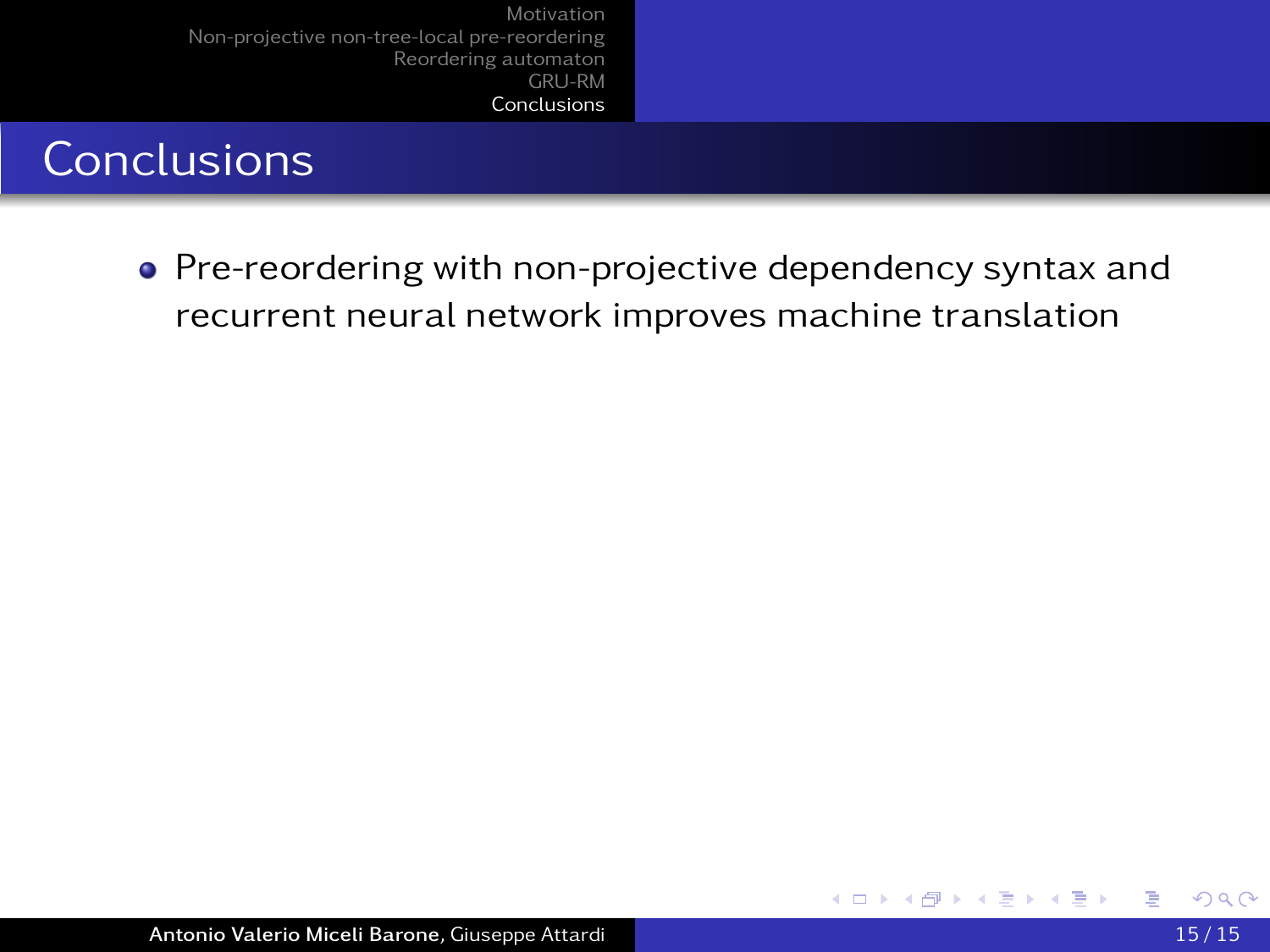- Pre-reordering with non-projective dependency syntax and recurrent neural network improves machine translation
- Research question: Do complex moves over a non-projective dependency tree add value or do simple sibling swaps or sequence prediction suffice?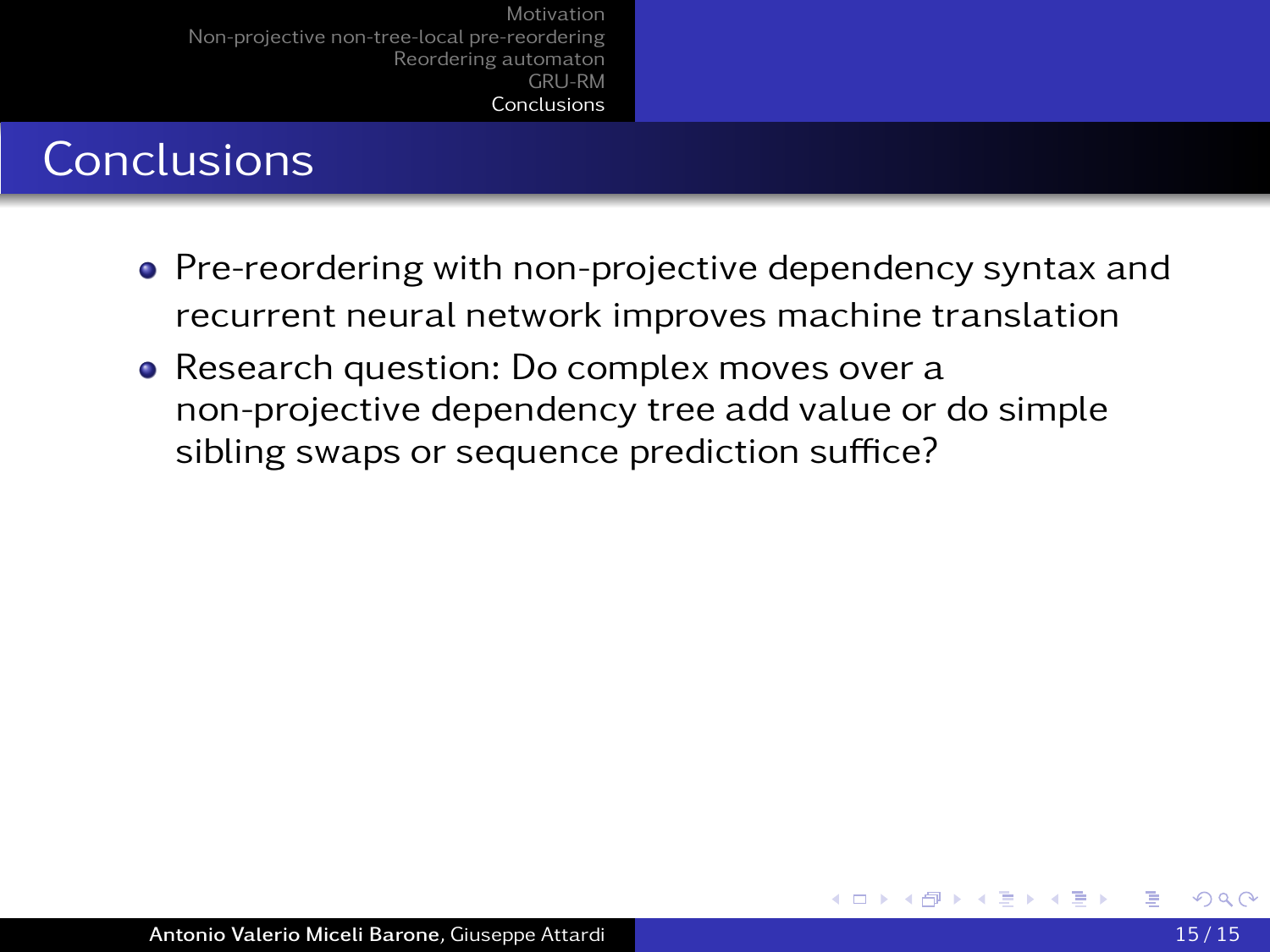- Pre-reordering with non-projective dependency syntax and recurrent neural network improves machine translation
- Research question: Do complex moves over a non-projective dependency tree add value or do simple sibling swaps or sequence prediction suffice?
	- Fragment RNN-RM shows that complex moves add value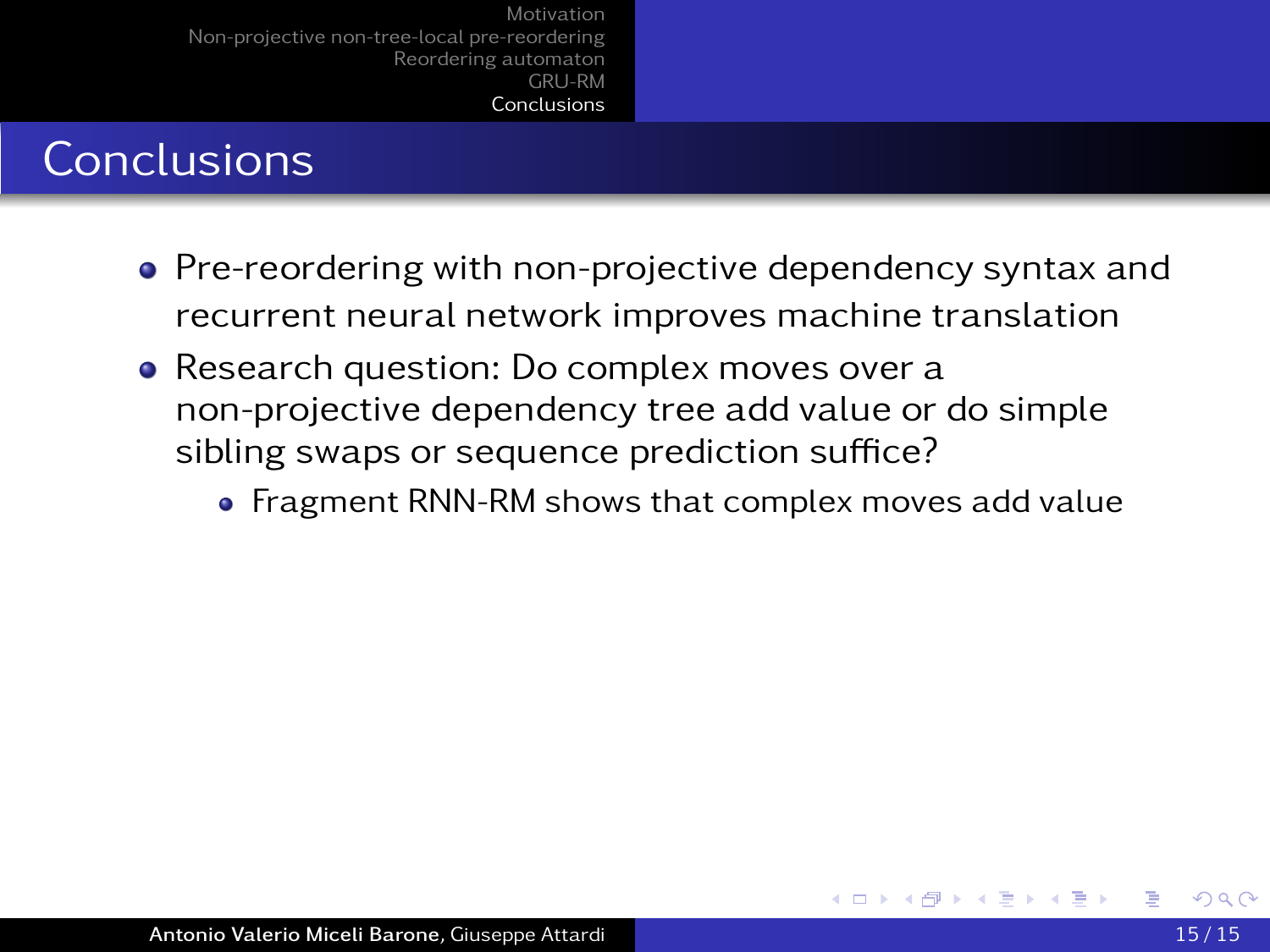- Pre-reordering with non-projective dependency syntax and recurrent neural network improves machine translation
- Research question: Do complex moves over a non-projective dependency tree add value or do simple sibling swaps or sequence prediction suffice?
	- Fragment RNN-RM shows that complex moves add value
	- But it is perhaps too slow for practical applications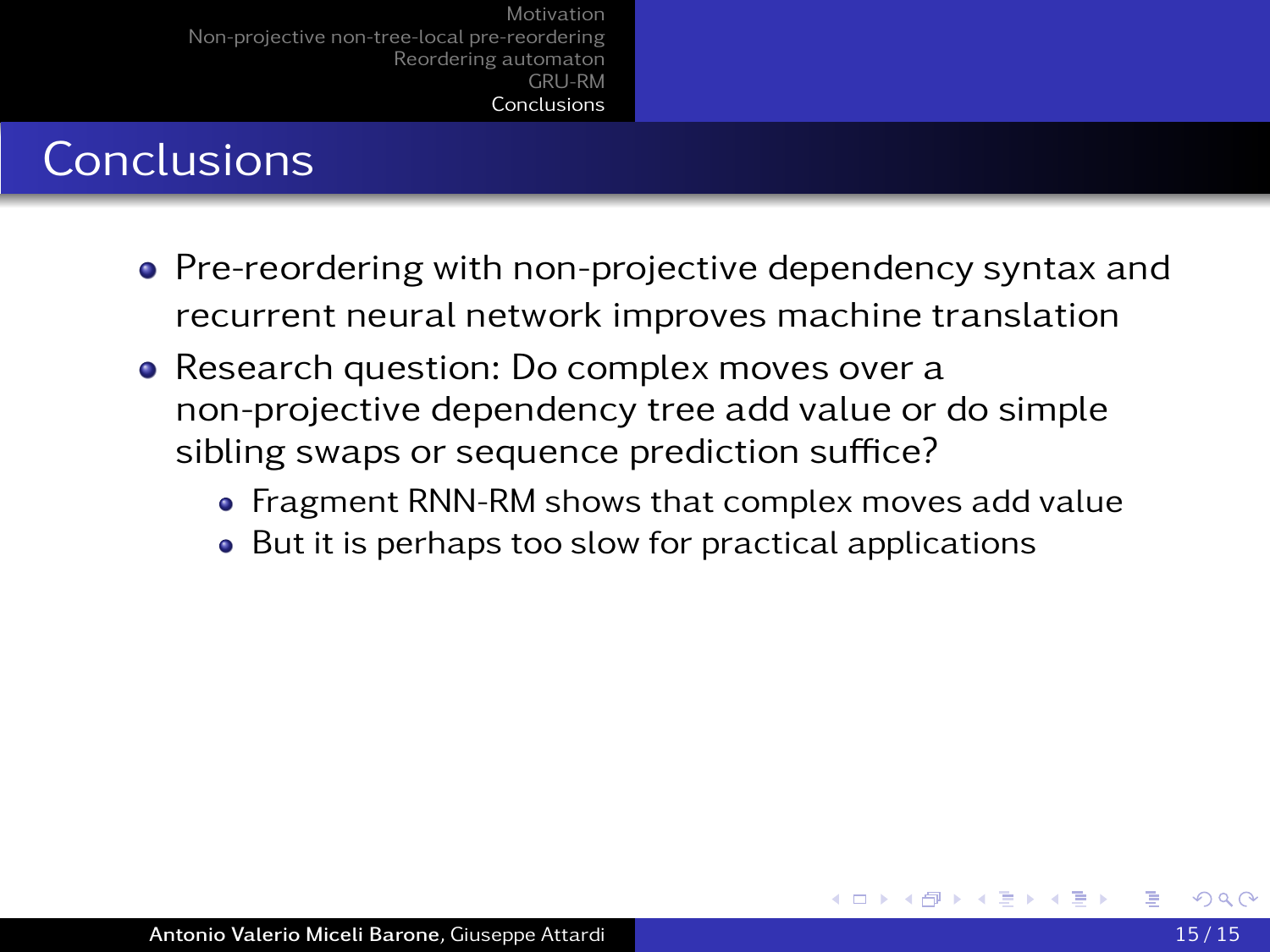- Pre-reordering with non-projective dependency syntax and recurrent neural network improves machine translation
- Research question: Do complex moves over a non-projective dependency tree add value or do simple sibling swaps or sequence prediction suffice?
	- Fragment RNN-RM shows that complex moves add value
	- But it is perhaps too slow for practical applications
- Base GRU-RM considers less sophisticated features but it is good enough for practical applications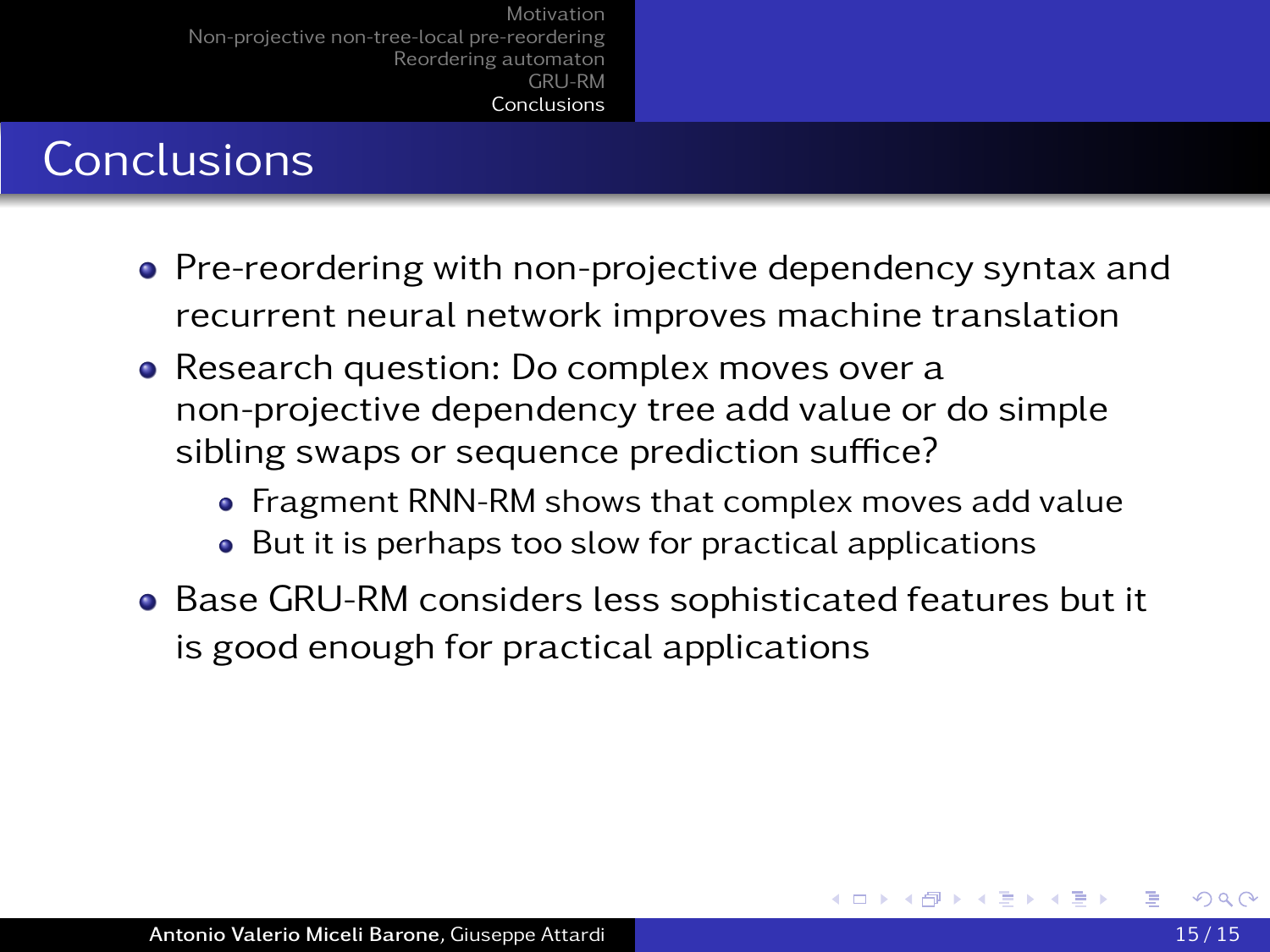- Pre-reordering with non-projective dependency syntax and recurrent neural network improves machine translation
- Research question: Do complex moves over a non-projective dependency tree add value or do simple sibling swaps or sequence prediction suffice?
	- Fragment RNN-RM shows that complex moves add value
	- But it is perhaps too slow for practical applications
- Base GRU-RM considers less sophisticated features but it is good enough for practical applications
- Future work: other language pairs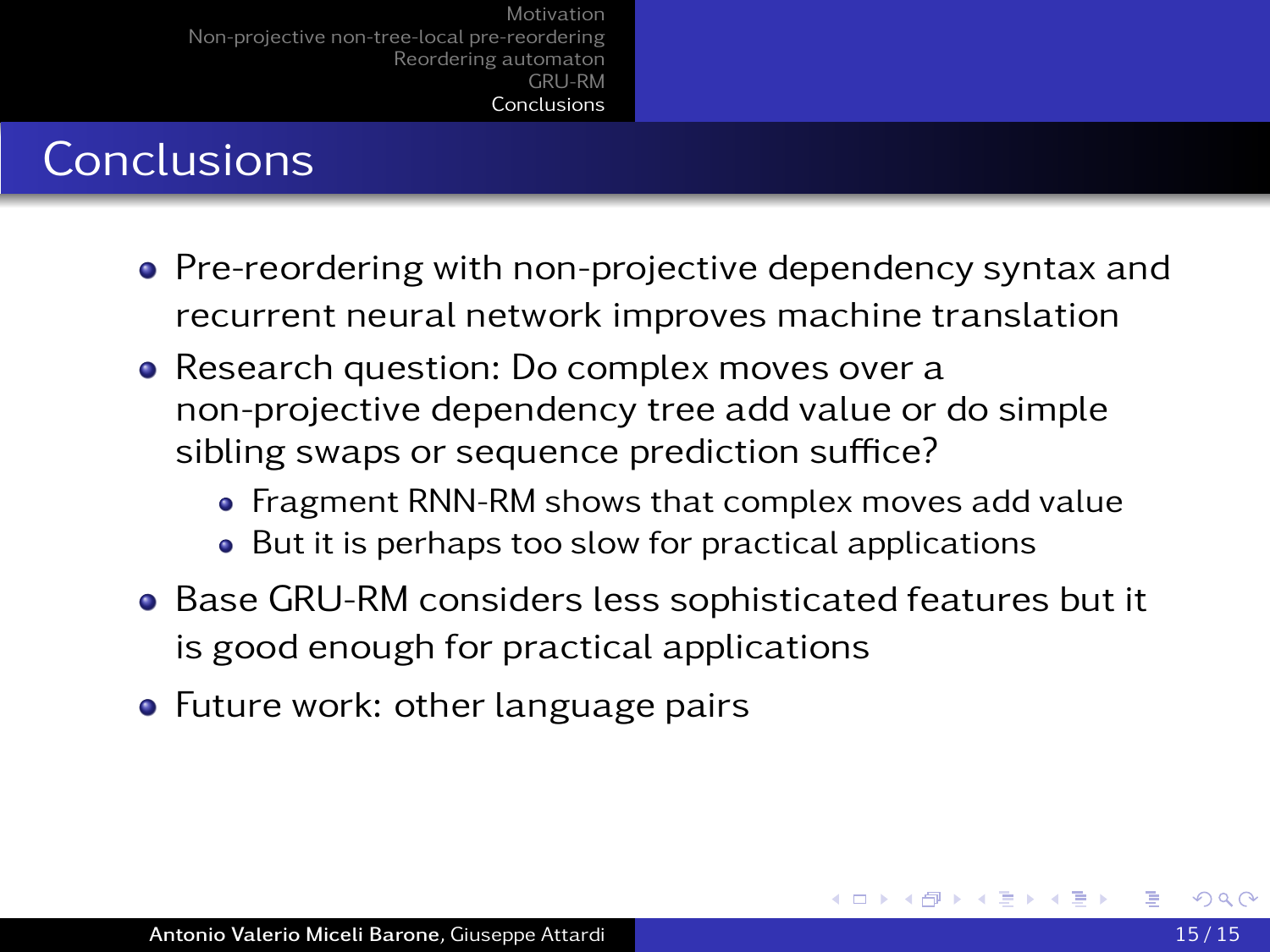# **Conclusions**

- Pre-reordering with non-projective dependency syntax and recurrent neural network improves machine translation
- Research question: Do complex moves over a non-projective dependency tree add value or do simple sibling swaps or sequence prediction suffice?
	- Fragment RNN-RM shows that complex moves add value
	- But it is perhaps too slow for practical applications
- Base GRU-RM considers less sophisticated features but it is good enough for practical applications
- Future work: other language pairs

Thanks for your attention